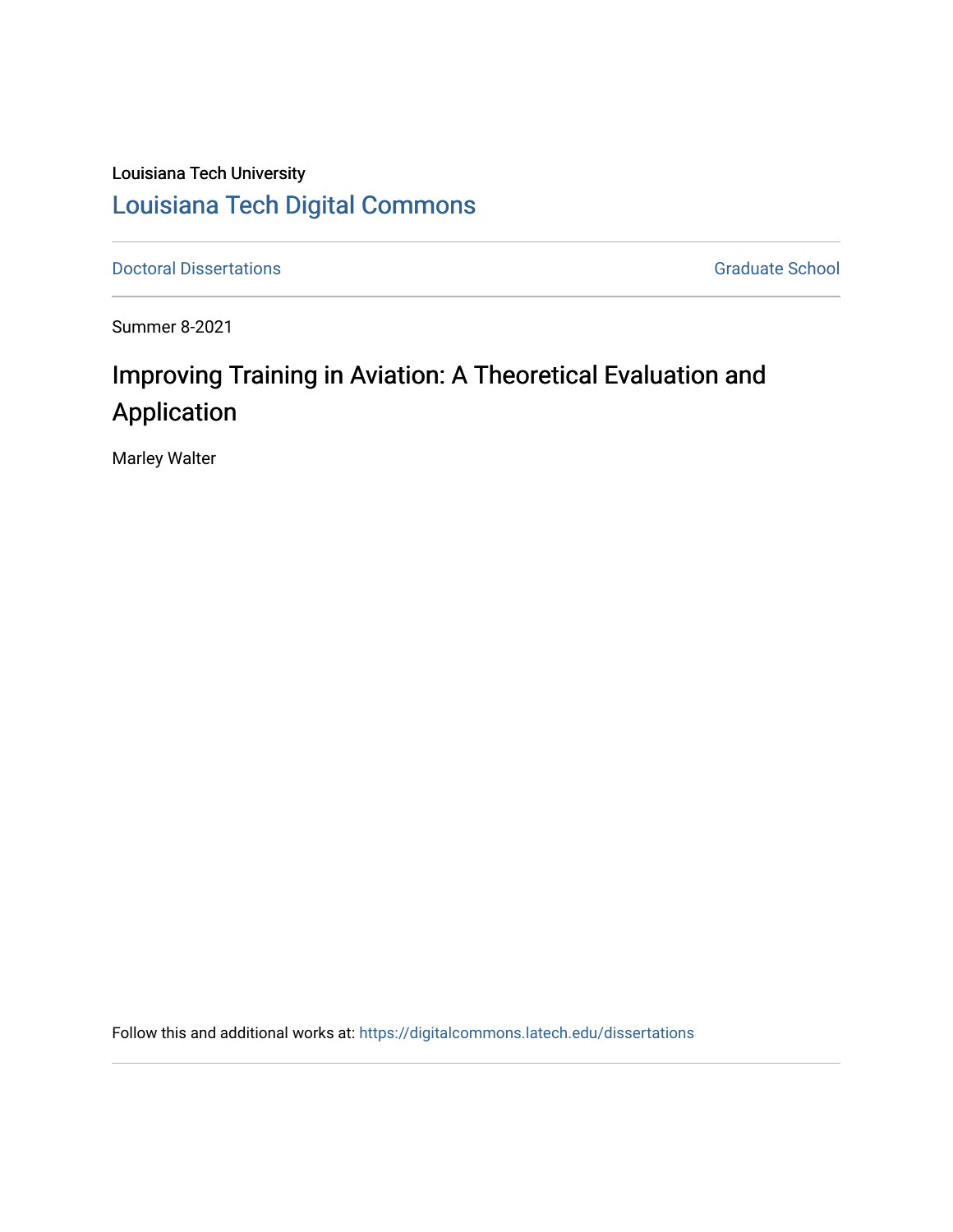## **IMPROVING TRAINING IN AVIATION:**

## **A THEORETICAL EVALUATION AND APPLICATION**

by

Marley A. Walter, B.A., M.A.

A Dissertation Presented in Partial Fulfillment of the Requirements of the Degree Doctor of Philosophy

#### COLLEGE OF EDUCATION LOUISIANA TECH UNIVERSITY

August 2021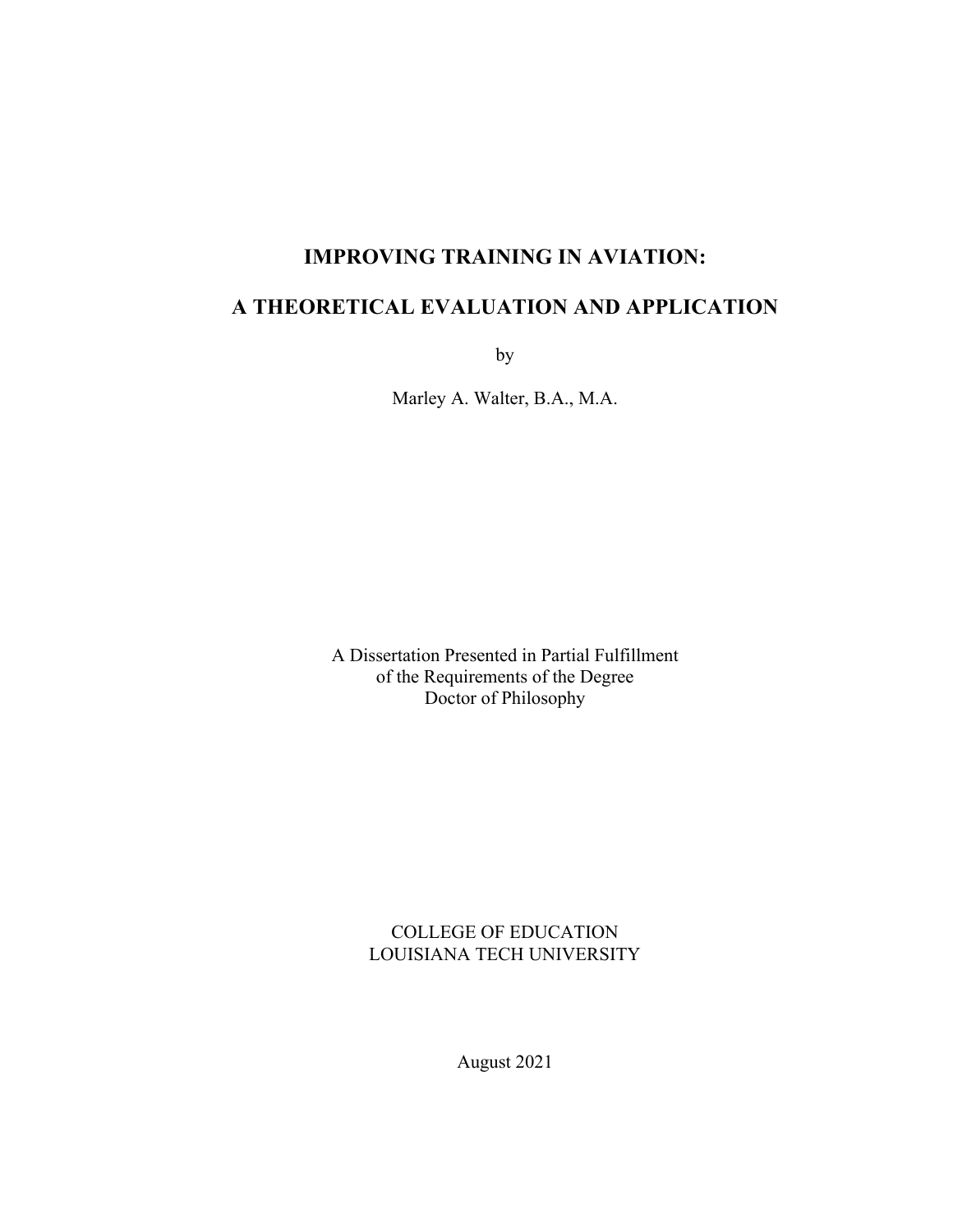#### LOUISIANA TECH UNIVERSITY

#### **GRADUATE SCHOOL**

# June 24, 2021

Date of dissertation defense

We hereby recommend that the dissertation prepared by

#### **Marley Walter**

entitled **Improving Training in Aviation:** 

A Theoretical Evaluation and Application

be accepted in partial fulfillment of the requirements for the degree of

Doctor of Philosophy in Industrial/Organizational Psychology

./Steven Toaddy Supervisor of Dissertation Research

Mak 1

Donna Thomas Head of Psychology and Behavioral Science

**Doctoral Committee Members:** Frank Igou Jonathan Pearson

Approved:

Don Schillinger Dean of Education

Approved:

achandrain

Ramu Ramachandran Dean of the Graduate School

GS Form 13a  $(01/20)$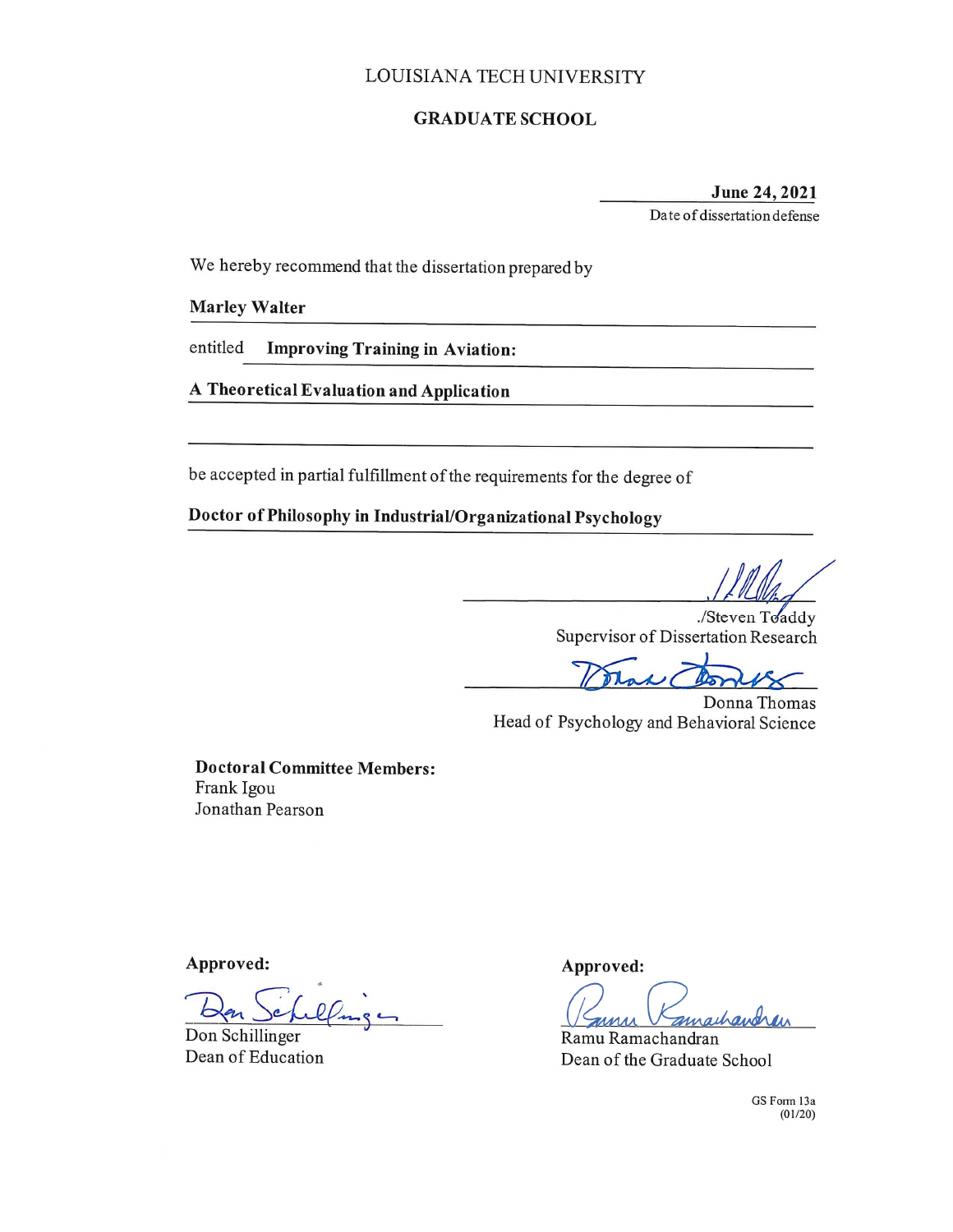### **ABSTRACT**

Pilots are required to go through many hours of instruction and flight training before obtaining certification (FAA, 2016a). This training is designed to teach trainees the relevant concepts and procedures that are needed to complete successful flight operations. However, there are many factors that can impact the effectiveness of this training. The focus of this paper is to investigate, per the request of a faculty member from a University's Department of Professional Aviation, ways in which an aviation training program could be improved. To better understand this training program, a review of aviation training is provided. To determine if active learning via a self-seeking feedback intervention is a viable means of process improvement, previous research surrounding training and feedback are discussed. The current paper outlines the scientific literature that informed, supported, and ultimately justified the choices made during this project. Limitations and additional considerations are also provided.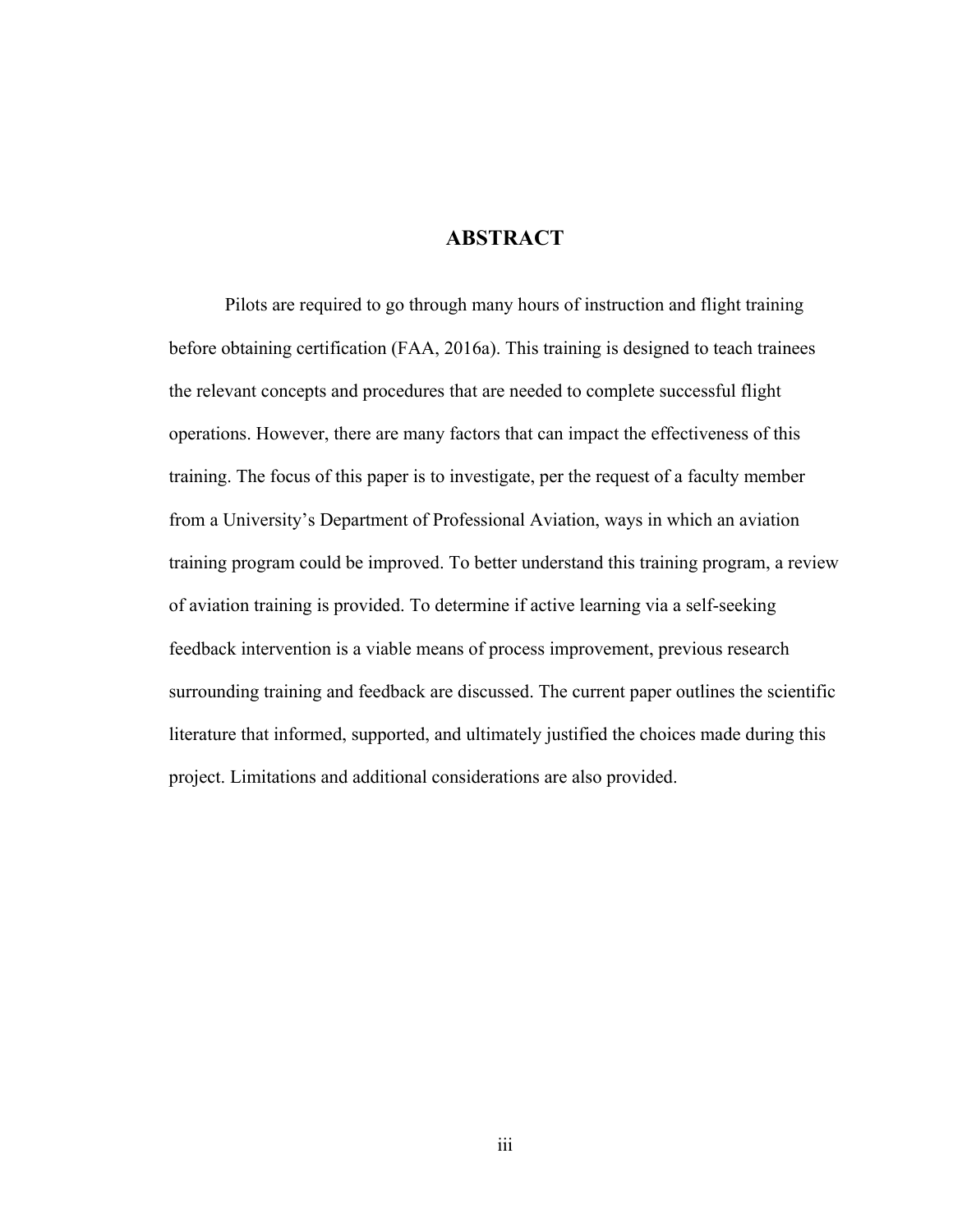## **APPROVAL FOR SCHOLARLY DISSEMINATION**

The author grants to the Prescott Memorial Library of Louisiana Tech University the right to reproduce, by appropriate methods, upon request, any or all portions of this Dissertation. It is understood that "proper request" consists of the agreement, on the part of the requesting party, that said reproduction is for his personal use and that subsequent reproduction will not occur without written approval of the author of this Dissertation. Further, any portions of the Dissertation used in books, papers, and other works must be appropriately referenced to this Dissertation.

Finally, the author of this Dissertation reserves the right to publish freely, in the literature, at any time, any or all portions of this Dissertation.

Author \_\_\_\_\_\_\_\_\_\_\_\_\_\_\_\_\_\_\_\_\_\_\_\_\_\_\_\_\_

Date  $\qquad \qquad$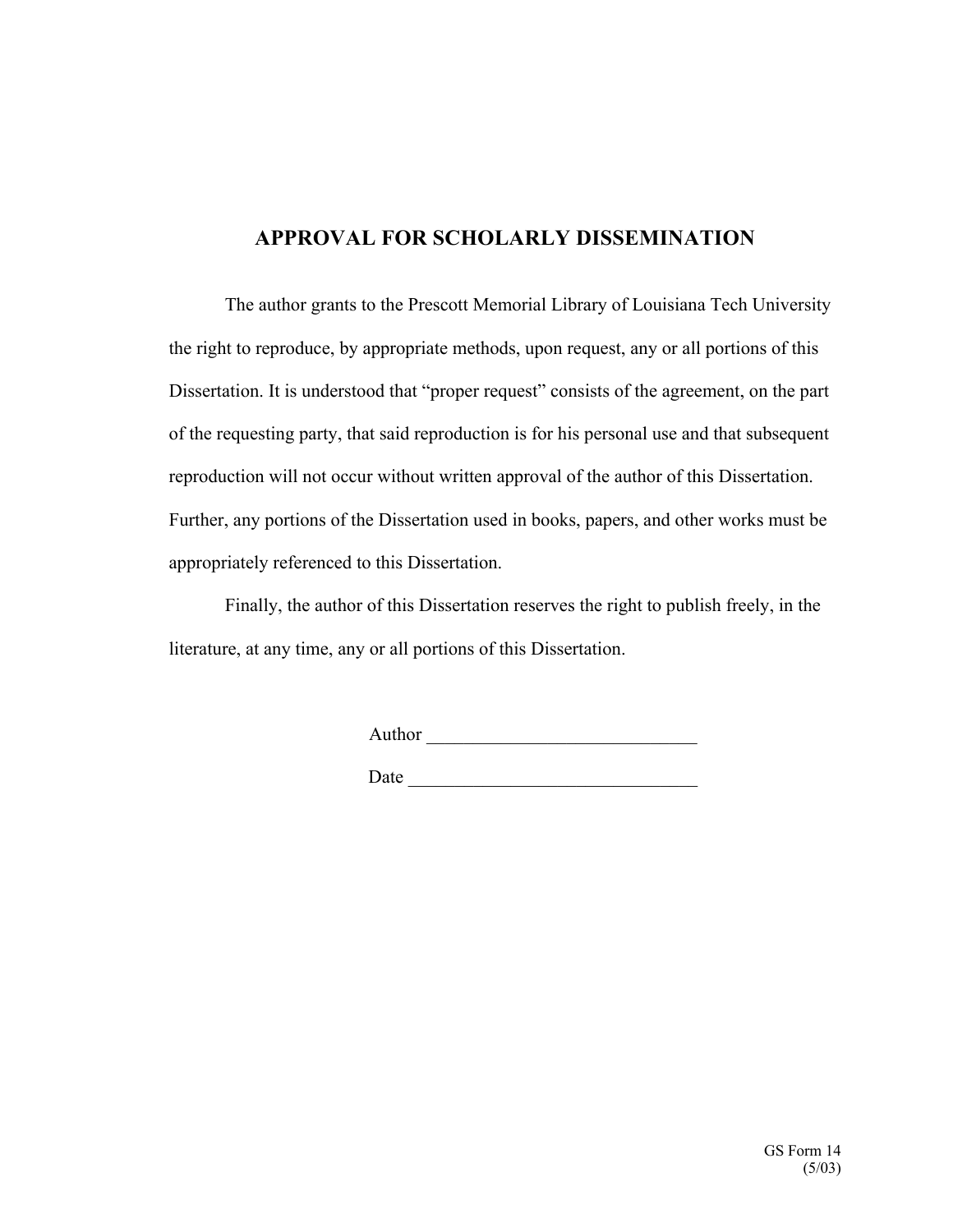## **TABLE OF CONTENTS**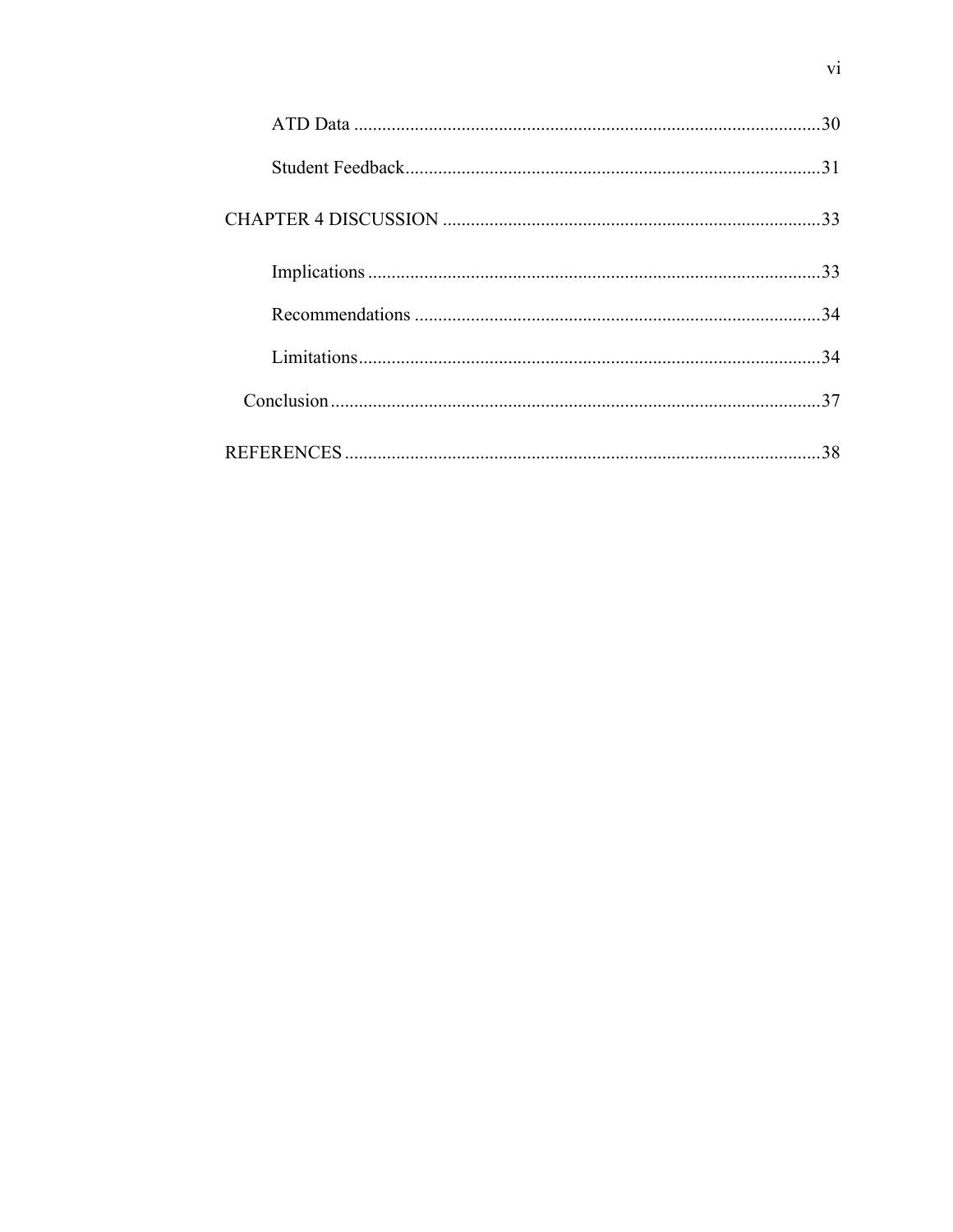## **LIST OF FIGURES**

**Figure 1** Aviation Training Device Scores for Control and Intervention Groups…31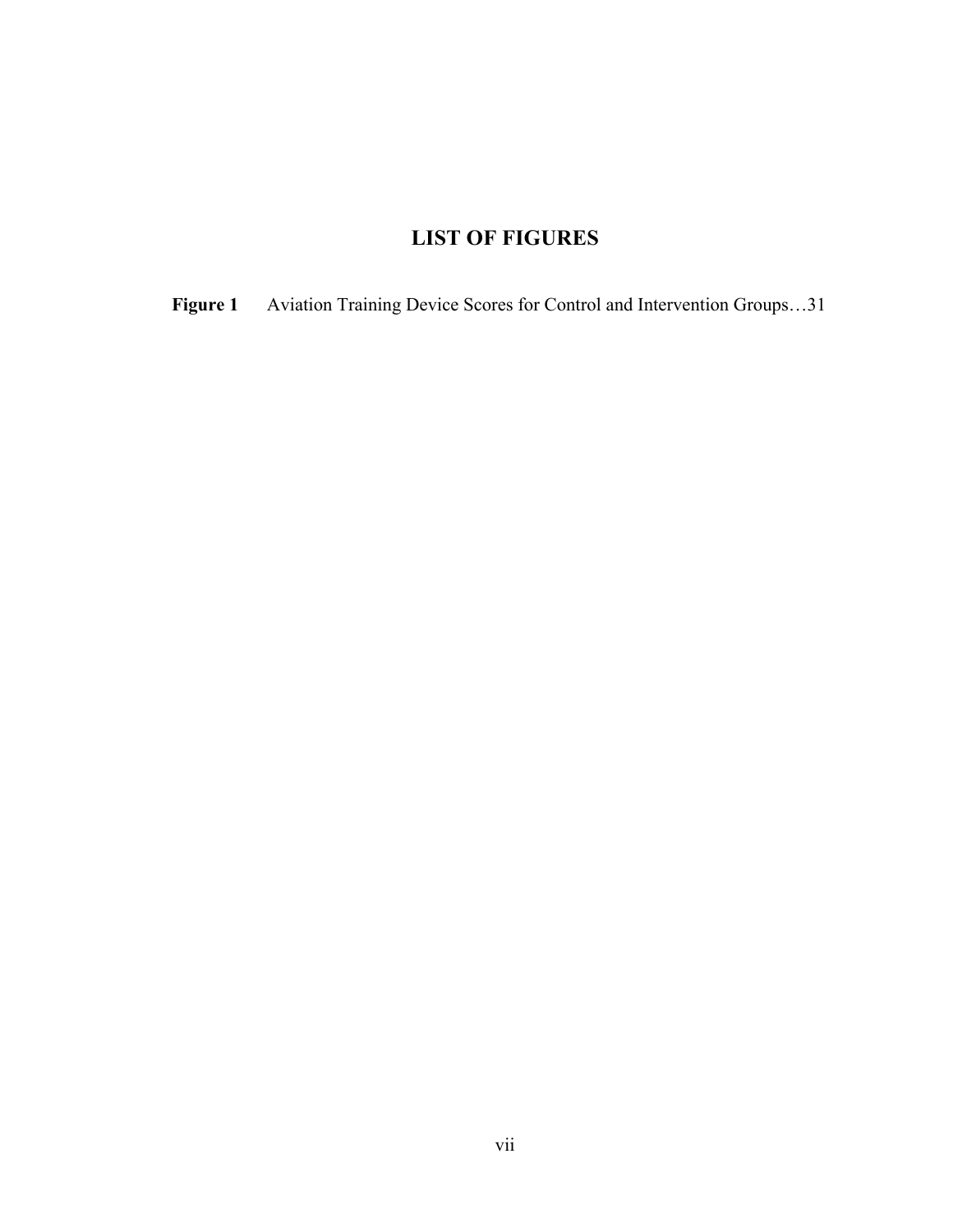### **CHAPTER 1**

#### **INTRODUCTION**

In fall 2017, a member of a University's Department of Professional Aviation reached out to our research team with interest in improving their aviation training program. In order to find potential areas of improvement and to determine how to introduce an intervention within this specific training environment, I first reviewed the current state of the training program.

The current aviation training program consists of in-classroom, cockpit, and simulator training. A degree in Professional Aviation at the University requires students to complete the requirements for the private instrument, commercial, and flight-instructor certifications. This program is intended to provide students with flight training and relevant academic coursework to acquire and refine basic airmanship skills, and requires a minimum of 120 semester hours. The objective of the program is for students to acquire the skills and knowledge necessary to successfully and safely operate an aircraft. The classroom and flight instruction in the aviation training program are led by authorized flight instructors (CFIs) and are governed by a regulation called Part 141; both of these will be discussed below.

Pilot certification in the United States is regulated by the Federal Aviation Administration (FAA), a branch of the United States Department of Transportation (USDOT; Federal Aviation Administration, 2021b). The FAA promotes aviation safety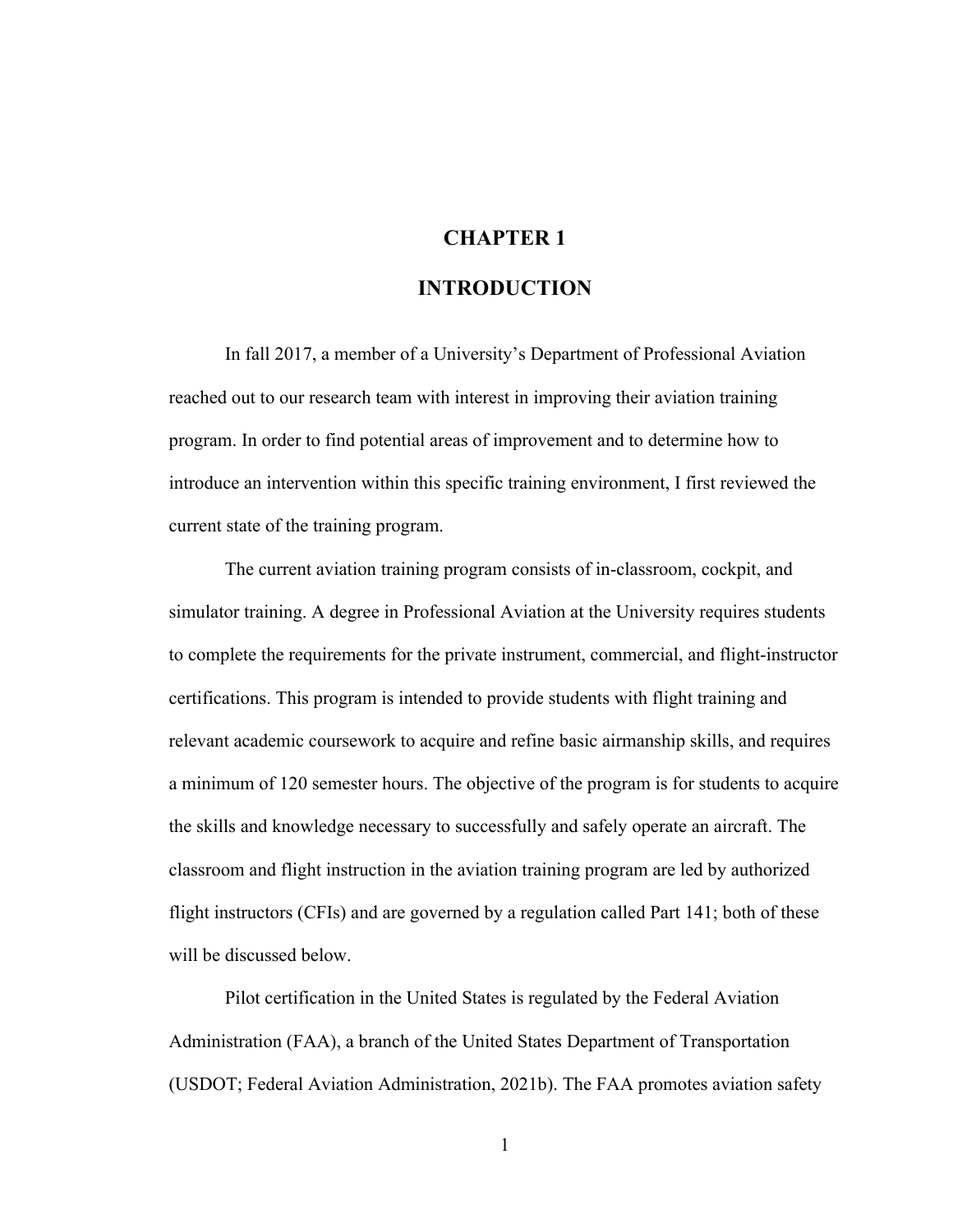standards through the Code of Federal Regulations (CFR), Title 14: Aeronautics and Space (FAA, 2016a). In the United States, pilot training and subsequent certification are required for an individual to be an aircraft pilot. Pilots may be trained and certified under Title 14 CFR Part 61 or Title 14 CFR Part 141 (Code of Federal Regulations, 2021).

Part 141 pilot schools are granted an Air Agency Certificate by the FAA, which requires use of a structured training program and detailed syllabus that highlights all of the objectives of the program (FAA, 2016a). In order to obtain this FAA approval, a Part 141 pilot school must work with the FAA from initial inquiry through certification issuance to become certified for this aviation training qualification. This process helps ensure that the programs, systems, and intended methods of compliance are thoroughly reviewed, evaluated, and tested in accordance with FAA regulations. Training under Part 61 occurs in a non-certificated flying school and still has knowledge-based training and flight experience requirements, but is more suited for those students who need more flexibility in their learning and training schedule and are interested in, or only available for, training part time rather than full time (FAA, 2016a). The training program in this project takes place at a Part 141 FAA-certified pilot school (FAA, 2016a). Regardless of if a student trains under Part 141 or Part 61, the success of the training depends on the quality of the instruction that a student pilot receives.

A certificated flight instructor (CFI) is FAA authorized to teach others how to operate an aircraft (FAA, 2016a). After demonstrating their aeronautical knowledge, pilot proficiency, and teaching techniques through advanced knowledge and practical tests, the flight instructor is certified to teach relevant subject areas in aviation training to student pilots. In Part 141, these instructors are in charge of the teaching and training that occurs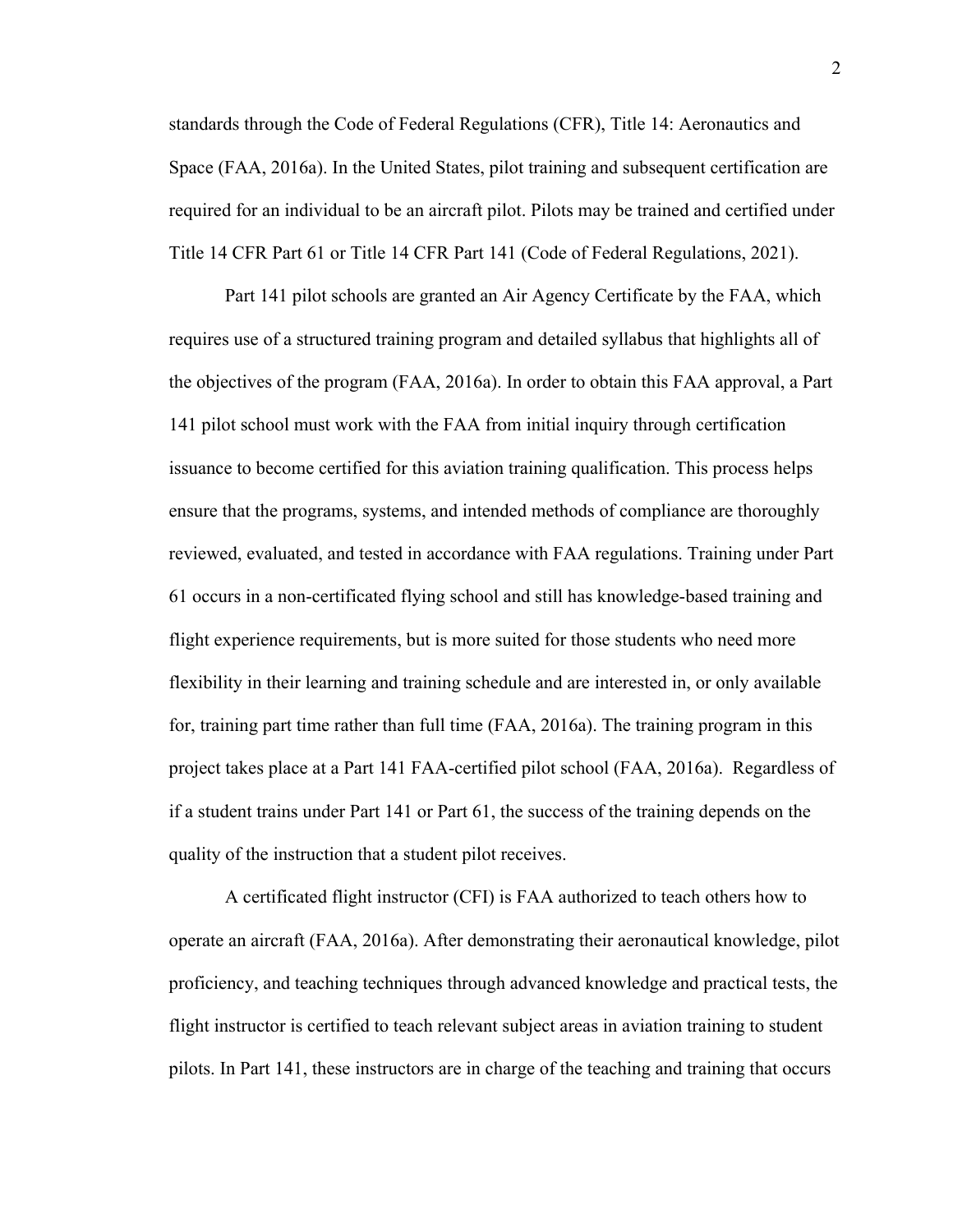within the FAA-pre-specified ground-school and flight-school guidelines. The flight instructor is responsible for training student pilots in all subject matter areas, procedures, maneuvers, and tasks for operation to acceptable standards (FAA, 2016b). Ultimately, flight instructors are responsible for training students to be safe and competent pilots.

Flight training consists of two parts: ground school and flight school. Becoming a pilot involves both knowledge and skills, which are obtained through training in ground school and flight school (FAA, 2016b). Ground-school content includes all of the knowledge areas listed in the Airman Certification Standards (FAA, 2021a). As mentioned, Part-141 pilot schools must provide an FAA-approved course description with lesson objectives, standards, expectations, and anticipated time of completion to meet FAA ground-school requirements. In order to assess if these have been met, the program also includes a description of the metrics used to measure students' accomplishments through each specified stage of training (FAA, 2016b). Pilot schools operating under Part 61 do not have these same ground-school requirements and offer a more flexible training environment where the instructor and student can work together to modify the program to meet the needs of the student. Regardless of whether students are trained under Part 141 or Part 61, they must be able to meet the minimum requirements of the intended pilot certificate or rating via an FAA-mandated aeronautical-knowledge test that covers the aeronautical knowledge areas listed in the applicable regulation for the certificate or rating sought (FAA, 2016b).

The goal of the current dissertation is to examine how aviation training can be enhanced without adding excessive demands to students or flight instructors, nor violating the FAA pilot training guidelines. The aviation training program in-classroom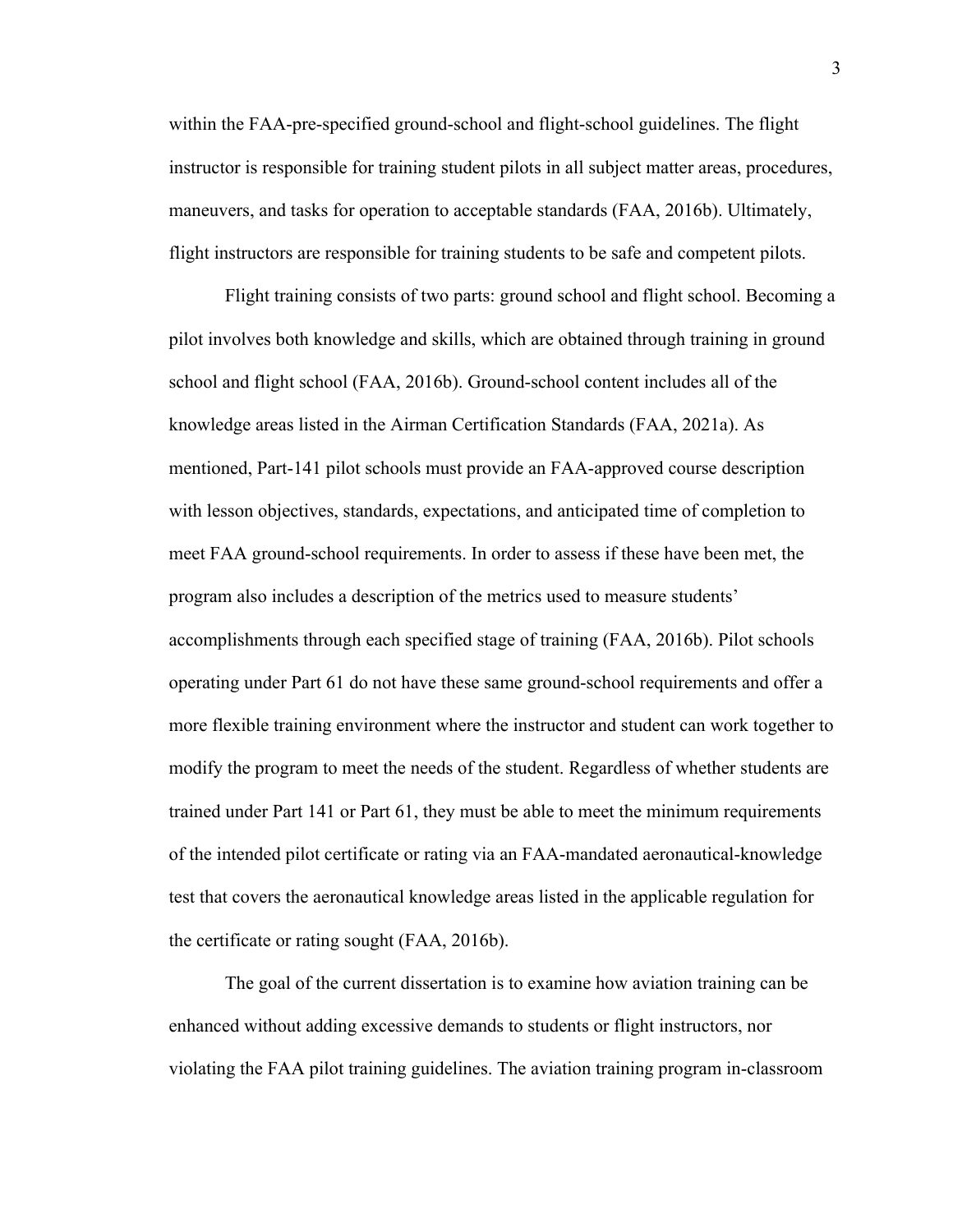curriculum and required in-aircraft aeronautical skills are determined by the outlined learning objectives of the FAA; these learning objectives have been set to meet FAA pilot certification requirements. Though these requirements cannot be changed, the processes surrounding how the students are trained can be. Creating an intervention related to how training is being implemented could yield positive results for training outcomes. Because the ground-school training curriculum, syllabus, and lesson plans for Part 141 are already determined according to FAA standards, the focus of this project will be on the training that occurs in flight school during flight lessons.

Flight school is where trainees can participate in practical lessons to become proficient in piloting an aircraft. The goal of flight school is to prepare trainees for their practical flight test via in-cockpit and in-simulator flight lessons (FAA, 2016a). In addition to the aeronautical instruction on the skills necessary to perform safety checks, various flight maneuvers, and air-traffic-control communication, a specified number of hours of flight training are set. Students must complete the requirements for the Private, Instrument, Commercial, and Flight Instructor certificates to obtain the Professional Aviation degree offered by this program. Per the FAA, Part 141 schools must complete a minimum designated number of hours of aeronautical skill training depending on the desired pilot certificate or rating (FAA, 2016a). However, this is the bare minimum of hours needed to complete flight school. While the minimum hours needed to complete a private pilot certificate is 35 hours in a Part-141 certificated school and 40 in a Part-61 school, the national average of hours completed for sufficient flight training for that same certificate is between 60-75 hours (FAA, 2016a). As training becomes more specialized and students choose to pursue Instrument, Commercial, or Flight Instructor certificates,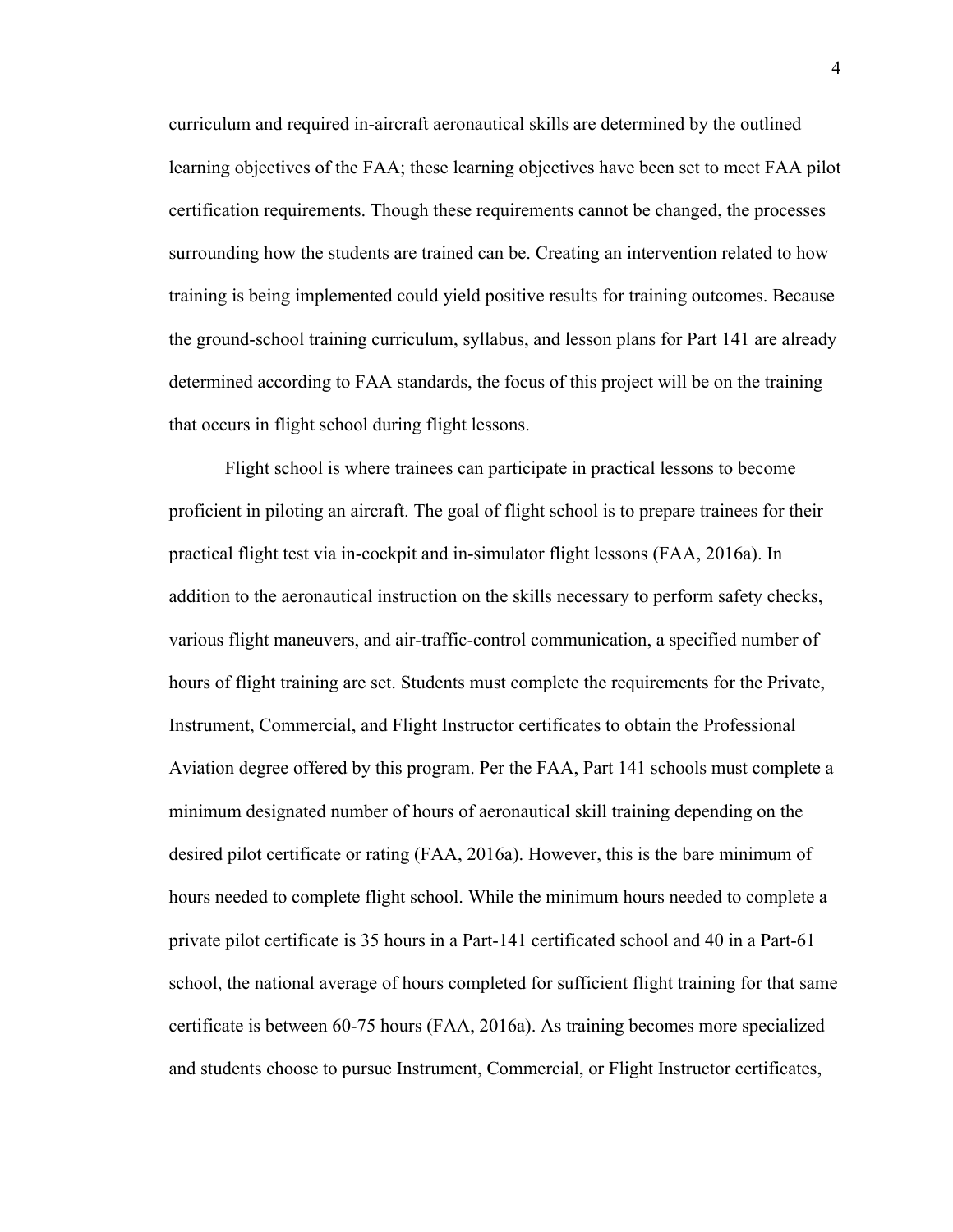these required minimum hours only continue to increase. Successful completion of flight training largely depends on individual progress, as the ultimate goal of flight training is to achieve the ability to fly under safe operations.

Flight training lessons can occur in an aircraft or in a certified aviation training device (ATD). The ATD is a type of simulator that can represent the aircraft in ground and flight conditions, replicating the aircraft's instruments, equipment, panels, and controls. Henceforth, I will refer to this flight training tool as an ATD or reference it as a simulator. Flight lessons occur under the guidance of an authorized flight instructor who can provide support and serve as a resource to students. In the current training program, students are able to practice simulated tasks within an ATD or in an aircraft, but the use of lectures, books, and class discussions from ground school help create comprehensive training. Training in the ATD allows students to safely and affordably practice their flight skills as if they were within an actual aircraft, helping them gain the knowledge of basic maneuvers they need to safely respond to various flight situations as they would in an inaircraft flight (Caro, 1988). Practicing within this environment can increase an individual's knowledge of the function, capabilities, and structure of an aircraft and determine how to utilize them in an effective way.

The training program for the current University's aviation students involves operating an ATD that features a replica of aircraft instruments, equipment, panels, and controls (CFR, 2021). This allows students to learn the skills required to pilot an aircraft without having to leave the ground. Because controlling an aircraft is a complex procedure, experiencing the pilot-instrument interaction within a true or simulated environment offers students a chance to process and practice multiple tasks — to train.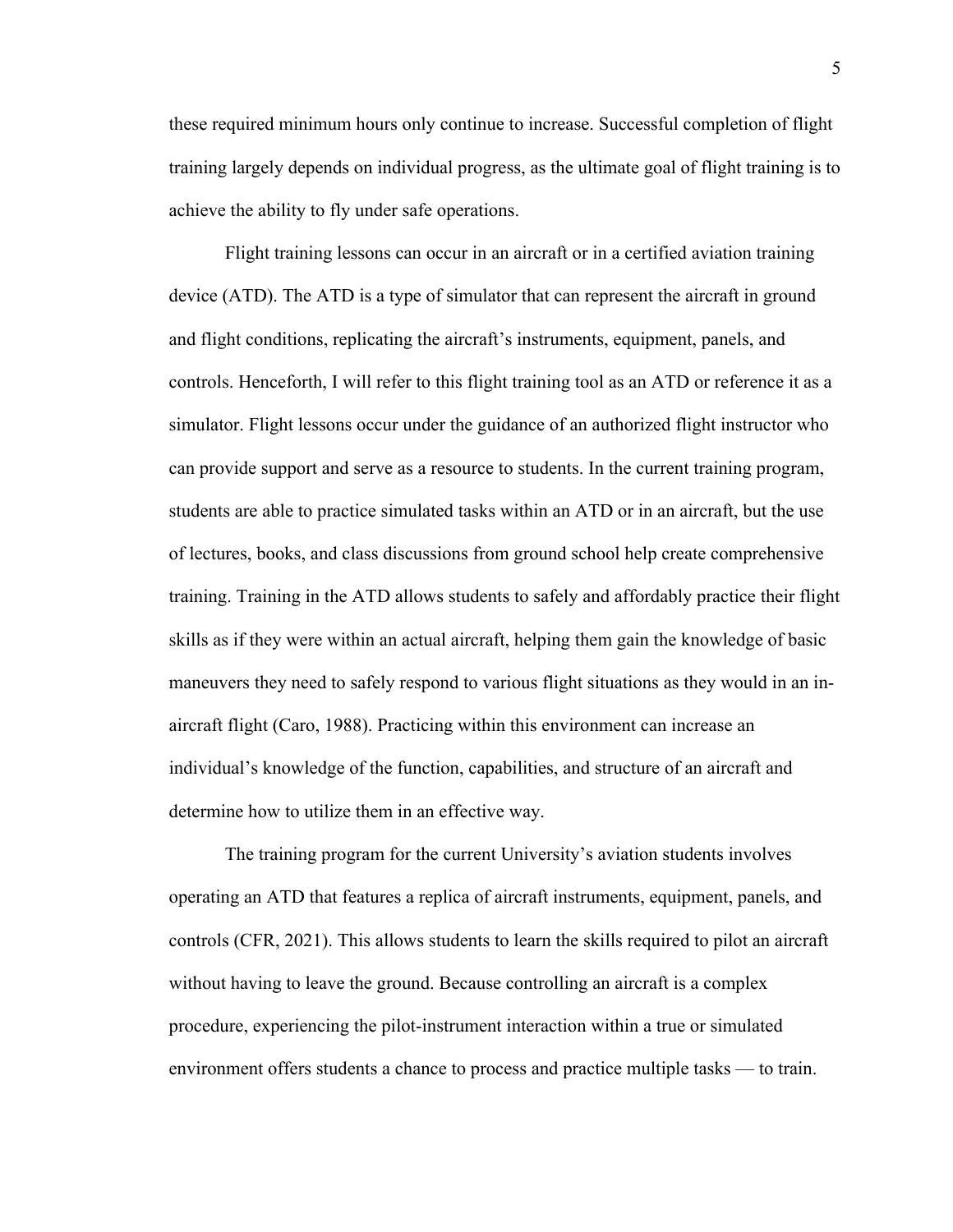Training is integral in developing and strengthening skills that trainees need to learn to perform at their best in future contexts. Because I was unable to change the content of the training program, I considered different factors that impacted the delivery of training. The ATD provides a context where students are able to practice their skills and gain experience in an environment that mirrors the in-aircraft cockpit they pilot. In order to train and assess the intended skills of a flight lesson, ATDs can be programmed with a given flight route. Performance in these predetermined flight patterns can be assessed based on how accurately the student is able to perform various aspects (e.g., takeoff, holding patterns, landing; National Intercollegiate Flying Association, 2019). Performance in these flight lessons ultimately determines the rate of progression through the program. Focusing on how to improve performance during these flight-school lessons can help aviation students become better pilots, express their skills, and progress through the program.

#### **Problem Statement**

The evaluation request of this research project was to determine how to improve a University's aviation training program. The aim of the current project is to determine how to improve the training experience. In order to address this, viable interventions that can improve training, require minimal additional work outside of the essential training requirements, and result in no subsequent harm to those involved have been considered.

Training helps individuals develop skills and knowledge intended to improve capabilities, productivity, and/or performance (Salas & Cannon-Bowers, 2001). Knowledge includes subjects or topics of information that contribute to the theoretical or practical understanding of a subject. Skills refer to the technical or manual proficiencies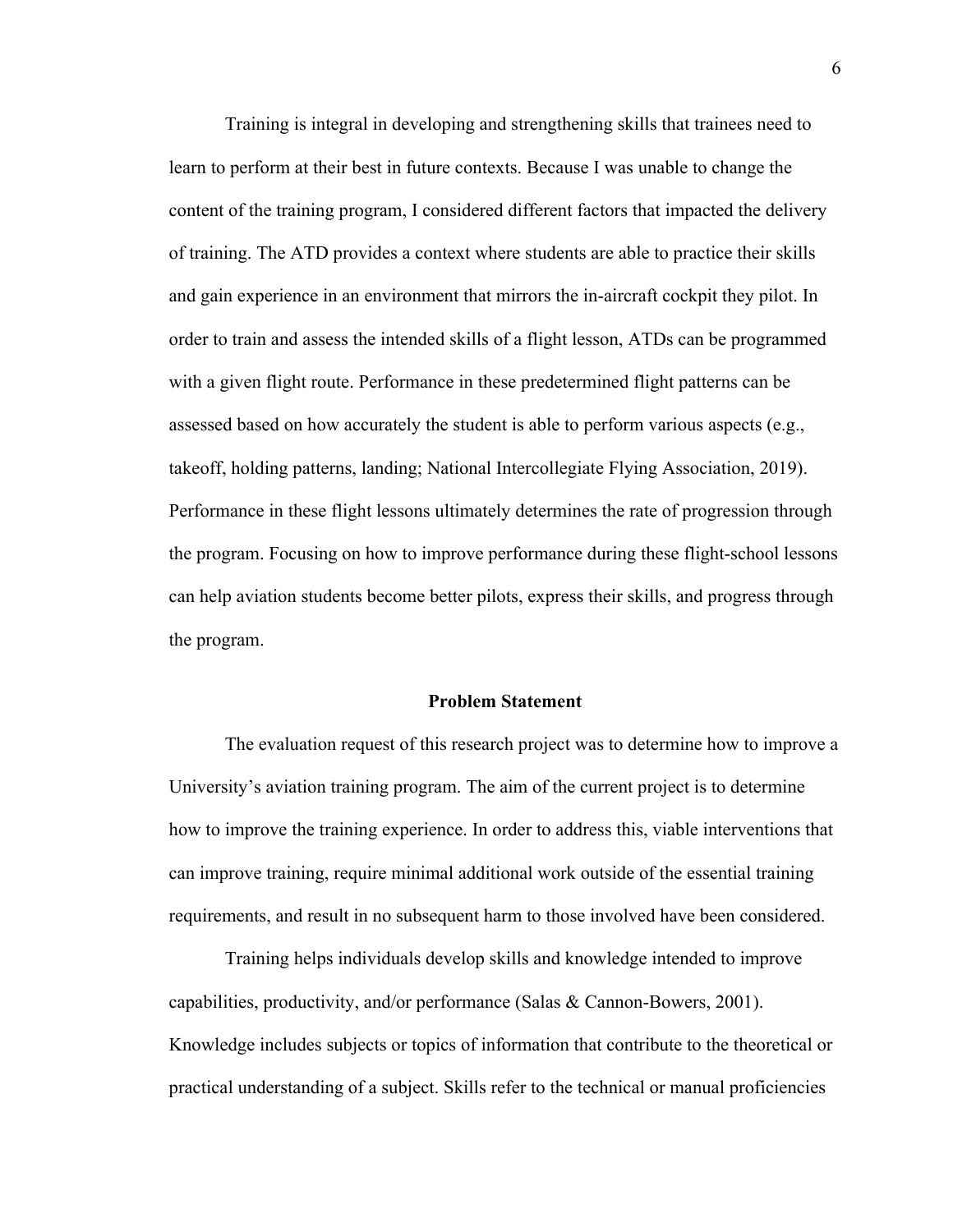that are learned/acquired through training or experience and results in competency in performing a task. Abilities are the demonstrated capacity to apply knowledge and skills to complete a task or behavior. By giving trainees an opportunity to acquire knowledge, skills, and abilities (KSAs) through instruction, demonstration, practice, and relevant feedback about their performance, trainees are able to more effectively learn and apply this learning across contexts (Salas et al., 2012). The KSAs that trainees intend to acquire should be related to the tasks and desired outcomes of the job, which develops jobspecific skills via training to prepare trainees to handle future job demands (Aguinis  $\&$ Kraiger, 2009). While the appropriate selection of content for training is critical for training effectiveness, the way that training is designed and delivered also has an impact on its overall effectiveness (Salas et al., 2012).

The Part 141 flight school in this project is regulated by the standards of the FAA and reviewed on a regular basis to ensure consistency and the use of acceptable flighttraining practices, resulting in a highly structured training program (FAA, 2021b). Because I was not permitted to update or alter the FAA-regulated curriculum, the University's department of aviation and I chose to focus on the subtleties of the training that occurs in flight school, specifically within the ATD.

Training in a simulator is useful because of its fidelity, cost effectiveness, and safety for learners (Jentsch & Curtis, 2017). Simulators must be able to replicate certain aspects of an aircraft to provide effective training (FAA, 2021b). The ATD in this project features a fully simulated instrument panel, avionics, and flight control, creating a solution for pilots to practice essential skills in a realistic cockpit environment outside of an actual aircraft. ATDs are also useful for training because they have the capability to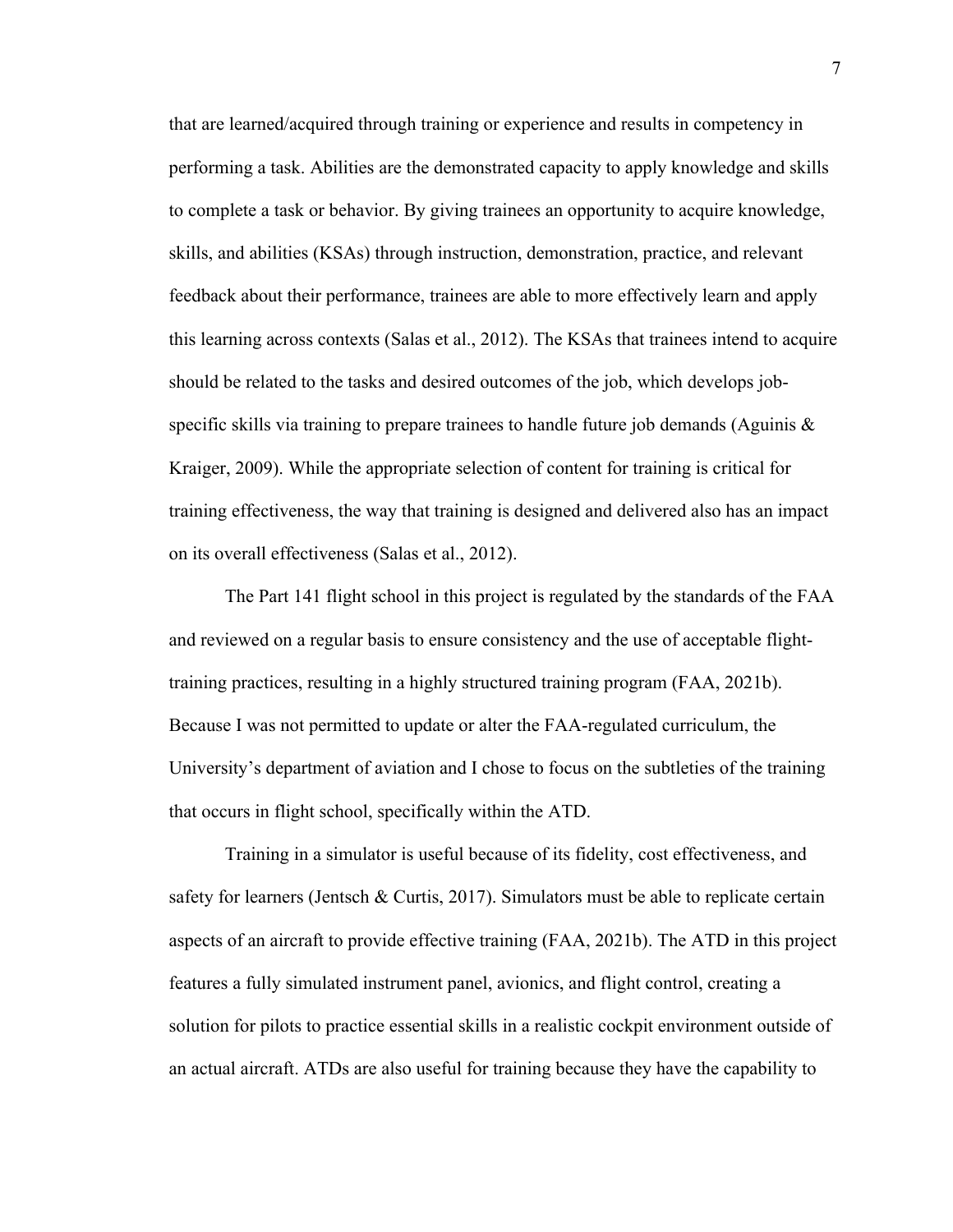collect performance measures that help assess successful and unsuccessful flight operations (FAA, 2021a). Because performance can be used to measure progress during flight training, I investigated ways in which performance could be improved to help students progress through flight lessons more efficiently via enhanced learning and understanding. In order to determine how this objective could be met, I will present an examination of the literature surrounding improving performance via training below.

The literature review for this study will help determine if, considering the requirements and restrictions of Part 141, and, if so, which adaptations to flight training could improve the flight-training experience. When reviewing literature on training I was able to examine the ways that training could potentially be improved. Effective training includes determining the knowledge and skills that should be developed, clarifying how this will be useful in the future for trainees, giving trainees opportunities to practice their skills, and providing constructive feedback throughout the learning process (Salas et al., 2012). Because of the regulations outlined by Part 141, the relevant knowledge and skills have been outlined within the training program, but the training experience itself can be enhanced.

Like in a traditional classroom setting with teachers and students, the flight instructor is able to provide the trainee with a breadth of information that can increase their aviation knowledge and skills. One of the ways that learning during training can be enhanced is through feedback (Arthur et al., 2003). Constructive feedback from flight instructors allows trainees to know when they are already doing things correctly, but also how to improve when they are doing things incorrectly (Kraiger et al., 1993). As feedback is an integral part of successful training, I chose to focus on how the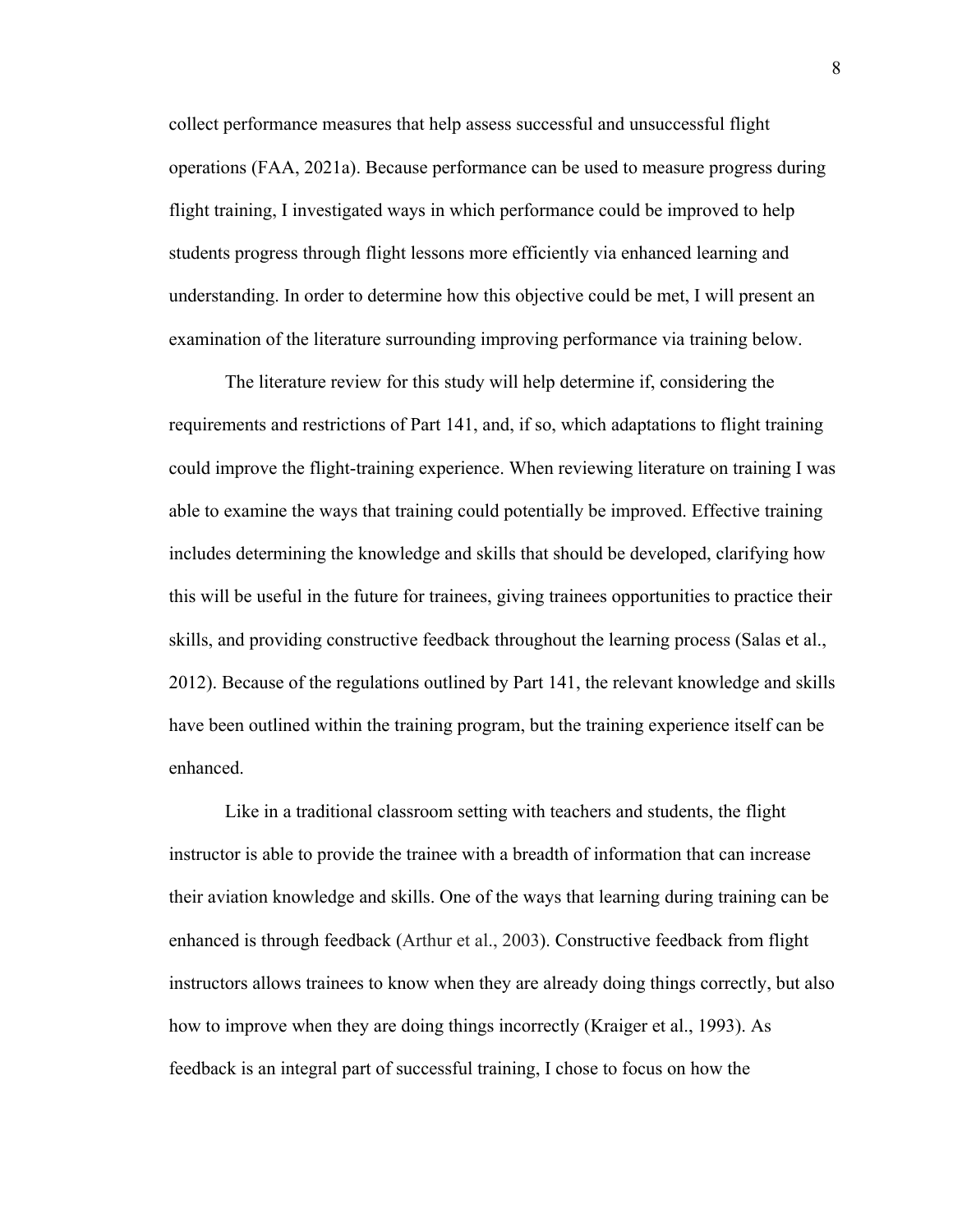student/flight-instructor interaction could be enhanced via feedback in order to improve training outcomes.

The central question to be answered in this project is whether a learner-directed form of feedback is beneficial as an addition to aviation training. The intervention itself involves minimal effort from those involved, but could positively impact the overall training system. More importantly, this project will focus on determining if there is enough information from previous research and the research conducted for this study to conclude if this intervention could be helpful, but will not be harmful to those involved.

*Project Question*: Is a self-directed form of feedback a viable way to enhance the training experience for students?

Below, a review of the literature supporting choices made for this project and the different ways that training interventions can enhance training outcomes are presented. While improving training with the addition of a self-directed form of feedback may lead to positive outcomes, it is also important to acknowledge whether these interventions could take away from or decrease the efficacy of the training. In order to address the central problem of this project and answer these questions, through previous research and this project, I assess the potential impact of this intervention. In order to substantiate these claims, I provide support from scientific literature.

#### **Review of Literature**

#### **Training**

Within organizations, training is a systematic process by which employees acquire the KSAs necessary to successfully do their jobs (Goldstein & Ford, 2002). The training process is used to enhance knowledge and capabilities, increase productivity, and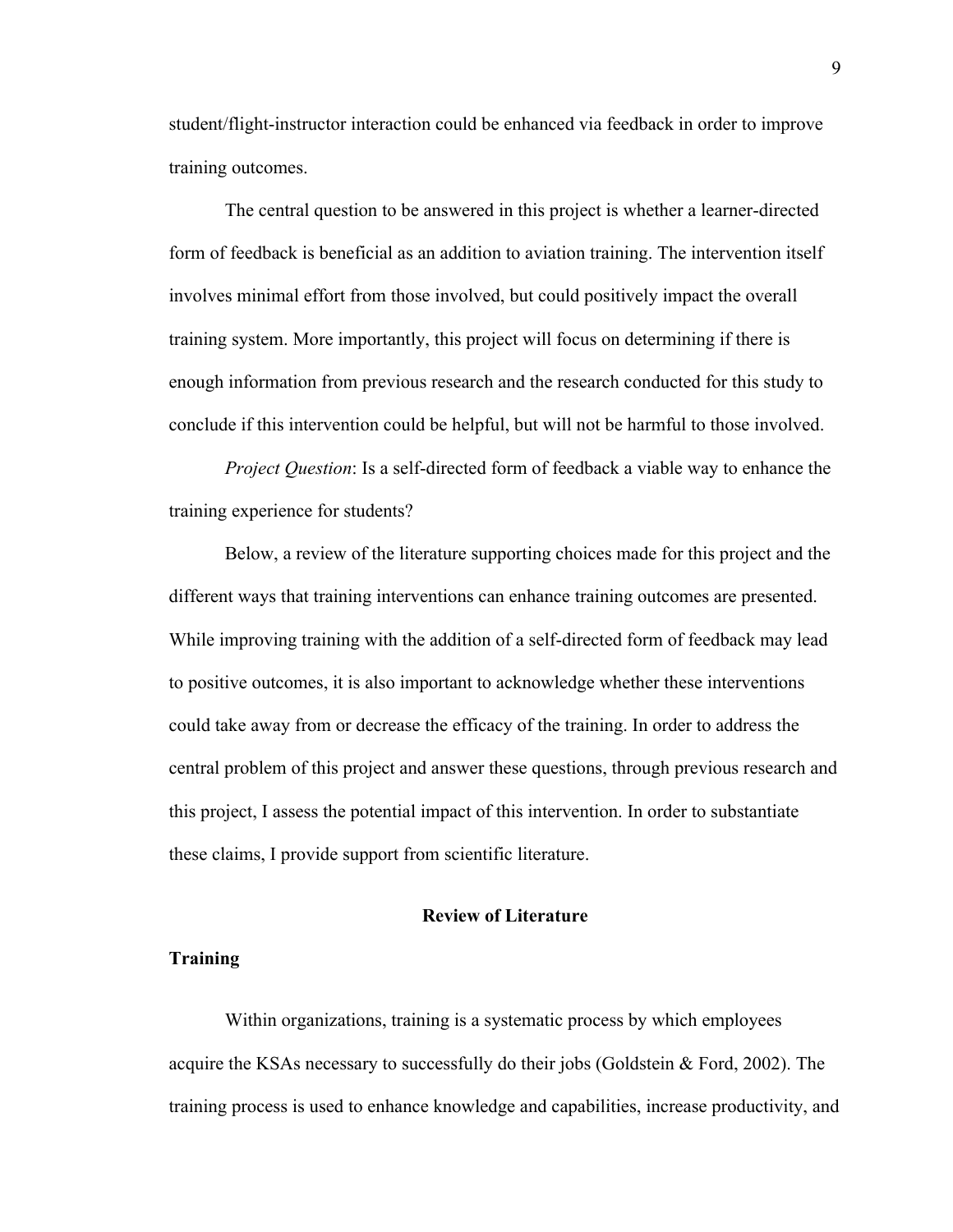promote learning (Goldstein & Ford, 2002; Tannenbaum & Yukl, 1992). While training can be used to enhance individual capabilities and provide employees with the skills needed to perform complex and dynamic jobs, training can have a larger impact on team and organizational effectiveness (Noe et al., 2014).

Though training is commonly used within organizations to help create more skilled and knowledgeable employees, it can also be used in formal classroom settings or via instructor-led courses to prepare students for a future career. Training content primarily focuses on the practical skills and information necessary for a specific job. This content can be presented through various methods (e.g., lectures, readings, or demonstration) but is intended to prepare students for relevant future application (Baldwin & Ford, 1988). Training programs are available for careers in nursing, commercial transportation, cosmetology, and massage therapy (United States Bureau of Labor Statistics, 2020).

#### **Technology in Training**

Early training research involved learning studies that focused on efficiency, but gradually research began to shift to an examination of various methods and instruments that could be incorporated into training environments to promote learning and assess training progress (Bell et al., 2017). While trainer-led classroom instruction has been a longstanding popular way to deliver training, technology has provided opportunities to improve training (Cannon-Bowers & Bowers, 2009). Advances in technology have impacted training costs and the ways in which training can be delivered, including how realistic training is and the accessibility of training (Noe, 2017). Technology allows us to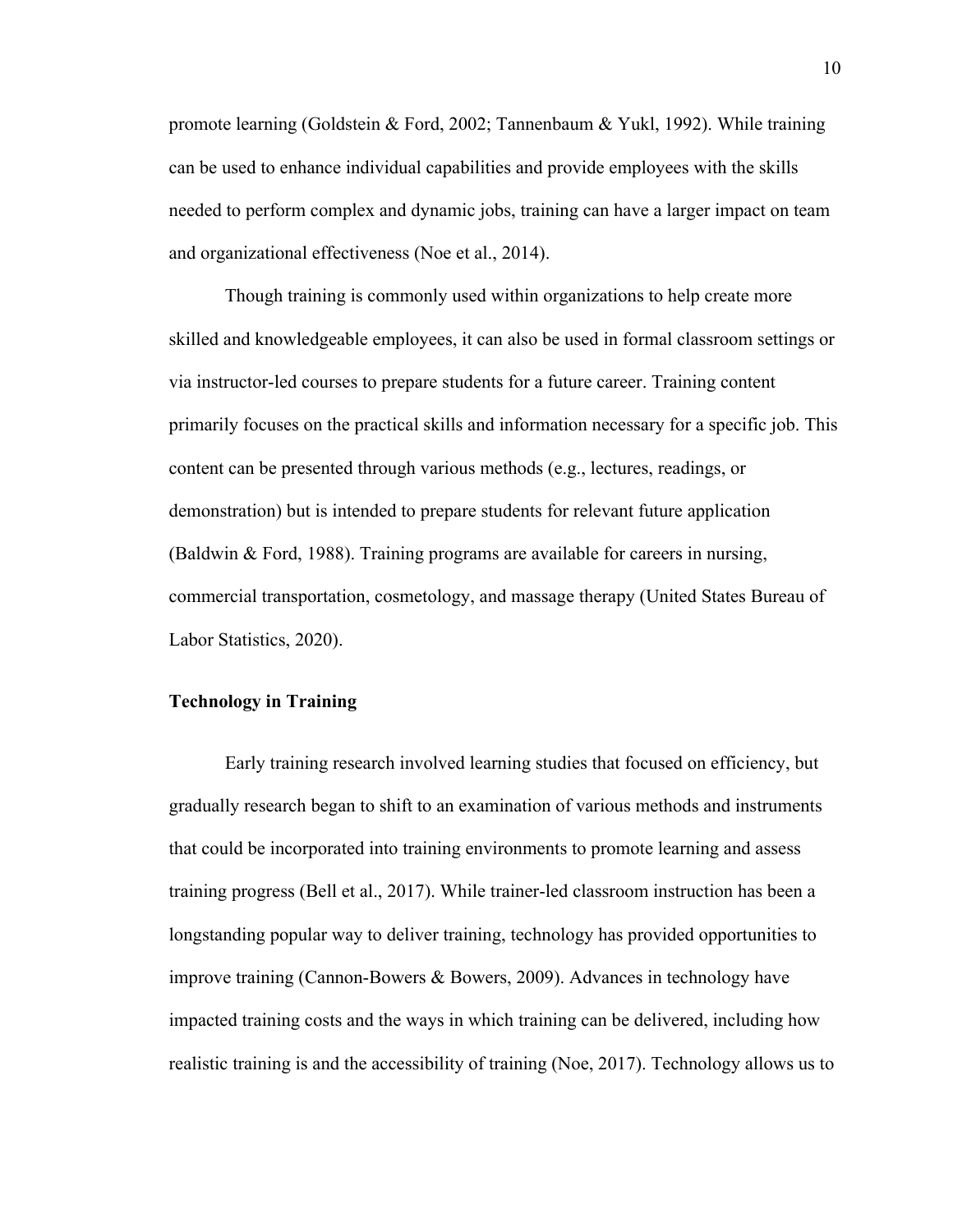create learning environments that contain the defined objectives, measures of assessment, and other features that promote effective training (Noe, 2017).

One type of technology that has been integrated in training contexts is simulation. Simulation is an effective educational and instructional tool that helps trainees develop knowledge and skills in an imitated system in the same way they would in the actual system (Hays et al., 1992; Noe et al., 2014). Simulation training and games have been successfully used across business, education, and military settings (Salas & Cannon-Bowers, 2001). Simulation training is especially pertinent to situations where training in an actual environment may be too dangerous or expensive (Jentsch & Curtis, 2017). Training simulations or simulators can reproduce realistic scenarios of everyday life that the trainee may encounter in the future, giving the trainee an opportunity to practice the relevant skills they will need in order to succeed in later application (Jentsch & Curtis, 2017).

Although simulation is a tool that can be used in training, solely experiencing a simulation environment does not equate to effective training (Salas et al., 1998). In order for a simulation to be effective, the environment must facilitate learning and transfer of training (Noe et al., 2014). Simulations are best used as an effective supplement to another instructional method, especially when they foster active engagement between the learner and the training content and allow for unlimited learner access to practice (Noe et al., 2014; Sitzmann, 2011). Instructional methods can be broadly categorized as teachercentered, learner-centered, content-focused, and interactive/participative (Treagust, 2007). Classroom lectures, demonstrations, discussions, and group learning are all types of instructional methods. Training programs should utilize simulators to apply principles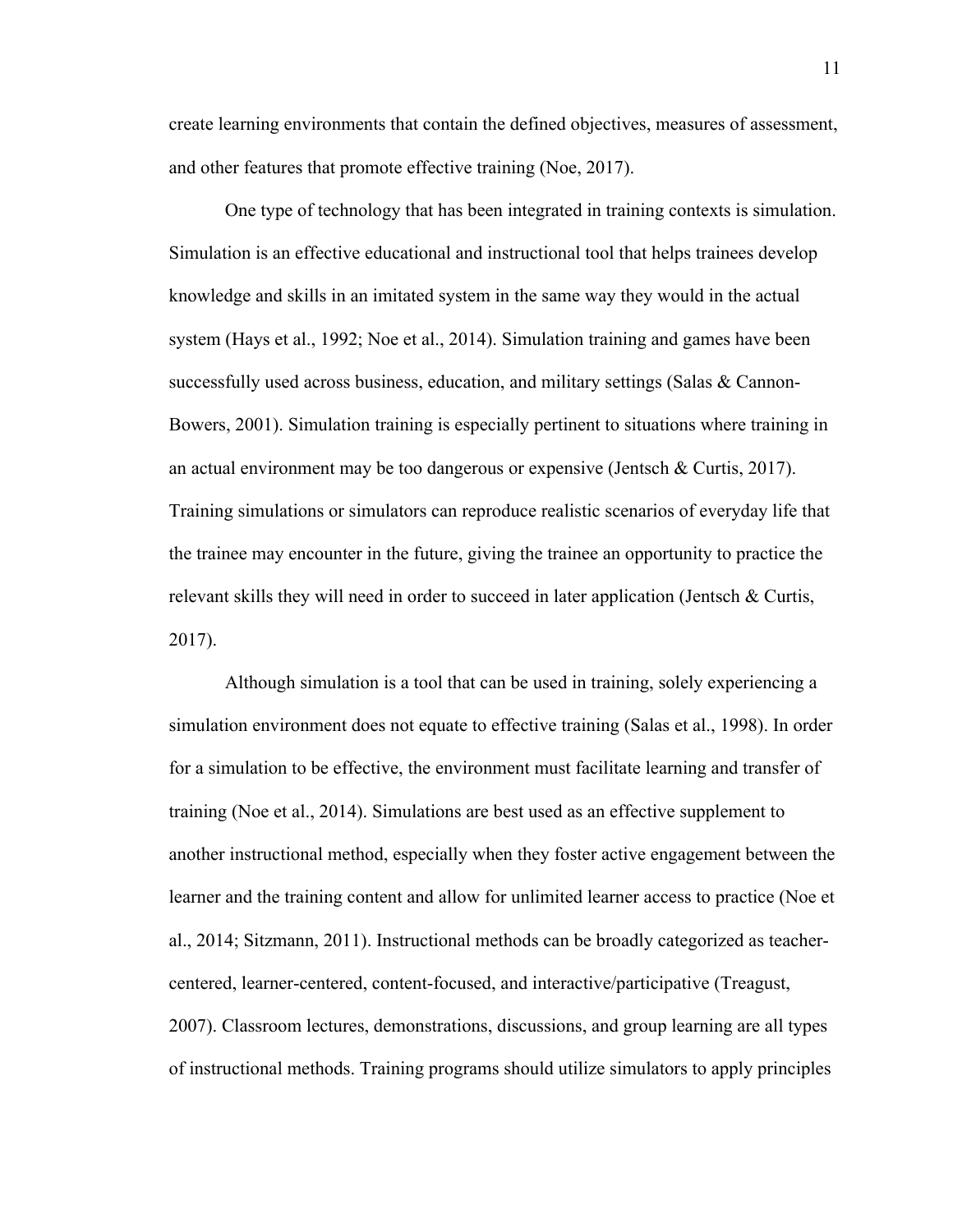from theories of learning, training, and performance to ensure useful training outcomes (Jentsch & Curtis, 2017).

#### **Training Outcomes**

In an organization, training outcomes often include employee retention, reskilling and upskilling, process improvement, and increased performance (Ford et al., 2010). In order to assess if the objective of training has been met, training outcomes should be observable, measurable, and clearly outlined. Outcomes are generally action-oriented, relating to the doing or knowing of something, which can be expressed via learning (Ford et al., 2010).

Learning, a desired outcome of training, is the process of acquiring knowledge, skills, and behaviors through practice, study, or experience (Aguinis & Kraiger, 2009). Information presented in training is intended to increase trainee proficiency, which is exhibited by a designated learning outcome. Learning outcomes can be viewed as cognitive, behavioral, and affective in nature (Ford et al., 2010; Kraiger et al., 1993).

Cognitive outcomes can be used to determine how familiar trainees are with the facts, techniques, and processes that have been emphasized in the training program (Kraiger et al., 1993). While the information being presented in training is critical for learning, how the trainee stores, organizes, and recalls this information will also impact the effectiveness of the learning (Gagne, 1965). Cognitive transfer, or the ability to apply previously learned knowledge to new situations or contexts, is one way to exhibit this cognitive learning (Gully & Chen, 2009).

Behavioral outcomes include technical- and/or motor-skill development (Kraiger et al., 1993). These behavioral outcomes are linked to skill acquisition, compilation, and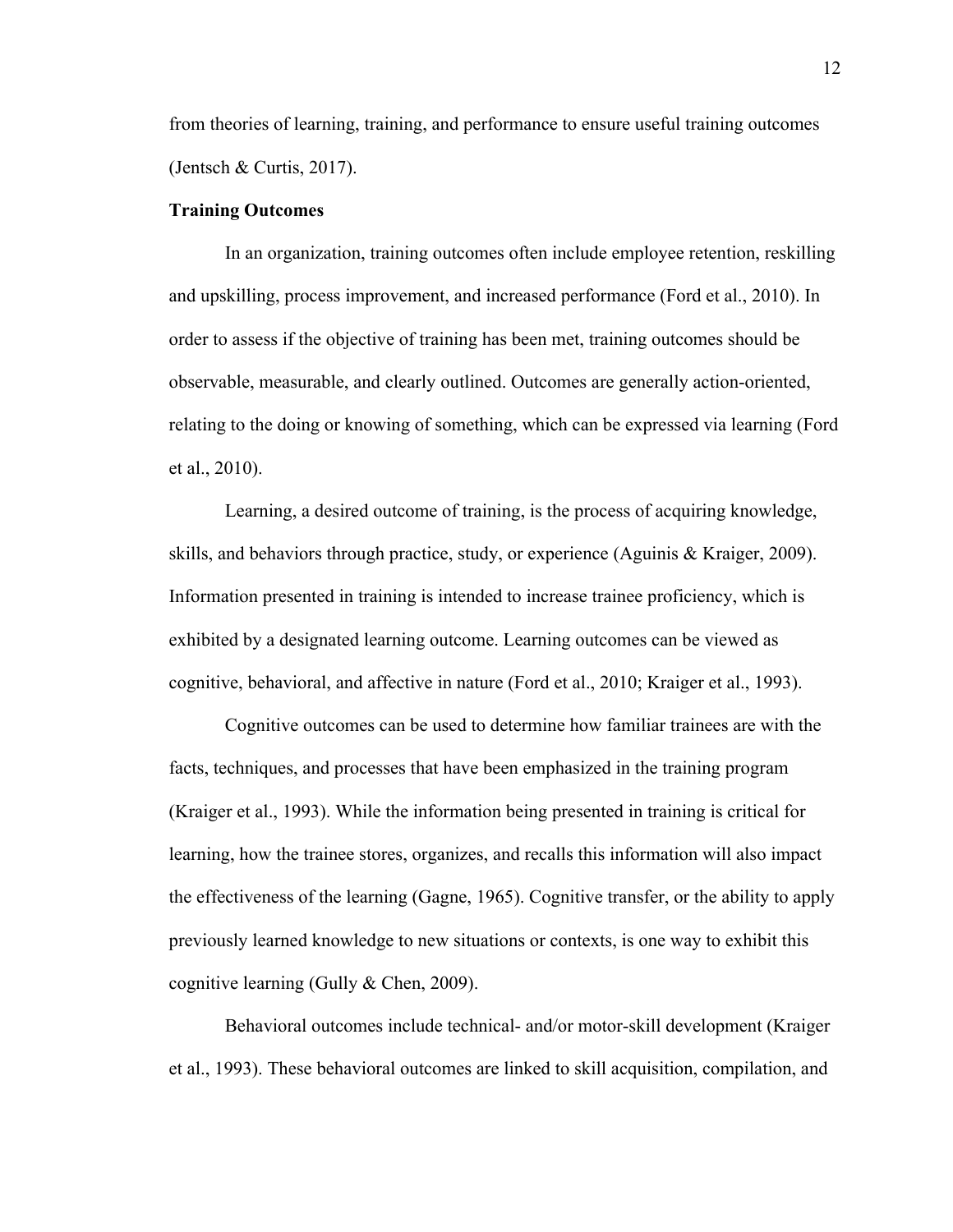transfer of training (Baldwin & Ford, 1988). In initial skill acquisition, trainees use their knowledge to transform information into actions. These actions then become compiled into routines where behaviors are task-focused and completed in succession (Kraiger et al., 1993). Over time, trainees are able to integrate previously learned procedures together to execute more complex behaviors. Transfer of training occurs when the KSAs acquired during training are successfully applied on the job or in the relevant context (Baldwin & Ford, 1988).

Affective and motivational outcomes include trainee satisfaction, self-efficacy, expectancy, and perceived utility of training (Kraiger et al., 1993). The extent that trainees liked the training, perceived its organization, and found the training useful can be assessed via reaction measures of training are important, but they do not express the extent to which content was successfully learned (Kraiger et al., 1993). Because all trainees are unique, individual motivation and attitudes can influence the choice of personal actions, which can impact success of training (Gagne, 1984). After developing skills, individuals are more likely to be able to recognize the values of their behaviors, which causes a shift in the attitudes and motivation of the trainee (Kraiger et al., 1993). While trainees are initially interested in their skill development and learning, over time they should be more interested in how they use these skills to display their own performance and capabilities.

In order to assess learning, whether cognitive, behavioral, or affective in nature, training evaluation must occur. Training evaluation is used to determine whether trainees have learned the material covered in training (Campbell, 1988; Kraiger, 2003). Typically, evaluation is used to assess trainee perceptions (i.e., reactions), gauge if training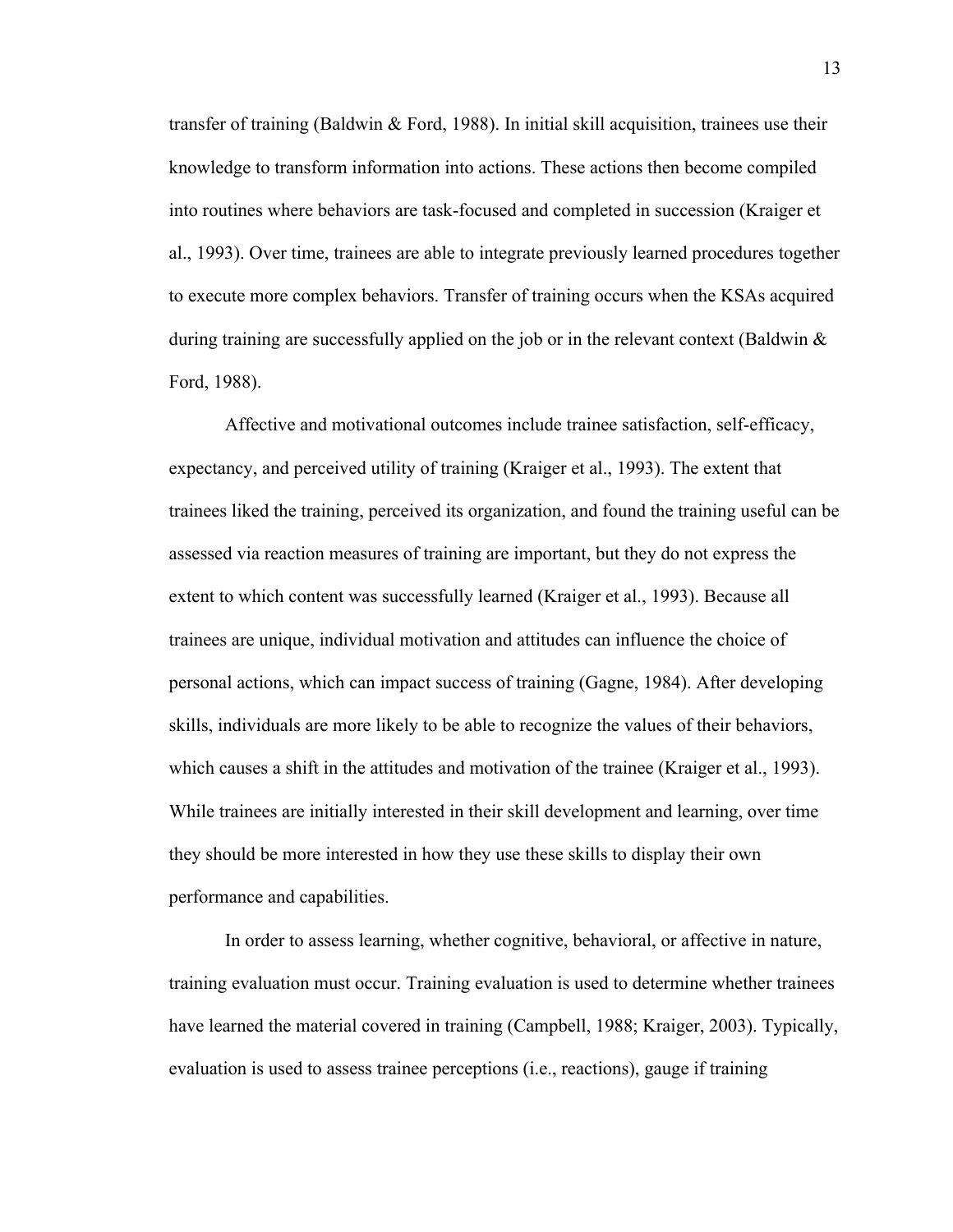objectives were achieved (i.e., learning), if the accomplishment of these has had a positive outcome on the job (i.e., transfer), and determine if the intended outcomes were achieved (i.e., results; Kirkpatrick & Kirkpatrick, 2006; Kraiger et al., 1993). Transfer of training requires the application of the knowledge and skills acquired during training to the relevant situation, role, or job (Burke & Hutchins, 2007). Failure to translate training into practice can be due to things such as knowledge decline and the inability to connect new information to existing practices (Aguinis & Kraiger, 2009). In order to better understand how these outcomes can be improved, the factors that contribute to the learning and transfer of skills must be discussed.

#### **Features of Training**

In order for training to be considered effective, designated outcomes of training must be met. This involves examining the features of a training program as well as how it is designed and delivered based on the goals of the training. According to Noe (2017), in order for training to be effective, training should be: a) designed around the specific KSAs employees need to do their jobs successfully, b) motivating, interesting, realistic, and clearly outlined, c) related to pre-existing KSAs that trainees possess, d) an opportunity for trainees to practice new skills, while receiving feedback and further support. A highly structured learning environment provides instructions on how to complete tasks and considers the strategies behind doing so, providing an efficient way to develop routine habits and transfer skills in similar environments in the future (Salas & Cannon-Bowers, 2001). The extent of cognitive, behavioral, and affective learning outcomes above can be influenced by different training features including the training design, situational factors, and the individual (Bell et al., 2017).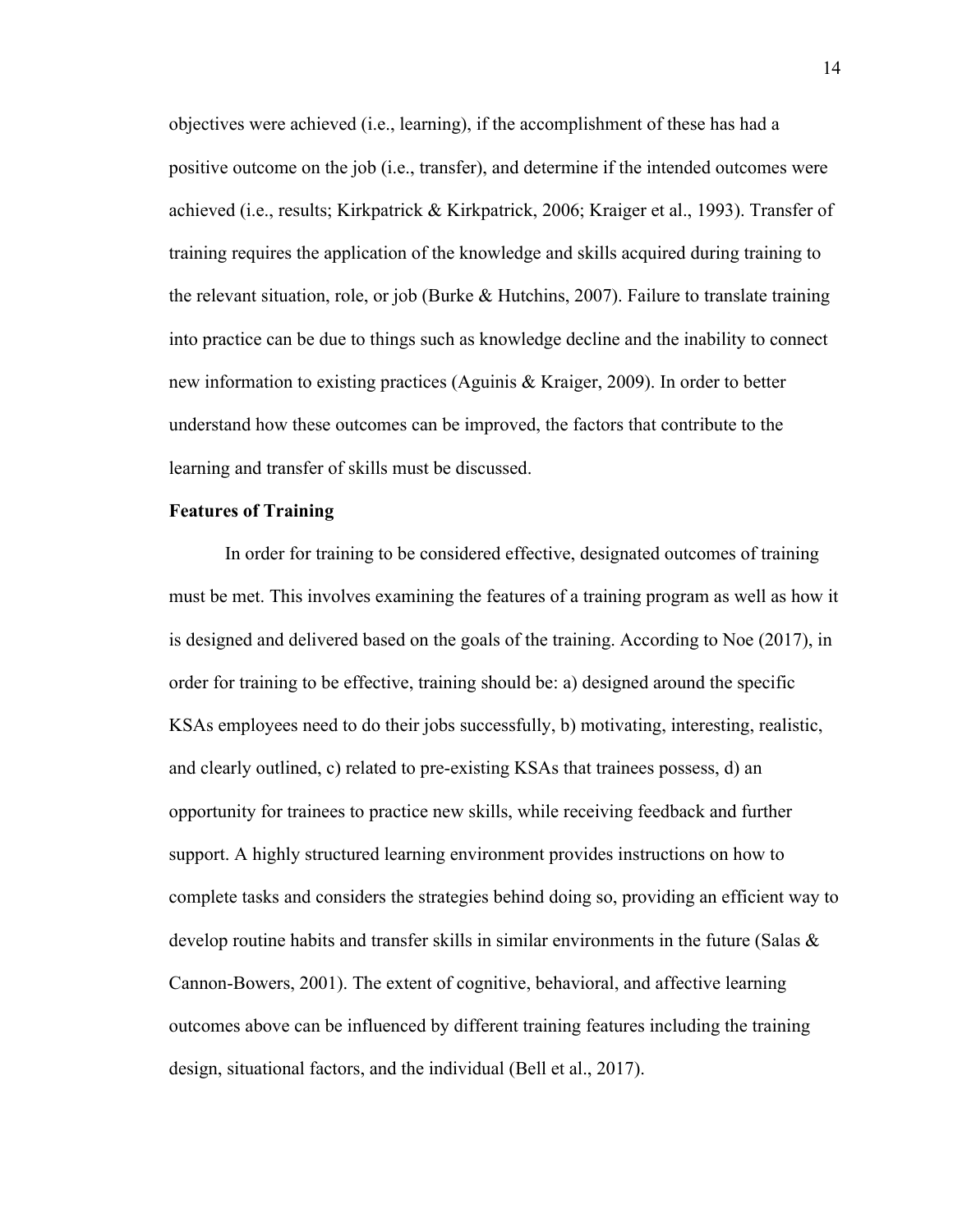The creation of a training program requires a planned effort that is designed to enhance competencies, knowledge, skills, and behaviors to ultimately meet specific goals and objectives (Noe, 2017). The training design process refers to the systematic approach used to develop training programs. Training design includes the methods and techniques used to deliver training content to trainees, the sequencing of training objectives, and the tools and strategies that best support learning and transfer (Salas & Cannon-Bowers, 1997).

When selecting the content and design of a training program, ways to increase the overall effectiveness of the training should be considered. The determination of content occurs during the needs assessment where the need and support for training are identified (Kraiger & Ford, 2007). When there is a training target in mind, relevant task requirements to support the development of KSAs can be established and integrated within the training program to help guide the learner to the intended training outcome.

Training development includes determining the training content as well as the parameters and appropriateness of the training method (Kraiger & Ford, 2007). Because training is designed to maximize the learning of job-related KSAs, the content of the training program should be linked to the requirements of the job and exist in a system where learning of necessary skills is promoted. How this content is delivered is another important consideration when creating a training program. Early forms of training techniques such as role-playing and case studies are still used today, though there has been an increase in research on training approaches like goal-directed learning and learner control that focus more on mental processing and motivation to enhance learning and the development of more complex skills (Kraiger & Ford, 2020). The training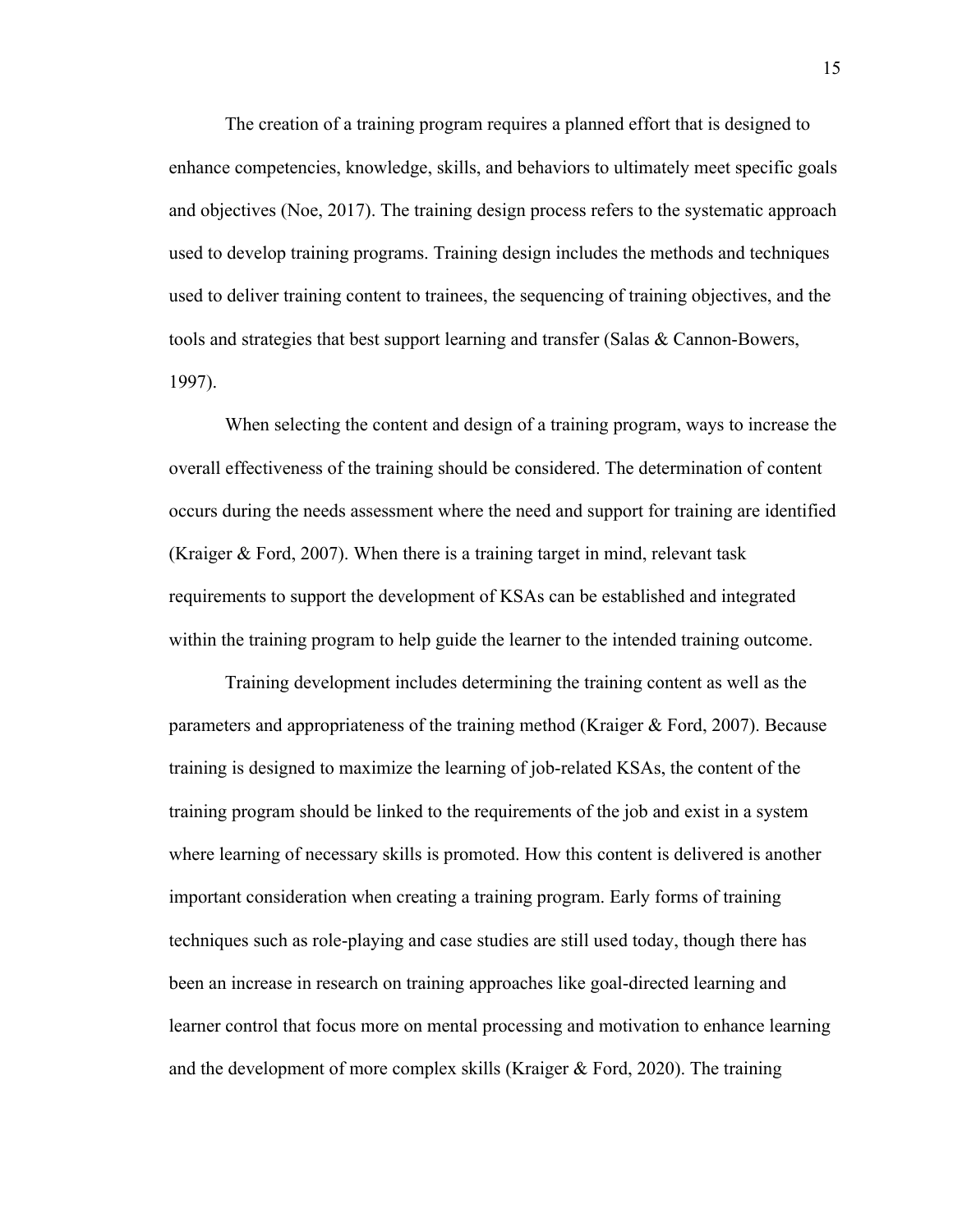context includes the training environment and the perceptions of the environment that can impact participation, learning, and transfer (Bell et al., 2017). Contextual factors such as social support, amount of time and opportunity available to apply new skills, and instructor quality can influence employee motivation and subsequent training effectiveness (Mathieu et al., 1992).

Trainee characteristics, including capabilities, personality traits, values and interests differ across trainees and can impact training effectiveness (Colquitt et al., 2000; Tannenbaum & Yukl, 1992). Success of training is determined by a combination of mechanisms that influence how people process information, focus their attention, direct their efforts, and manage their affect during learning (Kanfer & Ackerman, 2004; Kozlowski et al., 2001) As the goal of training is to promote learning, understanding how learners can impact their own success and improve this process is critical. Colquitt et al. (2000) examined how various trainee characteristics influence learning outcomes and found that training motivation was a primary contributor to learning. Training becomes inherently more motivating when the content is relevant and engaging, trainees are given ample opportunity to train and receive support, and training can be personalized to meet the needs of the individual (Colquitt et al., 2000). Because individual differences between trainees will always exist, focusing on how to increase motivation and promote learning orientation across trainees can provide a way to enhance learning, despite other individual differences. I will now discuss the specific context that serves as a background for this initiative.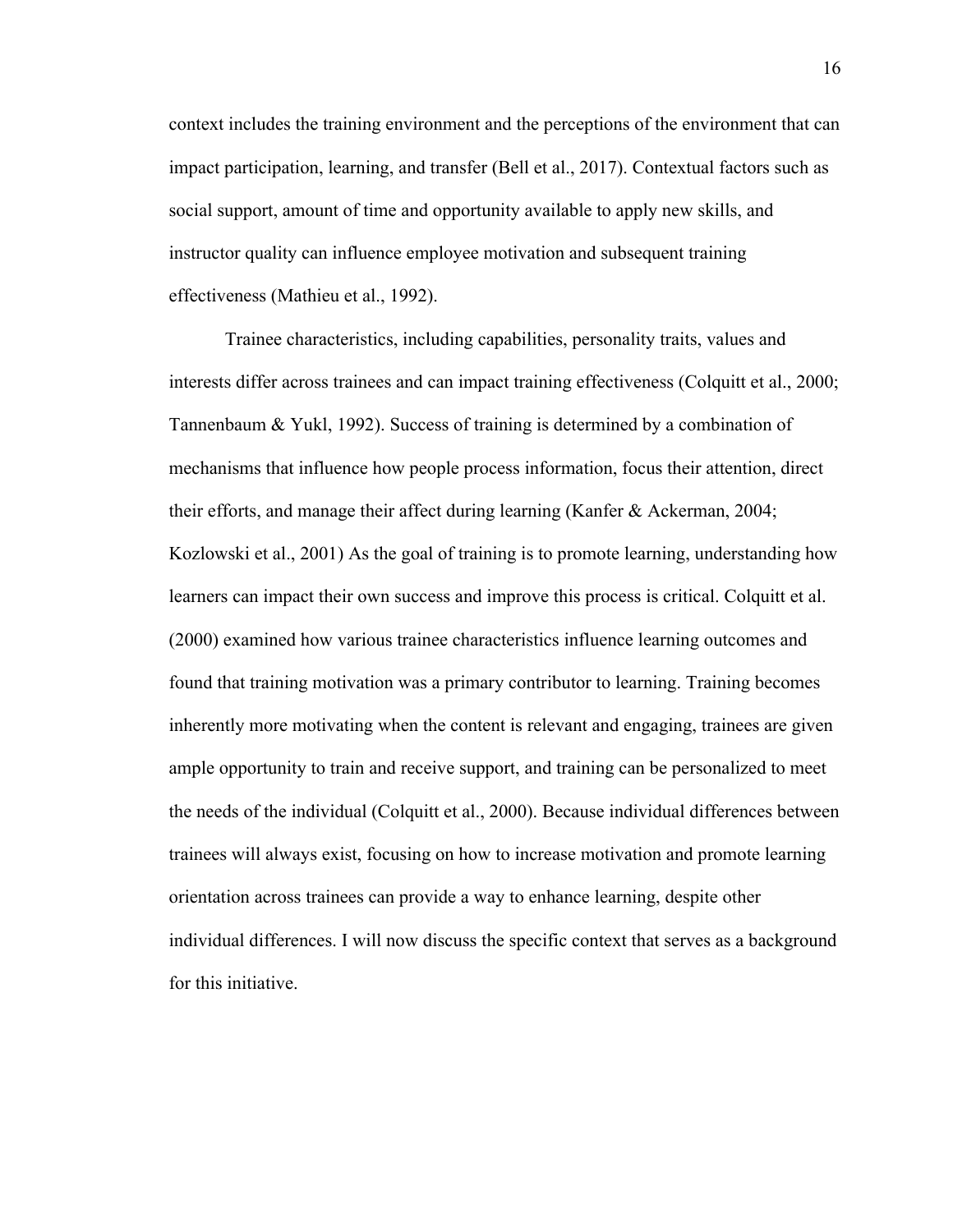#### **Overview of the Aviation Training Context**

The continued growth of the aviation industry, and resulting expanding workforce, has increased the need to produce capable pilots (Jentsch, & Curtis, 2017; O\*NET OnLine, 2021). The learning that occurs in the context of aviation includes developing an understanding and application of knowledge to handle the routine operations and unpredictable situations that can occur while piloting an aircraft (Telfer  $\&$ Moore, 1997). As supported by the literature above, the success of teaching the KSAs of these pilots depends on the quality and efficacy of pilots' aviation training, which is based on the content and context of the training program itself.

Pilot training that is provided through an FAA-certificated pilot school can help ensure overall quality training that meets the expectations of the FAA (FAA, 2021a). For Part-141 flight schools, the FAA is involved in determining what course content meets the requirements of aviation training. Flight training includes both ground and flight instruction, aimed to develop the knowledge and skills required for one to effectively and safely function as an aircraft pilot. The aviation training program in this project consists of in-classroom instruction and flight lessons, which include in-simulator training and inaircraft training. Aviation training goes beyond acquiring information to incorporating the information skillfully in operations. Training includes instruction on pre-flight procedures, airport operations, aeronautical factors, basic navigation, aviation safety, and emergency procedures (FAA, 2016b). Because Part 141 flight schools must meet standards for equipment, facilities, personnel, and curricula, their aviation training content aligns with the training objectives and flight standards of the FAA.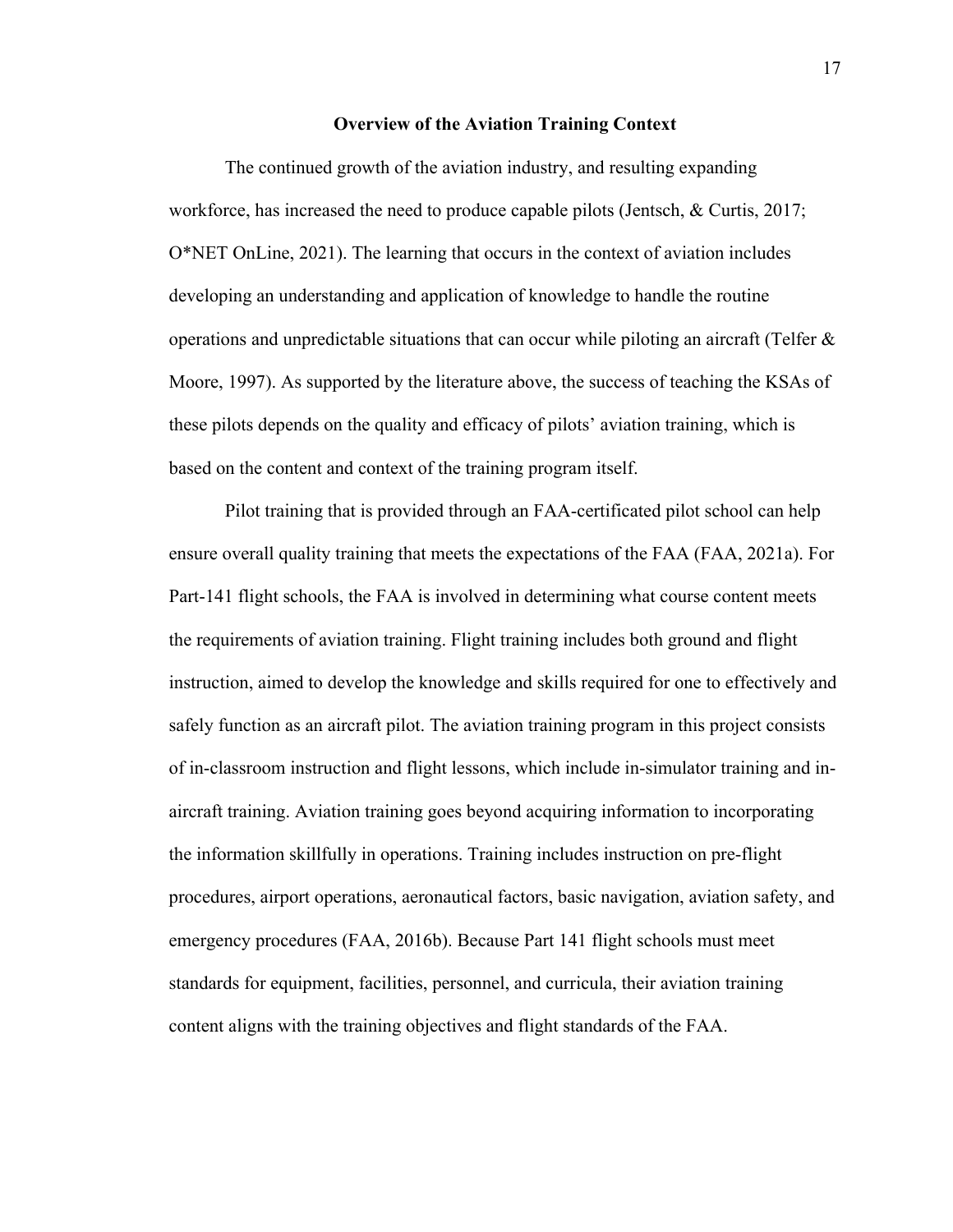Learning how to operate an aircraft begins in ground school, where the fundamental information can be taught, and is followed by flight training, where the knowledge can be applied (FAA, 2016a). Both classroom training and flight training is led by CFIs who provide guidance and present academic and flight lessons logically to meet desired training objectives for their students. By presenting lessons in a successive manner, students are able to build upon their existing knowledge and skills to become successful pilots. Traditional classroom instructor-led training, included in ground school for this aviation training program, provides students with the information necessary to master cognitive tasks. In flight school, simulation is used as a tool to enhance training by providing trainees with a high-fidelity environment to practice and develop their skills.

The ATD as a simulation tool is an important feature of this aviation training program. Pilots must learn to navigate within their environment to maintain a flight path, follow procedures, and adapt to any problems that may occur while piloting an aircraft (FAA, 2016b). The ATD replicates the cognitive and physical features of an aircraft and is also more cost effective and safer than use of an airplane for training (Jentsch  $\&$  Curtis, 2017). Because flying a plane is considered both an expensive and a high-risk situation, the use of simulators to incorporate real-life situations in a low-risk environment is ideal for aviation training. Taking into account things such as the costs of fuel and of aircraft maintenance, simulation training eliminates these and provides reproducible, real-worldequivalent training scenarios (Salas et al., 2012). While a simulator can only artificially recreate aircraft flight, simulation training within an ATD can incorporate elements of basic cockpit procedures that are identical to those that may be found in future flights,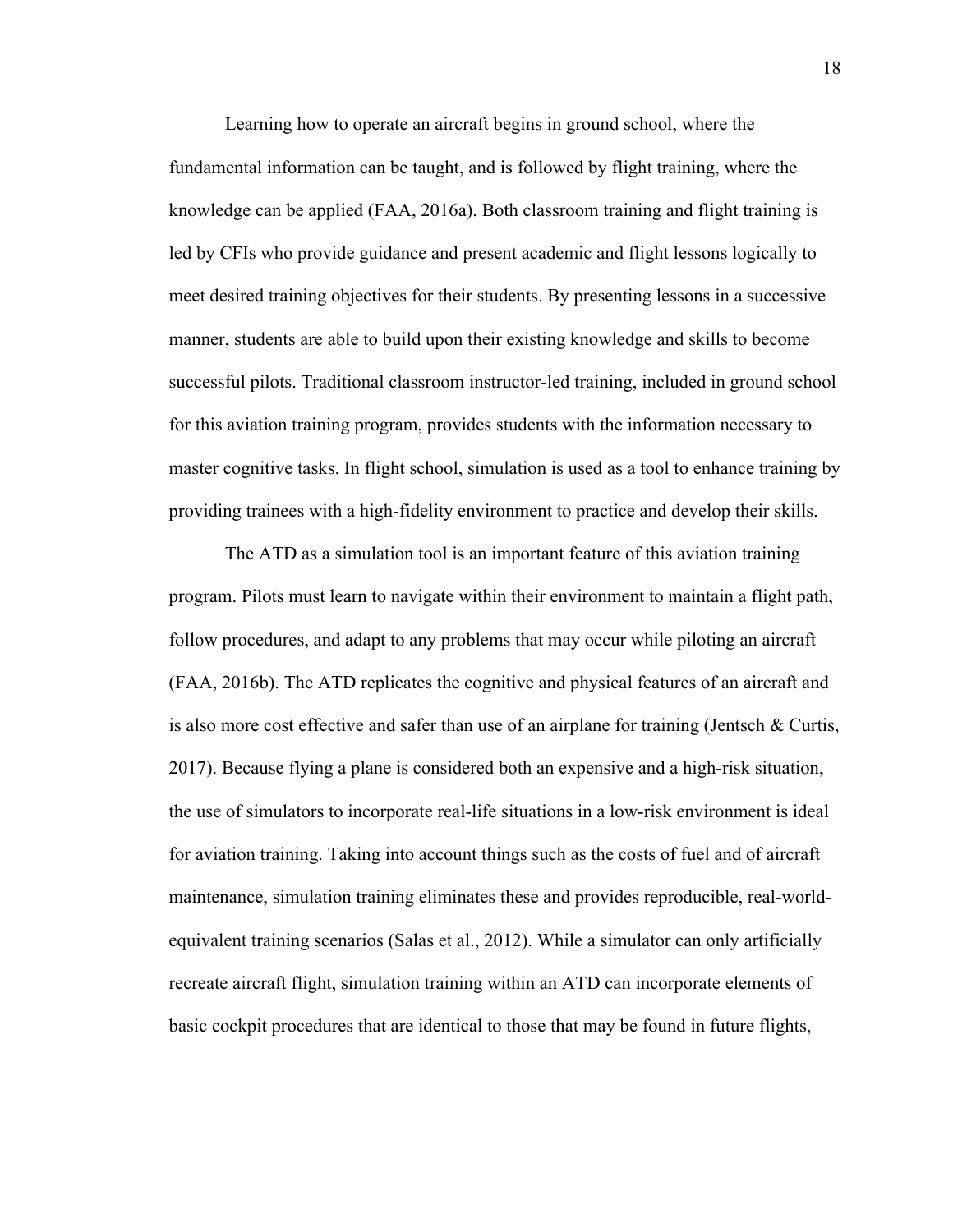better preparing students with ways to handle these tasks and possible challenges, and allows them opportunities to practice and develop their skills.

Within the ATD, aviation students complete flight lessons, based on a designated flight pattern. This pattern can include a number of skills that will be used in future flights including climbs, descents, and turns (FAA, 2016b). The ATD in the current aviation training program collects data on student pilot performance within the simulator, which can be used as an objective measure to assess which skills and tasks a student is sufficient and deficient in. Because the ATD is able to recreate all situations that the student may need to practice, student pilots have opportunities to repeat lessons and improve their abilities based on their own training needs (FAA, 2016a).

Training in an ATD occurs under the guidance of a CFI. This environment allows the student to develop their skills while the instructor is able to focus on teaching instead of flying the aircraft (Wickens et al., 2004). The instructor serves as a learning resource for students, as they can provide guidance and present information to enhance learning.

#### **Improving the Training Program**

The above details the guiding features of the aviation training program. As I wanted to improve the training program, I examined how the current system could be modified to facilitate learning and enhance the training experience for trainees.

#### **Active Learning**

Training often focuses on the learner as a passive recipient of knowledge as opposed to an active participant in their training (Bell & Kozlowski, 2009; Ford & Kraiger, 1995). In passive learning the instructor or other training tools are used to provide information to the student, then the student must integrate this information into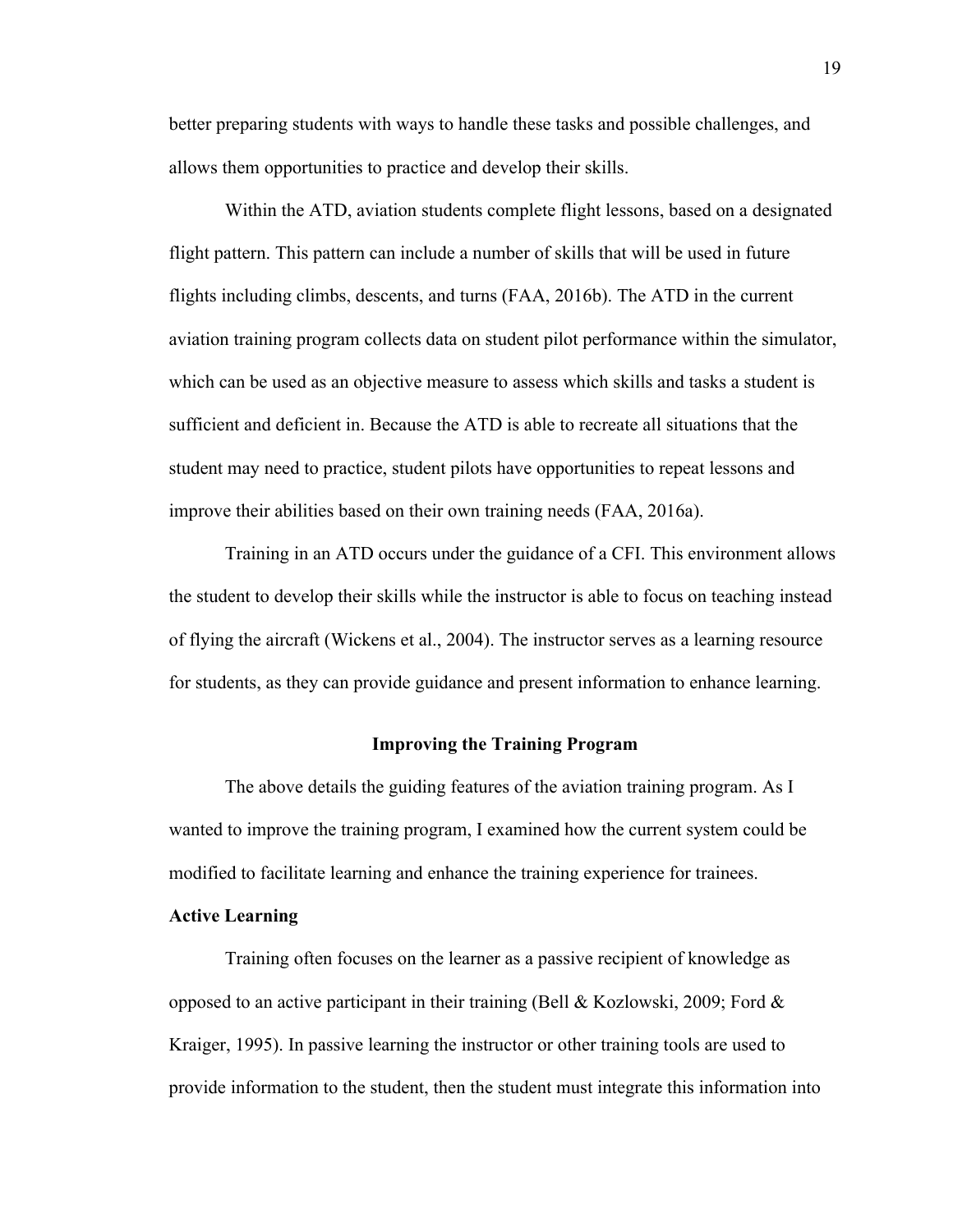their own knowledge (Bell & Kozlowski, 2009). Active learning provides individuals with significant control over their own learning, directly and actively engaging them in the learning process (Bell & Kozlowski, 2009). The concept of active learning includes student involvement, developing skills, higher-order thinking, and engagement in activities (Bell & Kozlowski, 2009).

Active learning goes beyond learning by doing and supports the learning process by focusing on self-regulation in the trainee. Self-regulation enables an individual to guide their own learning through thought, affect, behavior, or attention as circumstances change (Karoly, 1993). Self-regulation can be divided into practice behaviors (e.g., what is done in training), self-monitoring (e.g., how trainees focus their attention and reflect on progress towards outcomes), and self-evaluation reaction (e.g., emotional reactions to goal progress; Kozlowski et al., 2001). Active learning considers formal design elements that support the cognitive, motivational, and emotional processes that impact an individual's attention, direction of efforts, and affect during learning (Bell & Kozlowski, 2008). These three domains focus on the motivational, cognitive, and affective states of the trainee, respectively.

Because learning is a desired outcome of training, I wanted to focus on how students could control their own learning, based on their individual needs. Self-initiated learning involves the motivation of the learner, but helps in developing one's own ideas and discovering how to learn difficult skills (Rogers, 1969). Self-initiated learning, a form of active learning involving the active participation of the student in their own learning, helps students develop their own ideas and work through learning difficult skills based on their own needs (Dismukes & Smith, 2017). Encouraging student engagement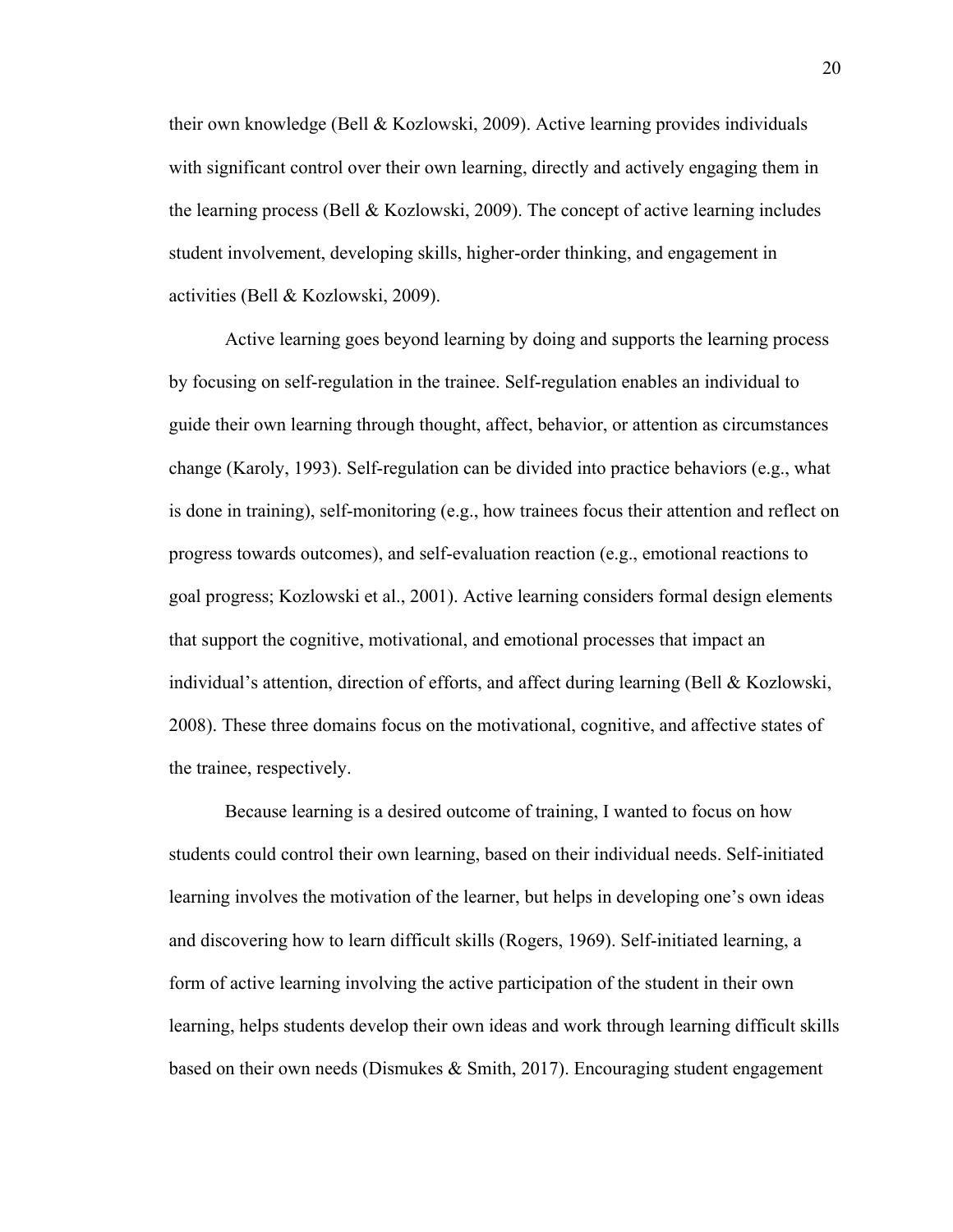and involvement allows students to process information more deeply, integrate new information within existing frameworks, and apply their learning in relevant contexts.

The active-learning process gives students the ability to determine what they want to know based on their current knowledge and capabilities. Keeping learning relevant, motivating, and interesting helps keep the student stay engaged in the process, encouraging them to continue acquiring knowledge at their own pace and ability. Selfmanaging helps foster learning, regardless of the individual differences that may exist between students without interfering with the content of the Part-141-certified training program's curriculum. Enabling active learning in the present context requires a specific instrument or mechanism; I will now discuss how feedback can be used as this technique.

#### **Feedback**

Feedback is used to help provide information regarding one's progress towards reaching a goal or outcome (Goodman et al., 2004). Incorporating feedback in instruction can be used to motivate and encourage good behaviors and eliminate bad behaviors, helping students improve and develop their KSAs. Constructive feedback should target the skills and knowledge that students are expected to acquire based on learning objectives, but also help them understand how they can improve their performance or enhance their understanding of a topic at hand (Goodman et al., 2004).

Instructors typically provide feedback to the students regarding their performance, but students can actively seek out feedback to help gain new perspective and open a discussion around what was done, why it was done, and determine how to improve it (Bell & Kozlowski, 2008). Guidance, provided via supplemental information, can enhance self-regulation and facilitate learning and transfer (Bell & Kozlowski, 2002).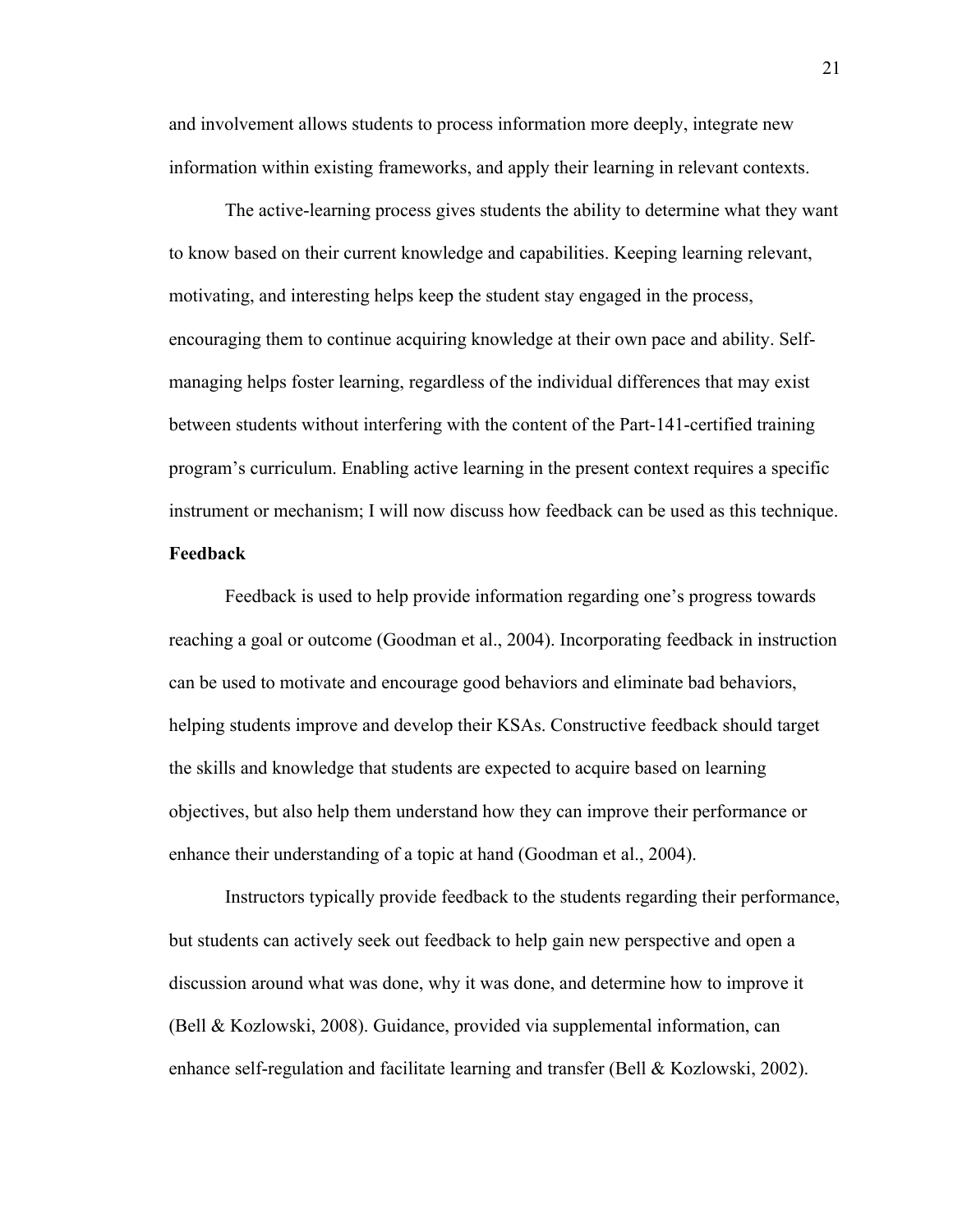Feedback-seeking behaviors are proactive methods of seeking feedback related to trainees' performance, role, or job requirements in order to see if their current behaviors are correct and sufficient to attain goals (Ashford, 1986). This helps them attain and maintain awareness and knowledge of themselves and their abilities (Ashford et al., 2003). This behavior can be considered goal-oriented in nature, meaning the behavior helps to develop and validate progress towards a desired outcome. Feedback regarding one's skills and understanding is a key component of the learning process. As mentioned, finding value in the training content helps promote learning and motivates the trainee. Feedback-seeking is another way to promote engagement, as it is based on the motivations of the student (Hattie & Timperley, 2007).

Traditionally, feedback is conceptualized as a way to leverage information to provide reinforcement that is used to correct errors and encourage effective behaviors (Skinner, 1968). Providing corrective information is a key component of feedback; however, viewing feedback as information gives the learner the ability to adapt their response and understanding based on the information they are presented with (Wisniewski et al., 2020). Feedback of this kind helps learners develop effective information processing strategies and understanding, leading to a higher impact on cognitive and behavioral outcomes than affective outcomes (Hattie & Timperley, 2007; Wisniewski et al., 2020).

#### Intervention Selection

Feedback itself can be a form of active learning if the student is seeking feedback. Students can solicit feedback about their performance, but can also use the instructor as a resource to clarify content they find unclear or gain further information about a relevant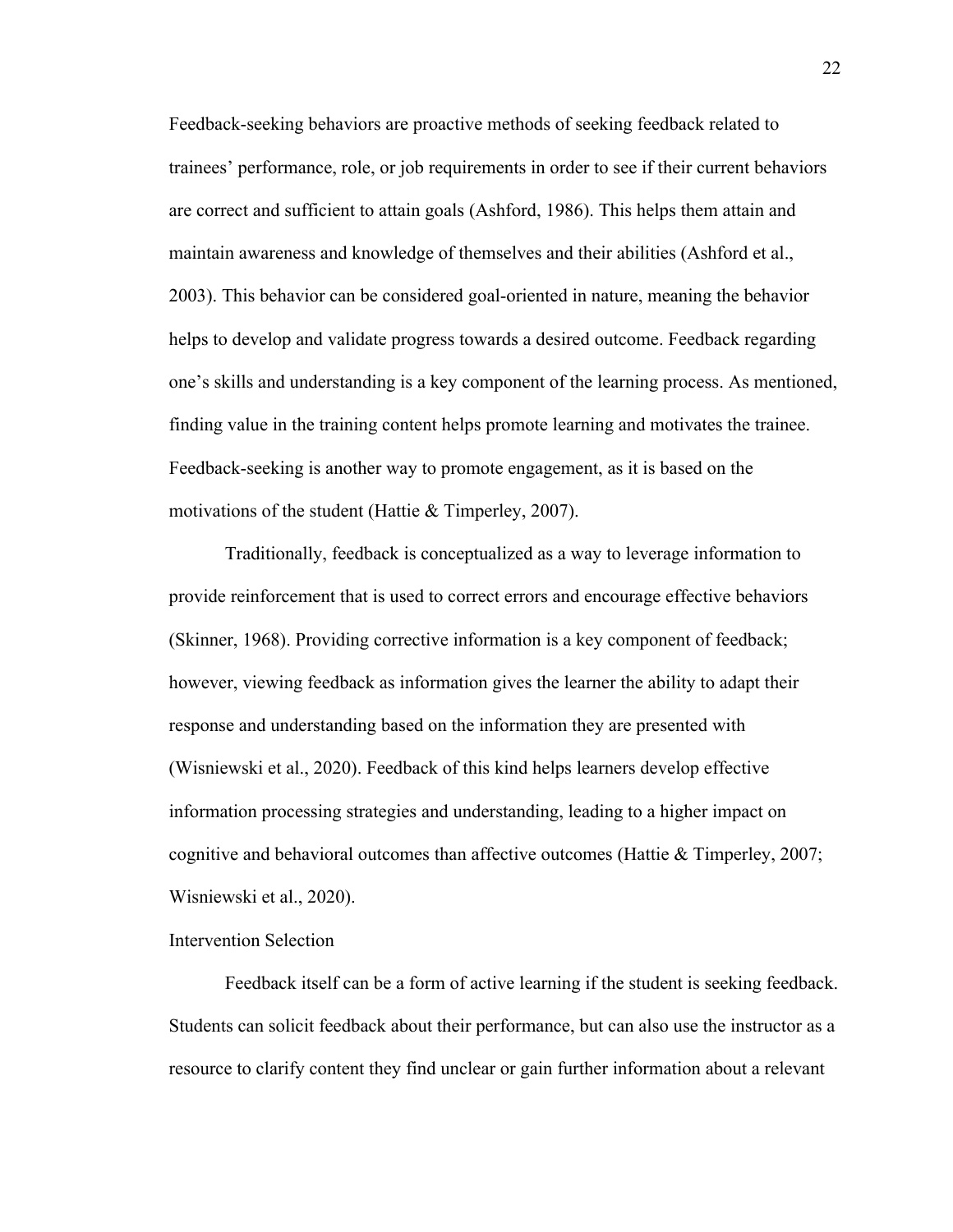topic of interest. Students can then incorporate this information into existing knowledge and practices based on their individual perceived needs (Bell & Kozlowski, 2008). Feedback of this kind both encourages learning and promotes learner autonomy (Fletcher, 2018).

Because CFIs have extensive knowledge about aviation, including how to successfully complete various flight operations, they serve as a vital resource to students within the ATD. Within the learning environment, instructors are able to create the conditions that meet the needs and capabilities of the learners and align these conditions with the learning objectives. In the current training protocol, there is no formal process whereby the flight instructor provides feedback to the student. Since feedback can contribute to the efficacy of the training process, I chose to focus on how students could solicit feedback from their instructor based on their individual needs. While pilot students learn and attempt new skills, flight instructors can give specific, detailed feedback to help encourage successful maneuvers and correct unsuccessful ones. Linking the feedback to specific events and learning objectives can help the learner better interpret the feedback and integrate it within their future performance (Oser et al., 1999). Integrating timely and relevant feedback about performance into a training system helps create more effective training (Salas & Cannon-Bowers, 2001).

While the selected intervention is meant to improve the training experience for the student, it also inherently affects the CFI, as they are also included within the training context. Asking questions and seeking feedback are not formally incorporated in the Part-141 curriculum but are not outside of the teaching expectations of the CFI. I did not want to burden flight instructors with more job demands outside of their usual instruction and I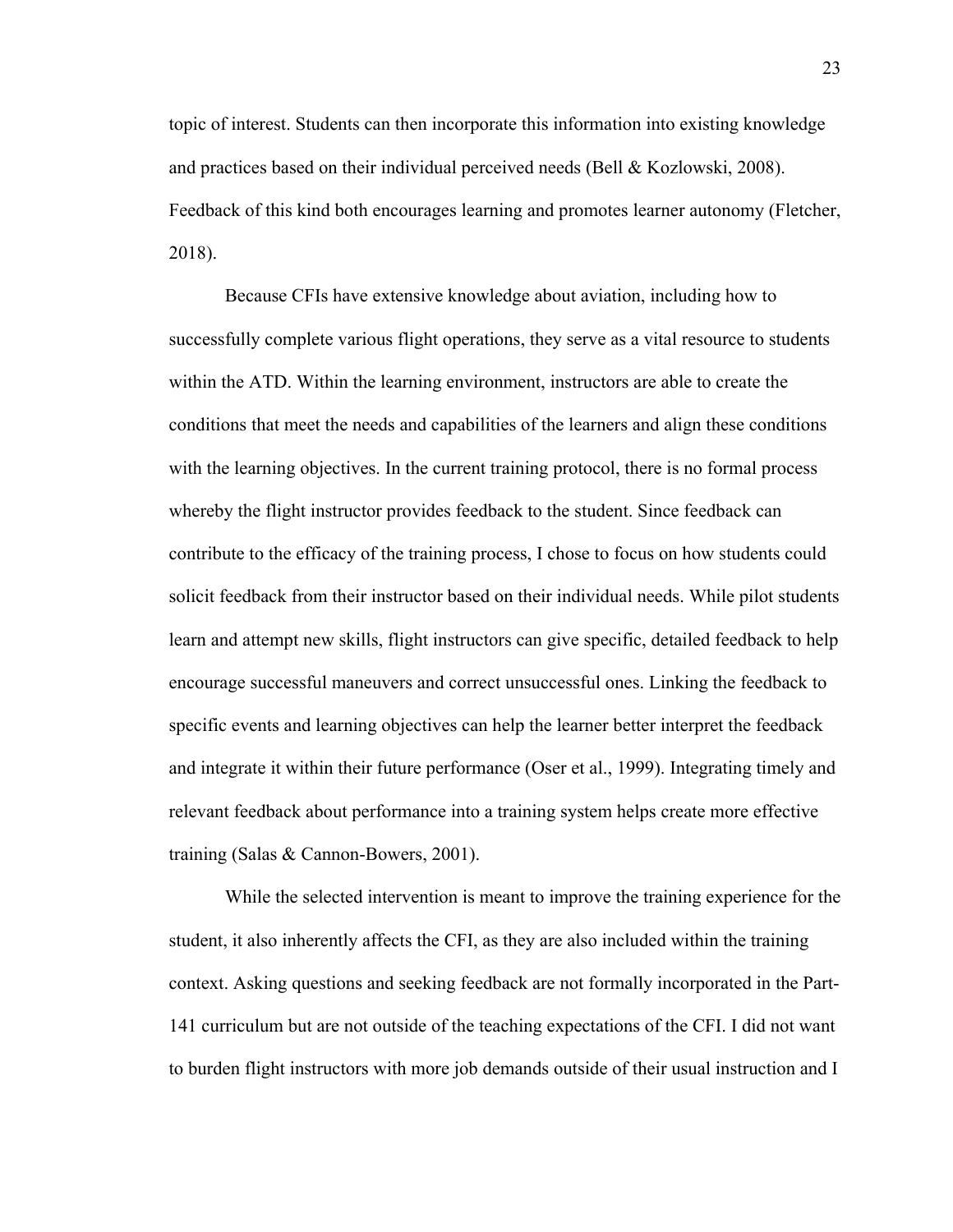wanted to best control the quality of feedback given by the flight instructor by keeping the flight instructor constant throughout each trial, therefore I chose to focus on what students could do to enhance their own learning. Making this a student-centered as opposed to instructor-led intervention would not infringe upon the guidelines set by Part-141 nor add any unjust demands to the CFIs teachings.

Including a self-initiated form of feedback in the current training system, directed and managed by the student, could positively impact student learning and subsequent performance. Research on technology-based training and active learning focus on learner-controlled training and support the notion that trainee characteristics, training design features, and external support dictate the extent of learning in trainees (Hughes et al., 2013). Active learning goes beyond learners' behaviors and focuses on how they select, organize, and integrate knowledge via cognitive processing (Mayer, 2004). Participating in an exploratory instructional approach, where trainees are able to explore a task and receive guidance, is an inductive learning process that allows for trainees to exert personal control to learn rules, principles, and strategies for effective performance (Bell & Kozlowski, 2009). This encourages exploration and practice by promoting intrinsic motivation and self-efficacy. Students are able to explore their own learning environment, ask questions that help enhance their understanding, and integrate the information into their previously acquired knowledge to further their learning. An activelearning intervention that focuses on self-initiated feedback would allow the student to gain insight or clarity from their flight instructor in accordance with their skill level to foster personal growth.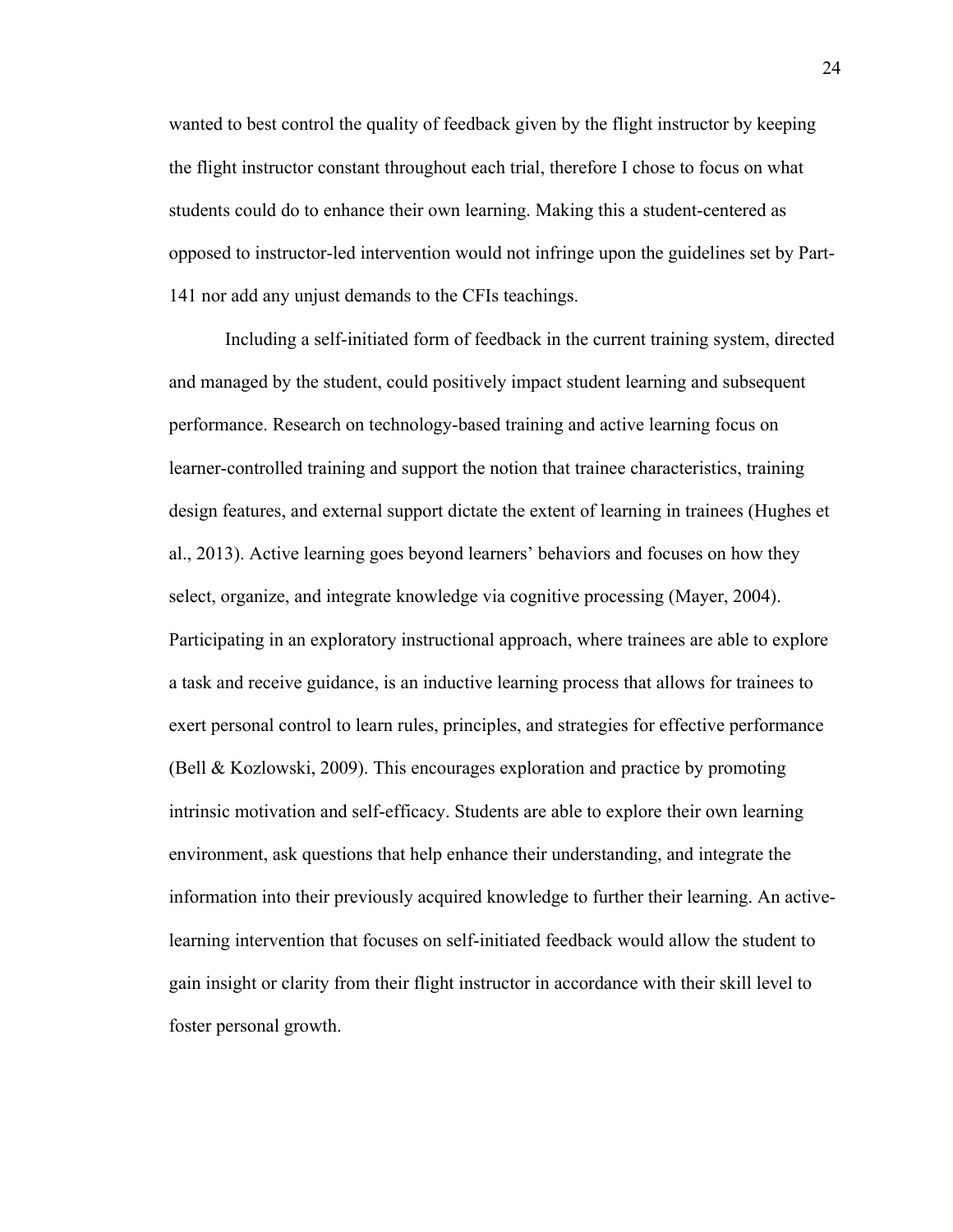This project is an attempt to improve the training program for a flight school while staying within the guidelines set by the FAA. The current system has a structured curriculum in place for aviation training but training also occurs outside of the classroom in an ATD. Ideally, students would be able to improve their performance, and subsequently progress through flight training faster, via an intervention of a learnerdirected form of feedback. This intervention can motivate students by providing information they find relevant, based on their current abilities, and gives them a chance to apply this newly acquired information in context.

Encouraging active learning and incorporating feedback into the current training program requires minimal effort from the students and flight instructors involved in flight training, does not interfere with training requirements, and can potentially give insight into how to increase learning and improve student ATD performance. Training that is poorly designed or does not meet the needs of the trainee can be potentially harmful and deter learning. It is important to align training needs with training tools and processes in order to avoid this problem. When the student can ask questions about their performance or seek further information from a reliable source, the student becomes an active participant in their own learning. There are not any obvious potential negative implications of introducing the intervention as trainees are able to practice their flight skills, while also guiding their own learning, using their own interests through a personally directed feedback method. Therefore, this intervention is unlikely to have any harmful effects. Per the project's question, however, the viability of the intervention deserves additional exploration, a description of which I now provide.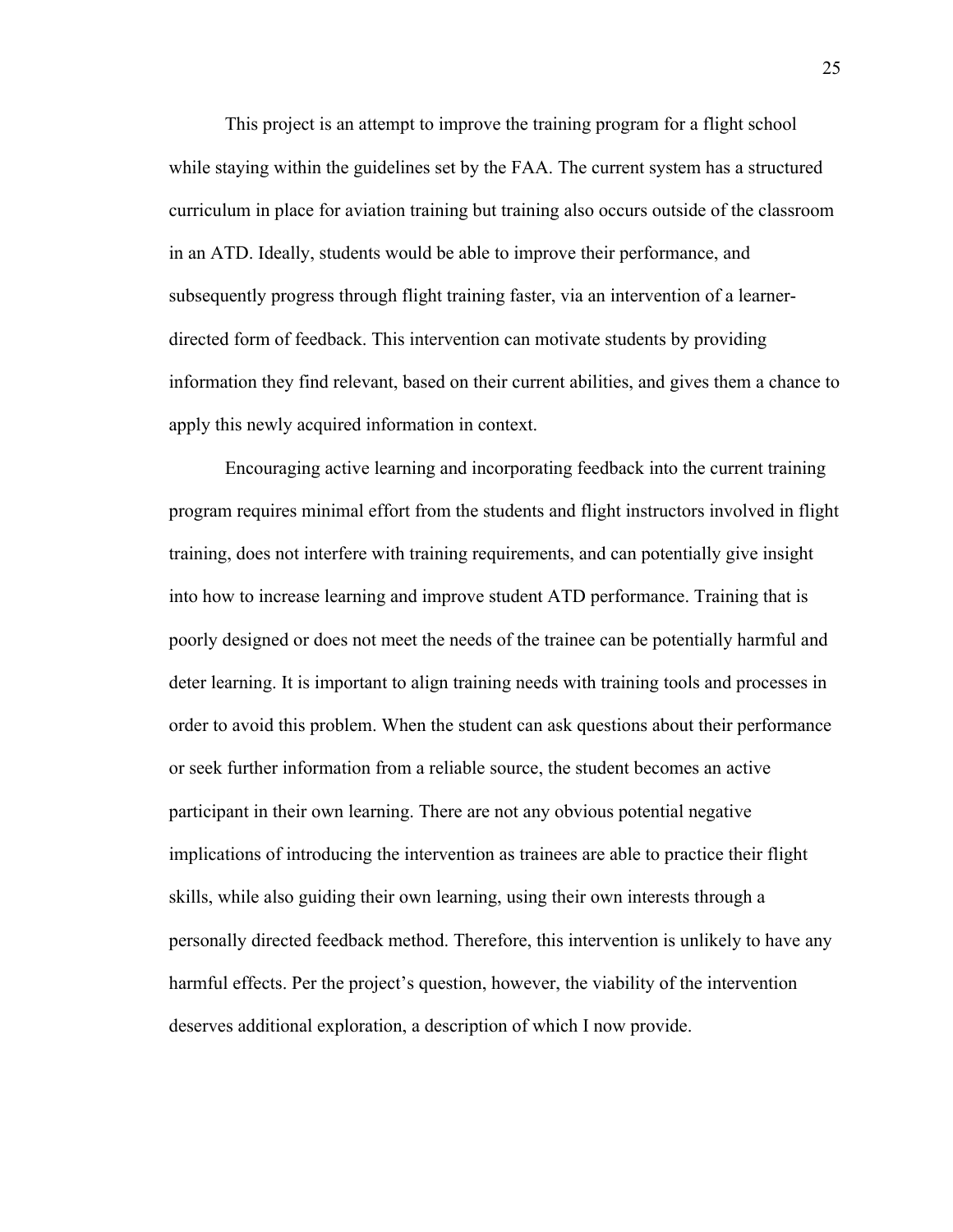## **CHAPTER 2**

#### **METHOD**

#### **Materials and Procedure**

The purpose of this project was to apply I-O principles to ascertain whether an intervention could be justified to improve a flight training program. I define viability of an intervention generally as (a) possessing theoretical justification for benefit; (b) consisting of evidence of ability to be deployed within the current training environment within the practical constraints; and (c) is free from evidence of negative effects of deployment. Above, theoretical backing was used to isolate an intervention that could be executed within the current training context. The support from previous research provided reason to believe a learner-directed form of feedback could be effectively deployed. I wanted to test the feasibility of this selected intervention within the training program with an experimental design, using the preliminary data to examine if the intervention had any negative effects, including making training more difficult for students, interfering with their learning, or causing other unnecessary harm. Details regarding the design and deployment of the intervention will be discussed below.

The literature was used to help support the introduction of an intervention within a very specific context. This intervention was pilot-tested on 14 out of the available 22 aviation trainees to see what may happen within the training environment without violating any theoretical assumptions. Unfortunately, the COVID-19 pandemic impacted

26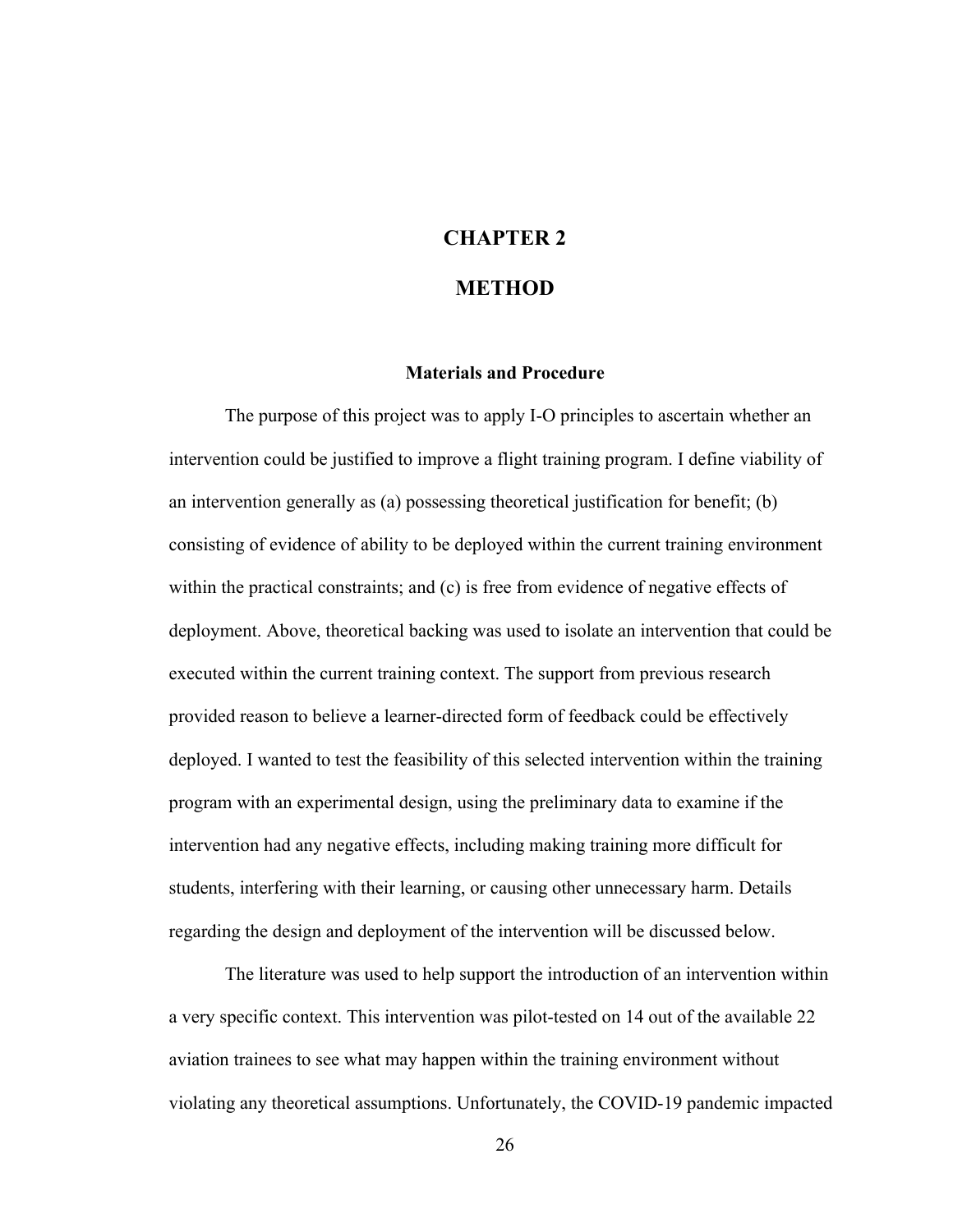the data collection for this project. For the safety of the students and flight instructors, flight lessons within the simulator ceased before further data collection could take place, which resulted in a smaller than anticipated sample size. To address the factors that impact training efficacy, I considered interventions that could enhance elements of training design, control situational factors, and overcome individual factors. I chose to focus on the *processes* surrounding flight instruction to avoid interfering with the regulations that dictate the program's training content. In order to better control the training environment, I selected the training that occurs within the ATD, which remains constant across all trainees; this had the added benefit of avoiding the more high-stakes training environment of actual flight. Individual differences (e.g., cognitive ability, goal orientation) dictate how individuals make choices in active, learner-controlled training, ultimately influencing how much they learn based on their own perceived needs and abilities. When students are active learners, they are able to participate in the learning in a way that keeps them engaged and motivated, promoting learning content based on their underlying abilities. In order to best mitigate these individual differences, I examined the trainee as an active learner.

In order to assess how feedback alters training, students enrolled in the instrument flight instruction sequence at a University's Part-141 flight school completed a standardized flight pattern in the ATD. A CFI assisted as a research associate on this project. They designed the flight pattern, monitored student performance in the ATD across all trials, and collected feedback from students about the intervention. An important consideration in this study was to include students who were required to practice training within the flight simulator, but who had basic skills that would allow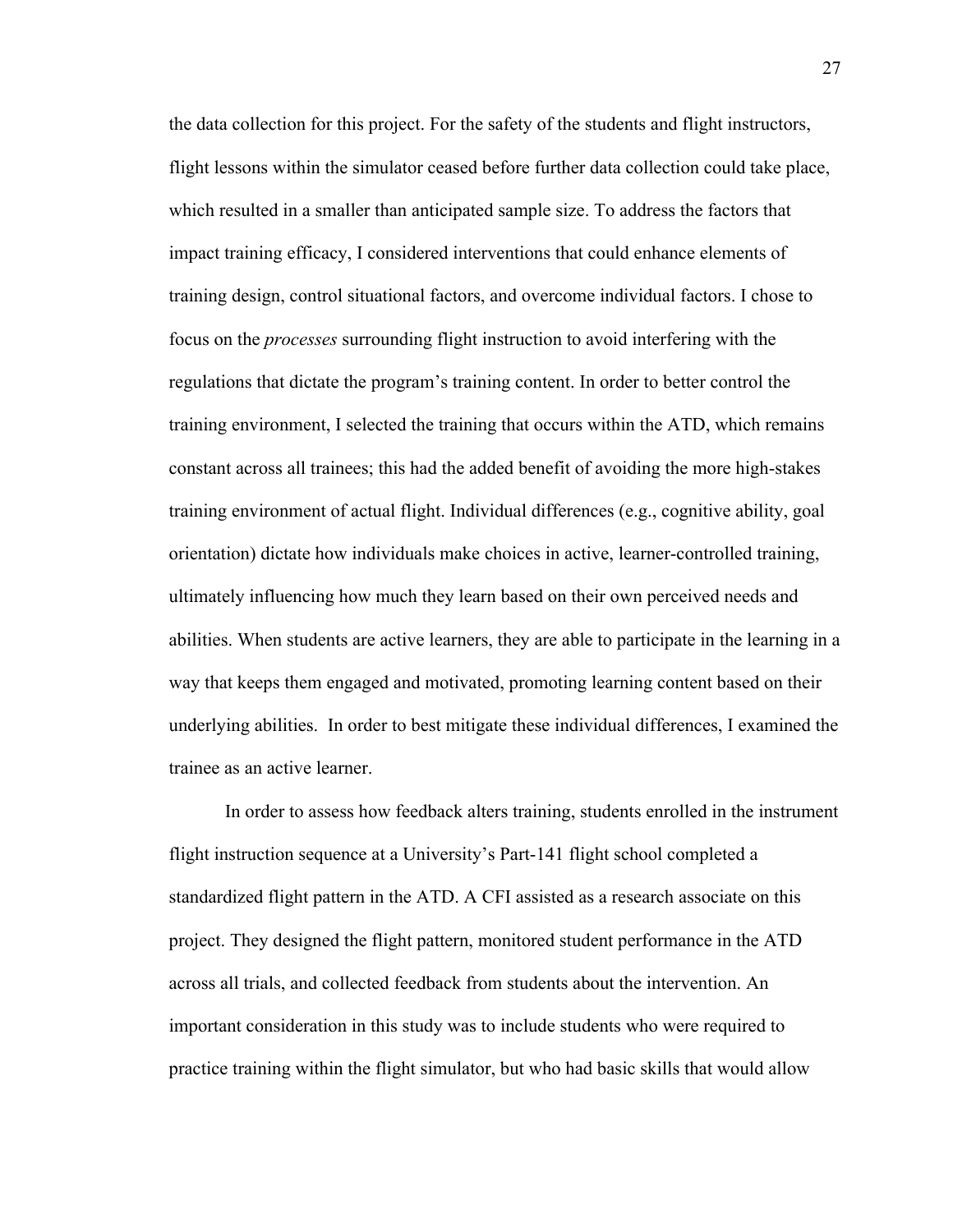them to complete a flight sequence; therefore, students from the instrument flight instruction sequence were used for this study. Instrument rating requirements for a pilot, outlined by 14 CFR 61.65, include: holding or simultaneously obtaining a private pilot certificate, ground training and logged required flight training hours from an authorized flight instructor, and an endorsement from an authorized instructor to take, and pass, the instrument rating knowledge test. Because of these training requirements, the students included in these trials had the skills and understandings required to successfully operate within an ATD. The students in the instrument flight instruction sequence are taught basic instrument procedures to develop the skills necessary to control and maneuver an airplane based solely on reference to flight instruments within the instrument flight rules (IFR) flight (FAA, 2017).

The students were separated into two different groups, (a) a control group that received no additional tasks, and (b) a group of students that were instructed to formulate three questions pertaining to what they were learning or skills they were practicing in the simulator in order to receive feedback from their flight instructor. Because students were at different stages in the instrument training program, these questions were based on the student's individual progress within the program, allowing them to solicit relevant feedback in accordance with their skill levels and understanding of content. During their simulation session, these students asked their flight instructor these questions. These questions included: "What is the best way to handle wake turbulence?", "What are the most important preflight procedures?", and "Can you give me some examples of ways to mitigate risk during flight?" All students participated in the same predetermined flight pattern, mentioned above. Performance data from the ATD was used to determine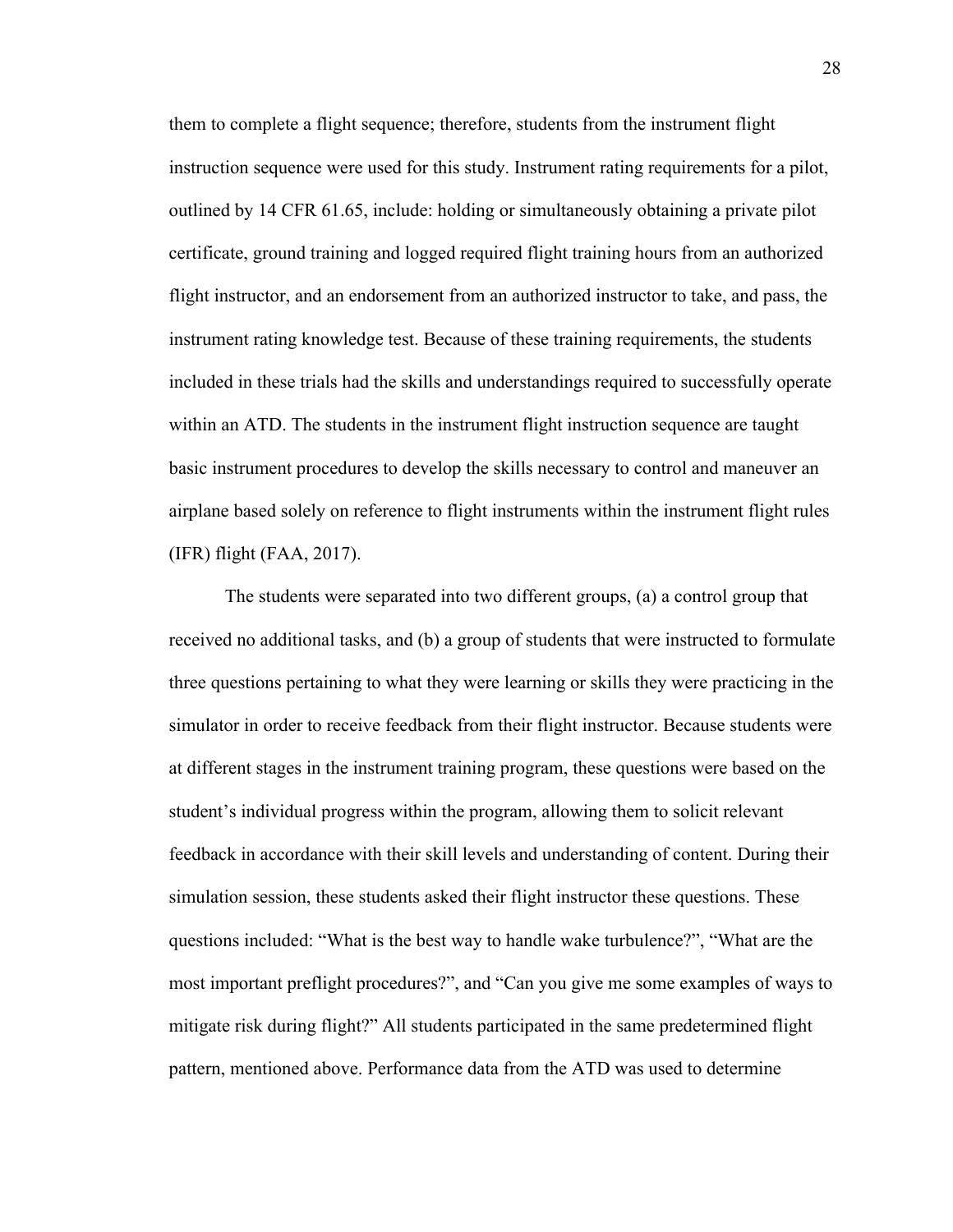whether some unexpected dynamic caused this intervention to hinder the experimental group participants' performance.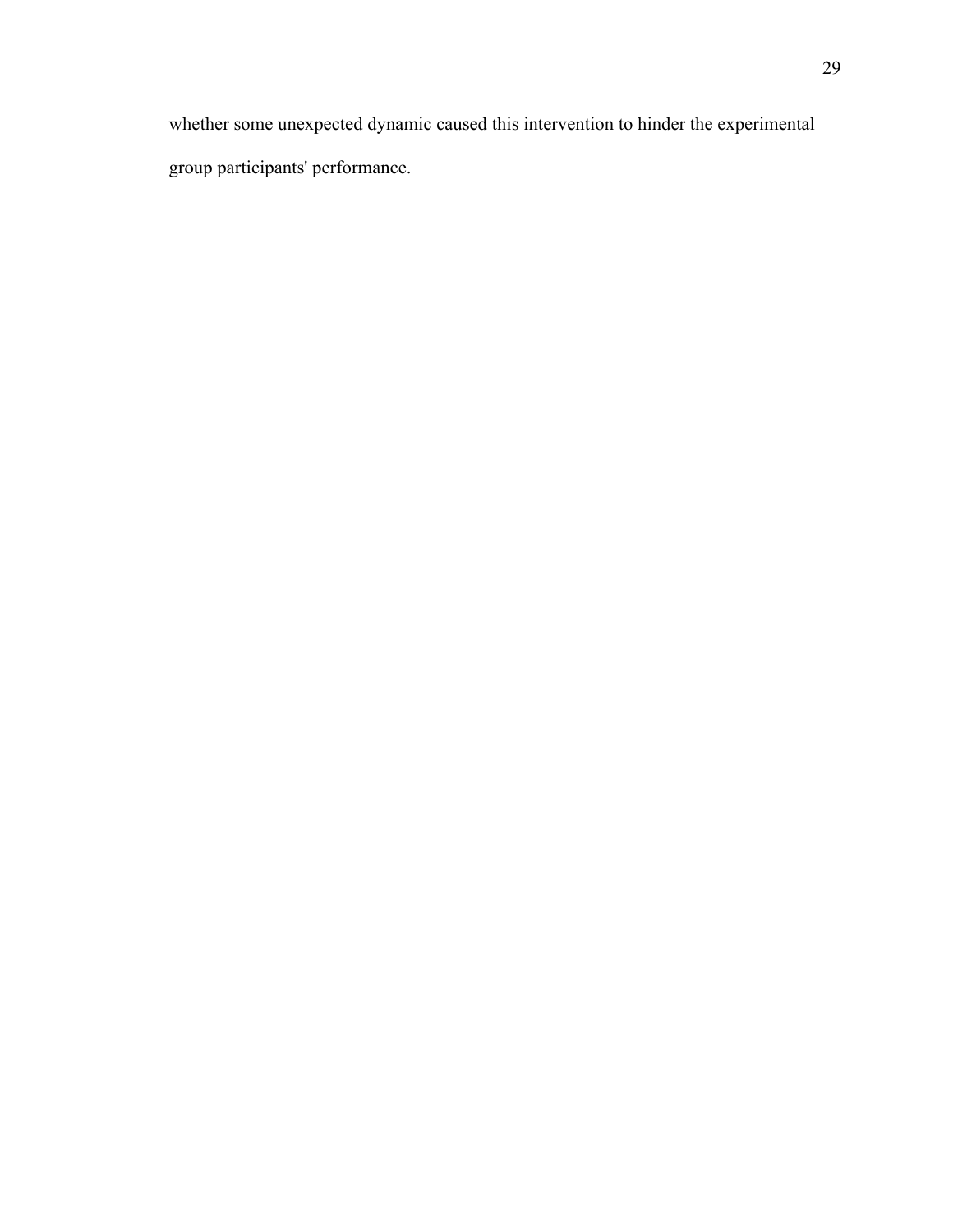## **CHAPTER 3**

#### **RESULTS**

#### **ATD Data**

The quantitative data collected from this intervention provide important information about the intervention's viability. Participation in a National Intercollegiate Flying Association (NIFA) module that followed the protocol for instrument flight training on the ATD was used to score participants on accuracy for a flight pattern, which consisted of level flight, constant rate climbs, turns, and descents at specified airspeeds. The NIFA score is a "penalty" score, with higher numbers representing less accurate performance with more deviation from the pattern specifications outlined above.

Using the data collected from the ATD, students' performance could be assessed and compared to determine if there were any differences between those who participated in the intervention and those who did not; the focus was for any negative trend or unexpected consequences of implementing the intervention that would warrant recommending against a full-scale deployment. Data from the ATD trials is presented in **Figure 1** below.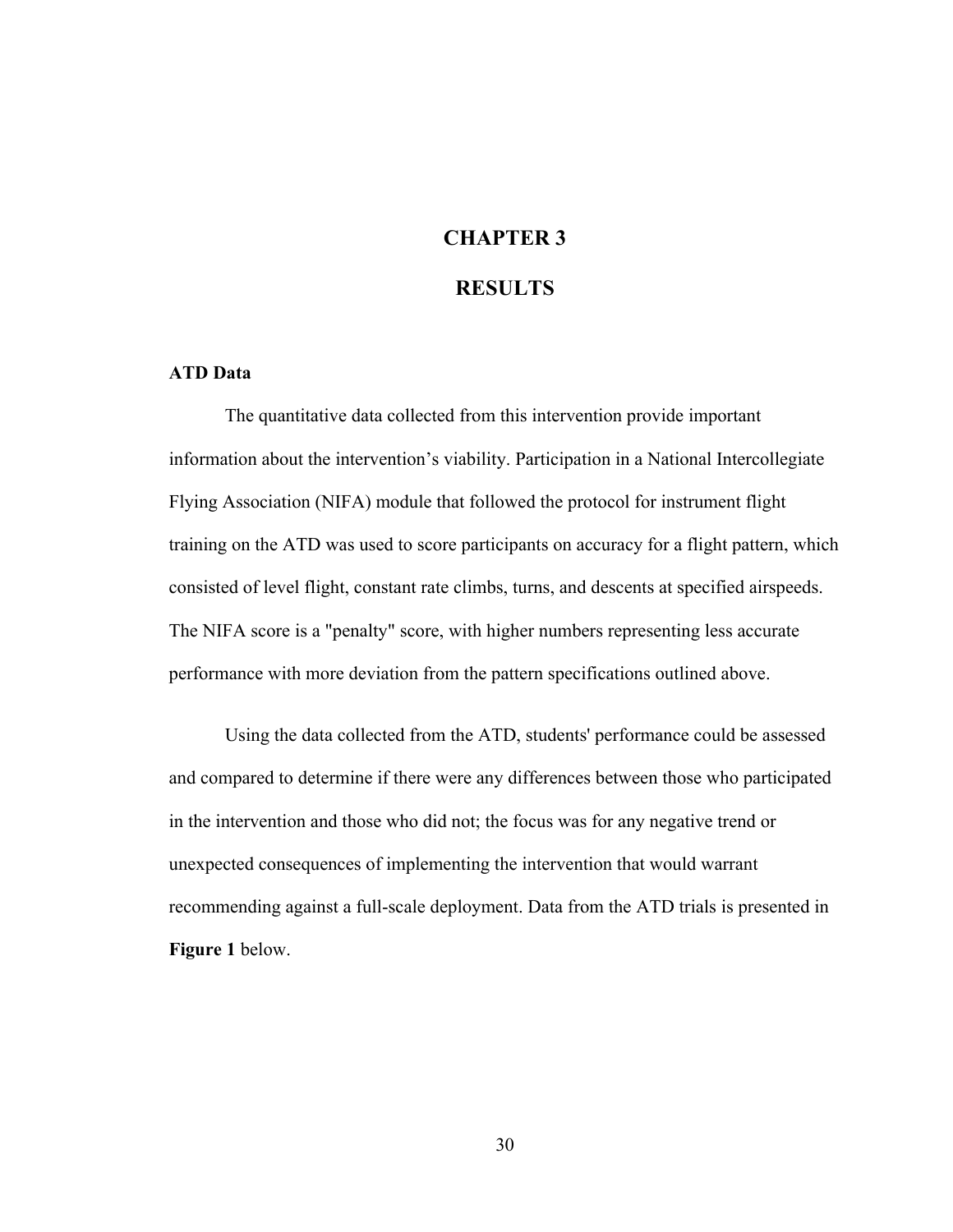

**Figure 1:** *Aviation Training Device Scores for Control and Intervention Groups*



While the lowest score and highest score in the intervention group were both higher than that of the control group, this does not mean that participation in the intervention guarantees a higher score. Collecting data from a small sample of students allows us to make inferences about the potential effects this intervention could have on a larger population; however, collecting more data via additional trials should be done in order to make more accurate inferences about the effects of the intervention as it is rolled out on a full-scale basis.

#### **Student Feedback**

In addition to the performance data collected from the ATD, the CFI helped gather feedback from students about the intervention. I wanted to determine if students perceived this intervention as being harmful in any way to their performance or learning or if it had other detrimental effects. Students who participated in the intervention noted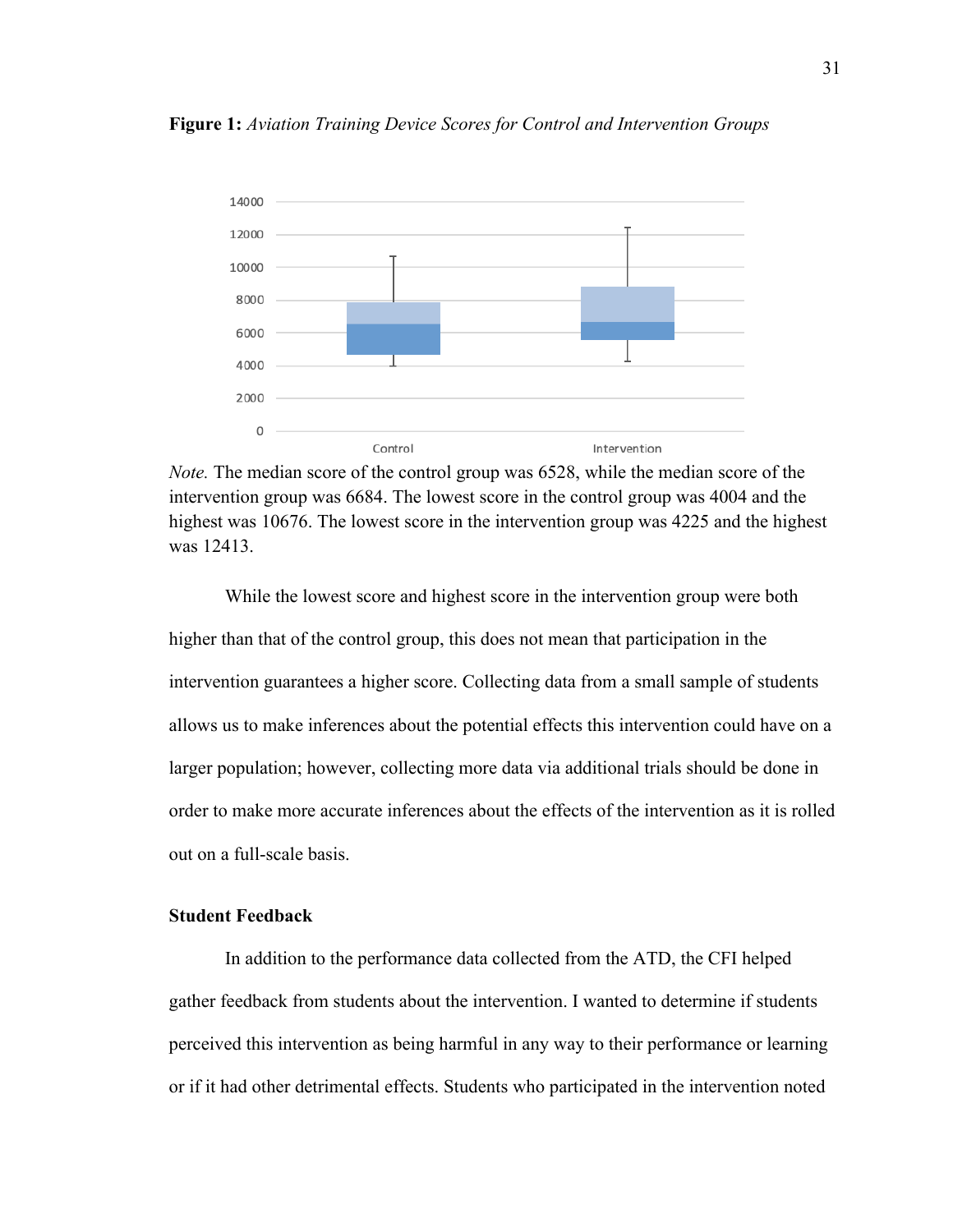that the formulation of questions did not take long to complete, was not a distraction from the ATD lesson, and would be beneficial if completed during a lesson where they did not understand the content being taught. Based on this information we received from the students, there were no unexpected or unintended consequences.

The information collected during this project via ATD data and student feedback indicated no harm and provided support for the viability of the training experience. Students were able to solicit feedback from their instructor, gathering explanations about relevant content that could be integrated in their understanding and applied in context, and did not experience a decrease in performance as a result of this.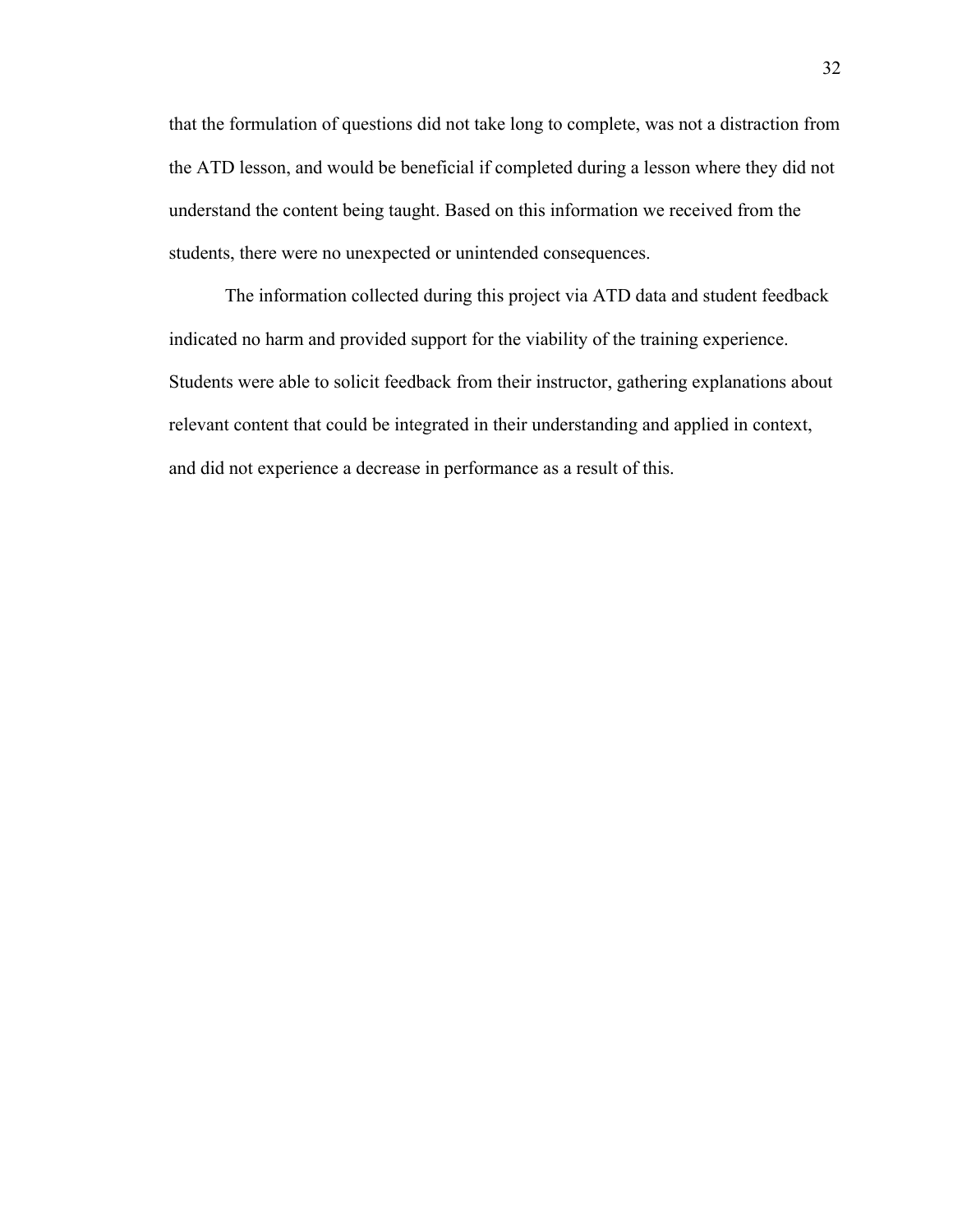## **CHAPTER 4**

#### **DISCUSSION**

#### **Implications**

Actively seeking information, whether it be through feedback or another method, has resulted (in previous research) in greater insight and understanding about a learner's current state. Feedback offers informational value that can help people meet their goals, regulate their behaviors accordingly, and ultimately enhance their performance (Hattie  $\&$ Timperley, 2007). The intervention in this project gives trainees an opportunity to guide their own learning by soliciting personal, relevant feedback that can be applied directly to their training.

Because training context matters, as training cannot be isolated from the specific system it supports, it is important to consider how specialized interventions can improve already existing training systems. By encouraging learner-centered feedback-seeking behaviors within a training context, students have the ability to gather information and be an active participant in their learning. Students can practice skills and receive feedback in the areas they feel are important to aid in their personal learning and development. This project examined whether and how active learning via a self-directed form of feedback can motivate trainees to invest in their own learning and understanding without taking away from the training experience. On the basis of the trial deployment of the intervention, I concluded that the intervention was viable for full-scale deployment in the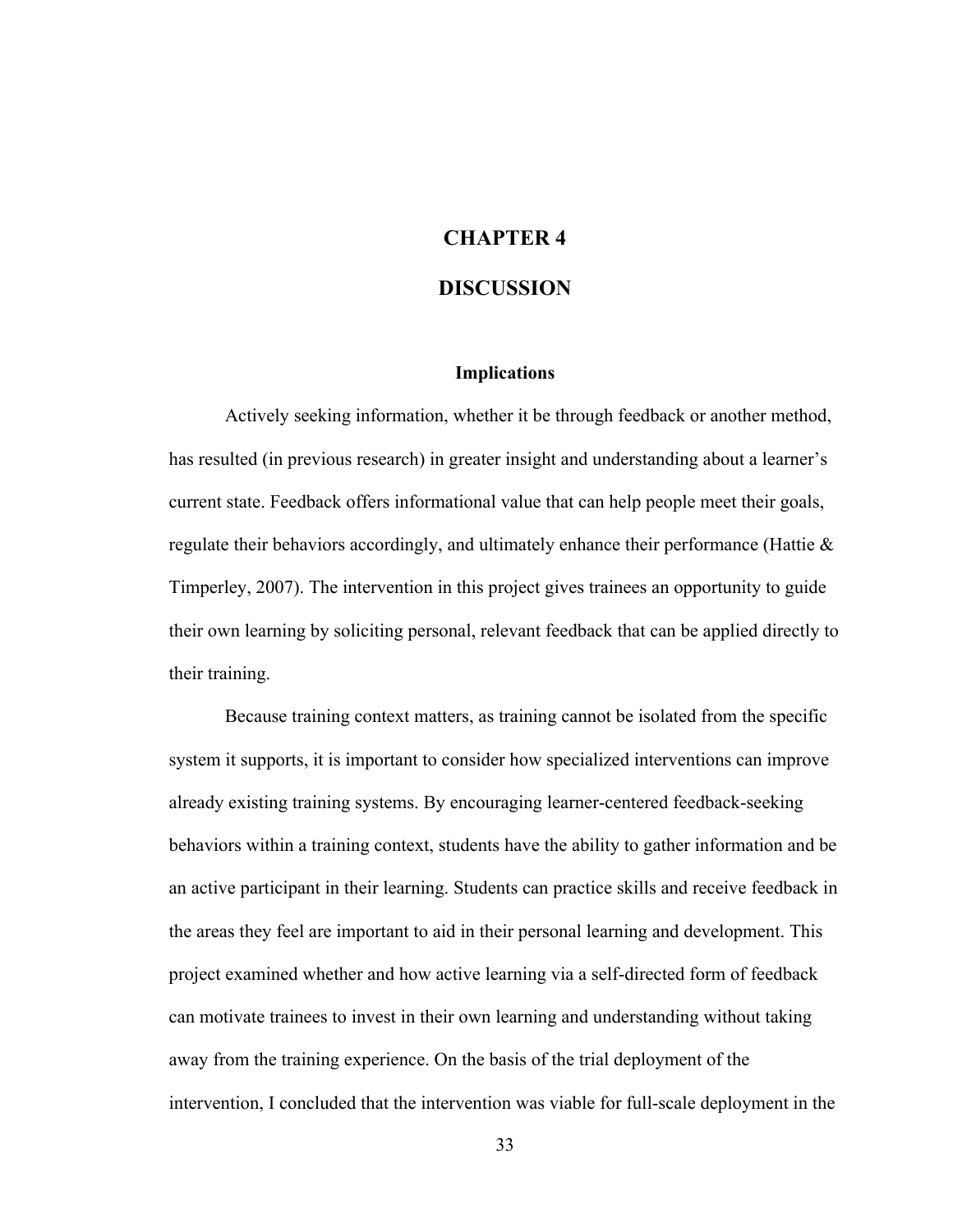current training context. In the future, these methods may be applied in other contexts outside of simulator training to enhance training outcomes.

#### **Recommendations**

Based on the theoretical research and preliminary data collected for this project, a learner-centered feedback intervention does not result in any deleterious effects and could potentially be used to improve an aviation training program. Because of this, I recommend deploying this intervention in the current system. To assess the impact of the intervention over time, ongoing training evaluation is also recommended. Training evaluation helps improve the quality of training by analyzing the system to determine what aspects of the training are already successful, what areas can be improved, and how to utilize better methods for training design and delivery. Modifying the methods as necessary, based on supporting evidence from trials, can result in overall process improvement.

#### **Limitations**

While the overall purpose of this project was to enhance the training program, this preliminary, pre-launch phase of the project cannot provide reliable support for performance improvement. A viability test is a preliminary study used to support theoretical fidelity and evaluate the feasibility, practical implementability, and adverse effects of an experiment to improve the study design before launching a full-scale intervention (Shadish et al., 2002). These types of testing can be used to provide preliminary evidence about intervention effects. This initial data collection showcases the viability of the intervention, but more data must be collected in order to verify that this intervention will have positive outcomes.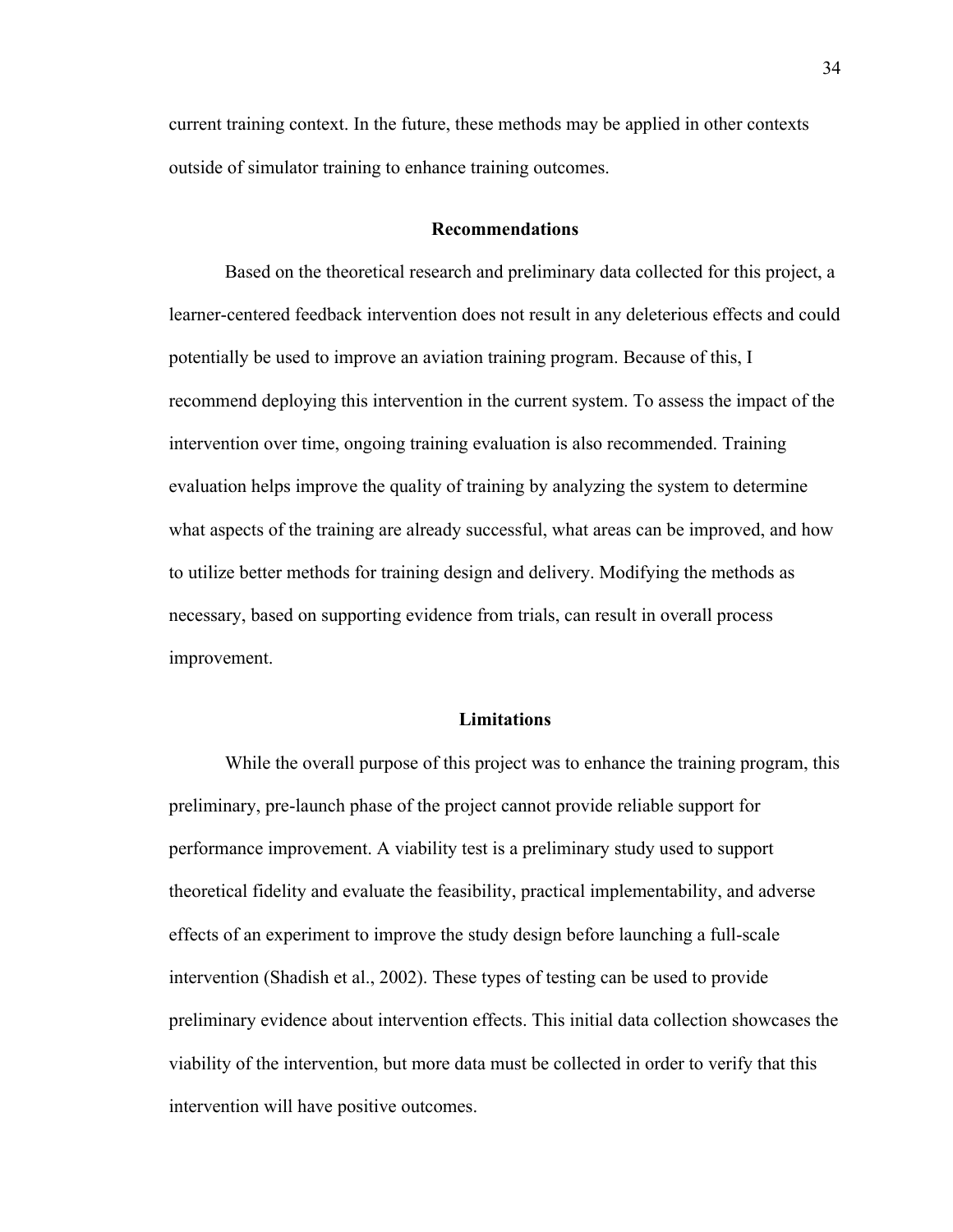This trial phase also revealed opportunities for improvement that could be integrated into the current system to enhance the intervention before deployment. In particular, an increased focus on the student experience could positively impact the success of the intervention.

One aspect of the student experience that could be enhanced is the extent that students felt informed about the training. Focusing on the trainee orientation, which includes the attributional and motivational aspects of training, dictate the way that the trainee perceives the training experience (Bell & Kozlowski, 2009). A more comprehensive explanation of the training intervention and its intentions should be provided to the students, which could lead to an improved quality of questions that the students ask their flight instructors. Though the intervention allows the student to formulate the questions they ask their instructor based on their own understanding and perceived needs, motivation to learn and the quality of the information solicited is still based on the individual. Preparation for training can impact trainee motivation and the extent that trainees set goals and objectives for themselves, guiding their learning. Trainees who receive greater support and opportunities to participate are more likely to be interested in activities that support their development (Colquitt et al., 2000). Providing trainees with an explanation as to why the intervention directly relates to their learning and performance helps increase their likelihood of participation.

Though this first phase involved a general gauge of the students' experience with the intervention, collecting additional feedback from students to assess their reactions to the intervention could also offer useful insight into how to improve their training experience. Reactions to training including perceptions of usefulness, enjoyment,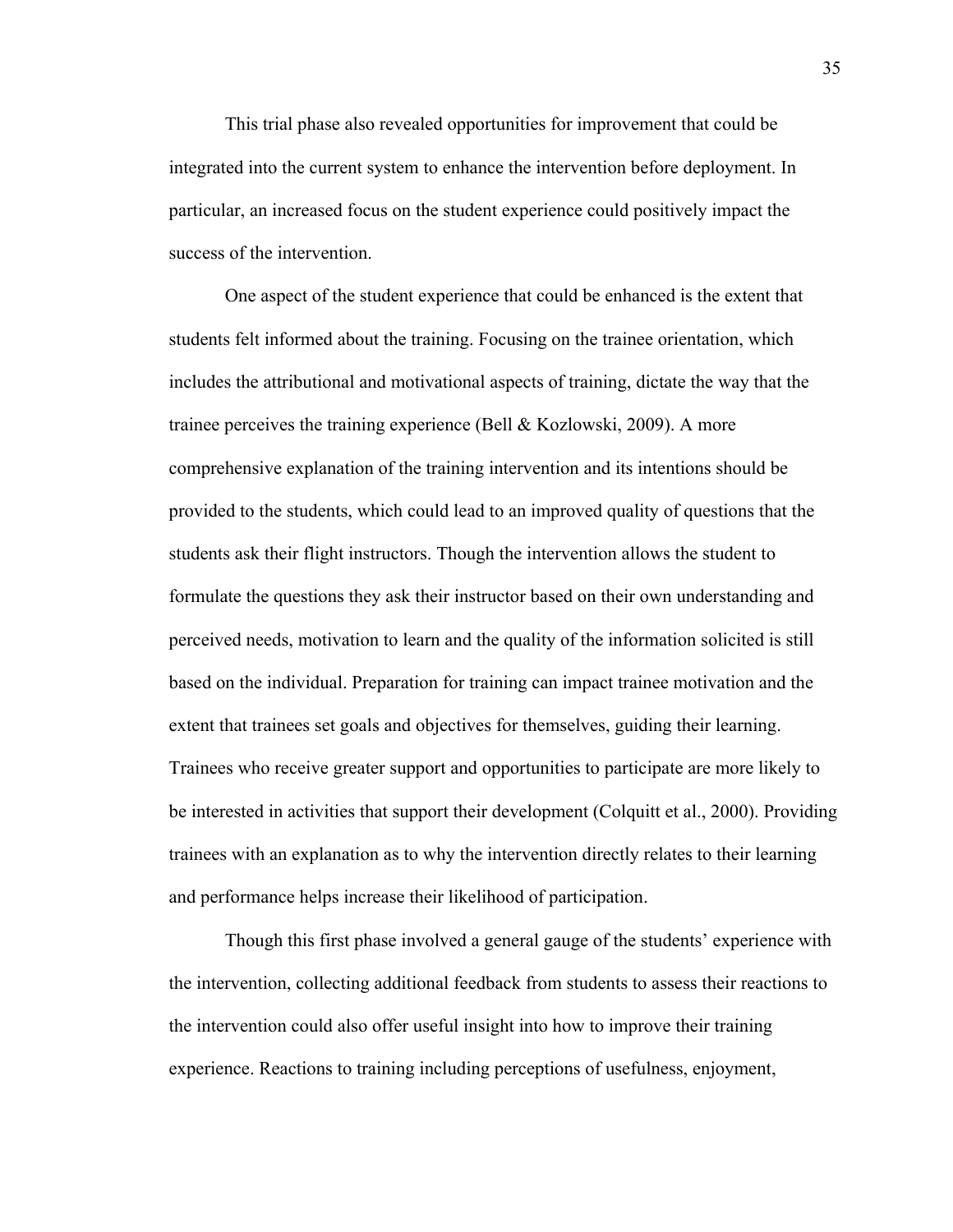difficulty, and motivation to learn (Kraiger & Ford, 2007). Beyond determining the extent that students liked, disliked, or felt neutral towards the intervention (as I did in the current work), gathering additional suggestions for improvement from students can help provide insight on how to incorporate elements that increase enjoyment during training, which can subsequently affect students' engagement and motivation to participate in the intervention.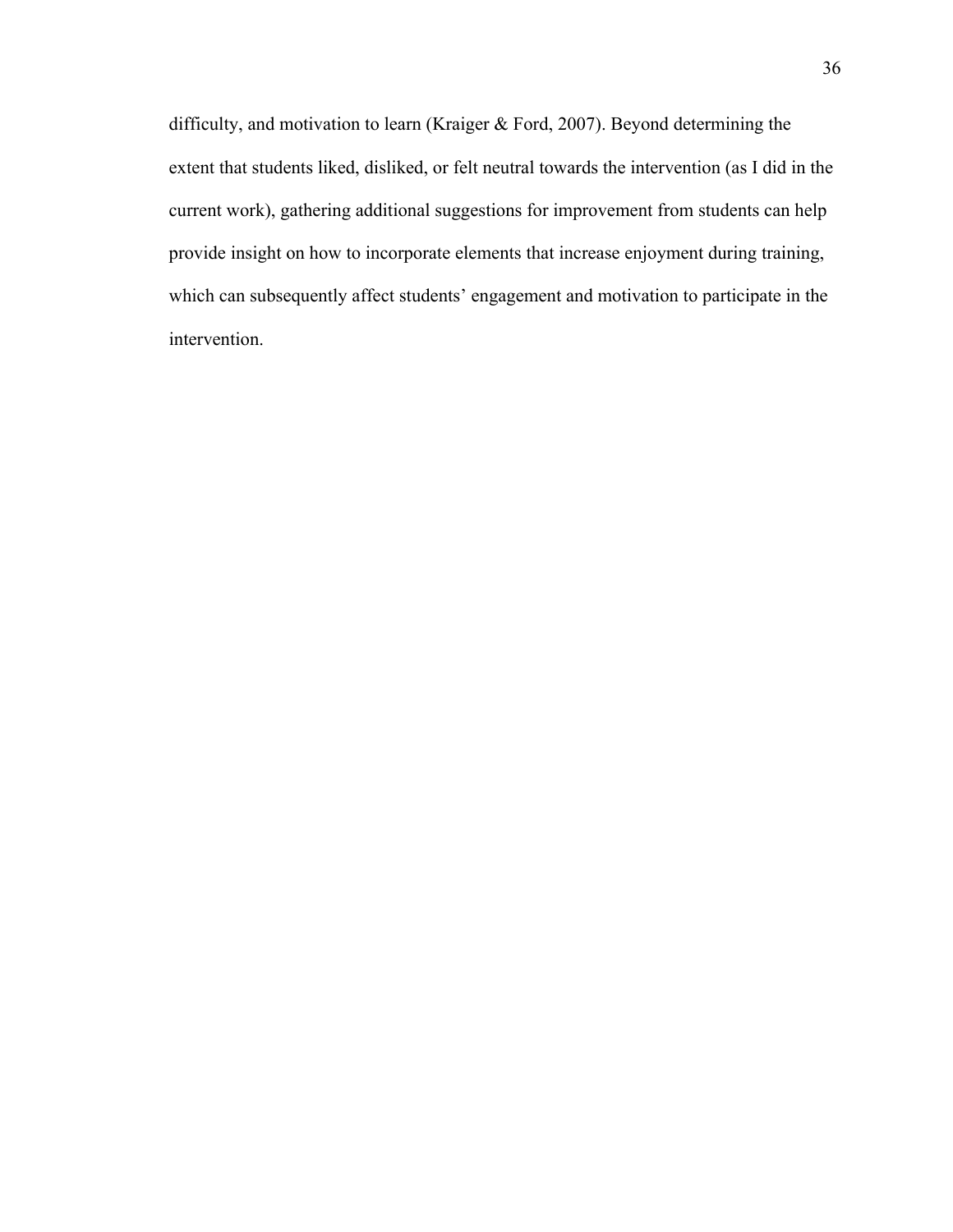#### **Conclusion**

The objective of this project was to determine if an intervention could be introduced within an aviation training program to improve the training experience. In order to determine if this was possible, I explored the nuances of the specific training environment. The guidelines set by the FAA influence the extent to which interventions can be introduced within aviation training. In Part-141 flight schools, the content and context of training are clearly outlined to help students develop the necessary KSAs to meet the objectives required by the FAA; therefore, the viability of an intervention within this space involves thinking about the other factors that can impact the success of a training program outside of the given content and context.

Using the information I gathered from the literature, I chose to focus on how trainees could be a catalyst for their own learning by continuing to develop desirable skills and knowledge utilizing an active form of learning with self-initiated feedback. This intervention was intended to give students a greater opportunity to collect pertinent information that could be directly incorporated into their practices and did accomplish this goal.

This intervention was a viable way to improve the training experience; it took little time to complete, did not cause any undue stress, and gave students a chance to increase their skills and knowledge within a content area that they are interested in. Implementing this intervention on a full-scale and continuing to evaluate the process, in order to modify and enhance it, could provide support for the incremental improvement of the training process, resulting in improved performance and learning in aviation trainees.

37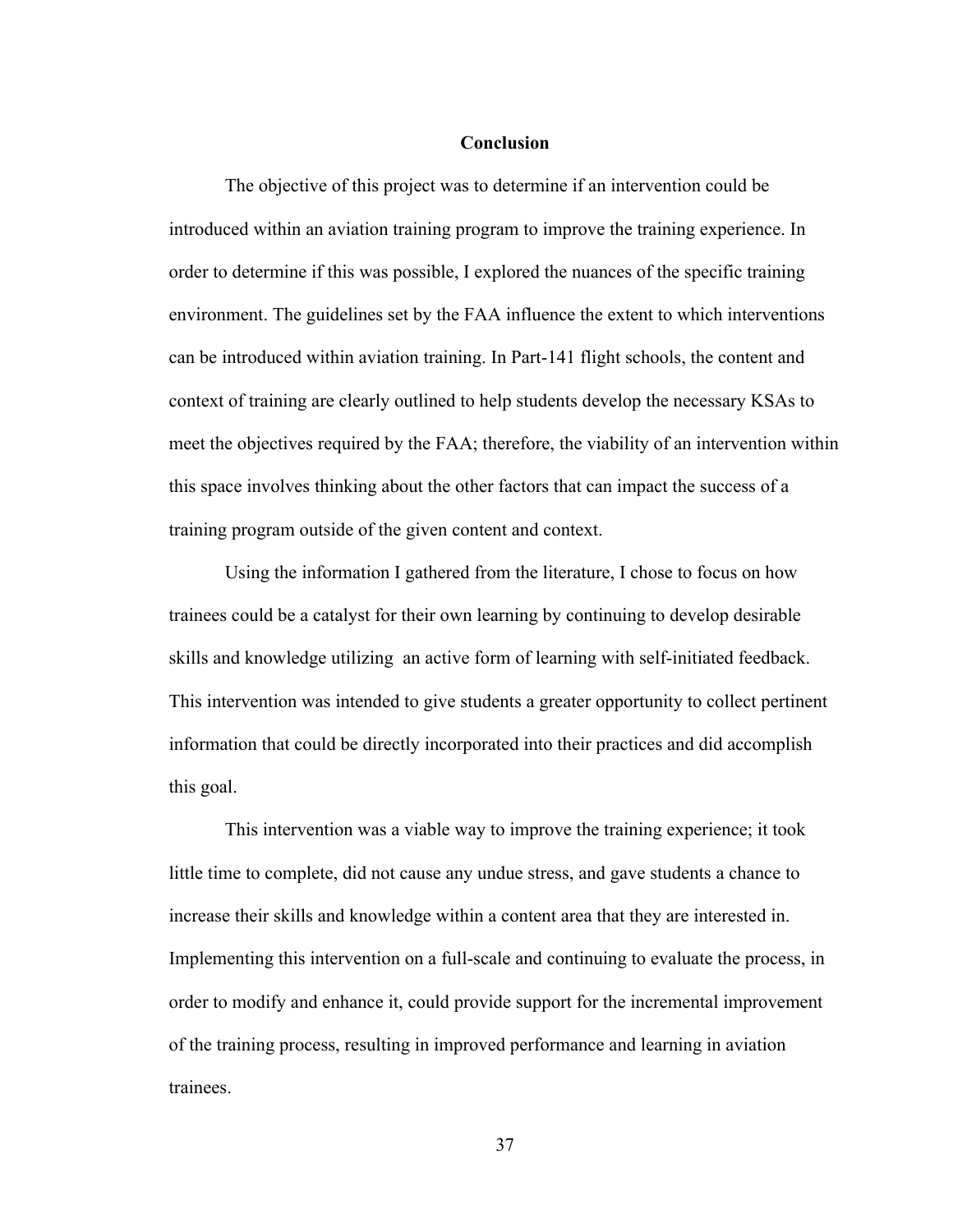### **REFERENCES**

- Aguinis, H., & Kraiger, K. (2009). Benefits of training and development for individuals and teams, organizations, and society. *Annual Review of Psychology*, *60*, 451- 474.
- Arthur, W., Jr., Tubré, T., Paul, D. S., & Edens, P. S. (2003). Teaching effectiveness: The relationship between reaction and learning evaluation criteria. *Educational Psychology*, *23*(3), 275-285.
- Ashford, S. J. (1986). Feedback-seeking in individual adaptation: A resource perspective. *Academy of Management Journal*, *29*(3), 465-487.
- Ashford, S. J., Blatt, R., & VandeWalle, D. (2003). Reflections on the looking glass: A review of research on feedback-seeking behavior in organizations. *Journal of Management*, *29*(6), 773-799.
- Baldwin, T. T., & Ford, J. K. (1988). Transfer of training: A review and directions for future research. *Personnel Psychology*, *41*(1), 63-105.
- Bell, B. S., & Kozlowski, S. W. (2002). A typology of virtual teams: Implications for effective leadership. *Group & Organization Management*, *27*(1), 14-49.
- Bell, B. S., & Kozlowski, S. W. (2008). Active learning: Effects of core training design elements on self-regulatory processes, learning, and adaptability. *Journal of Applied Psychology*, *93*(2), 296-316.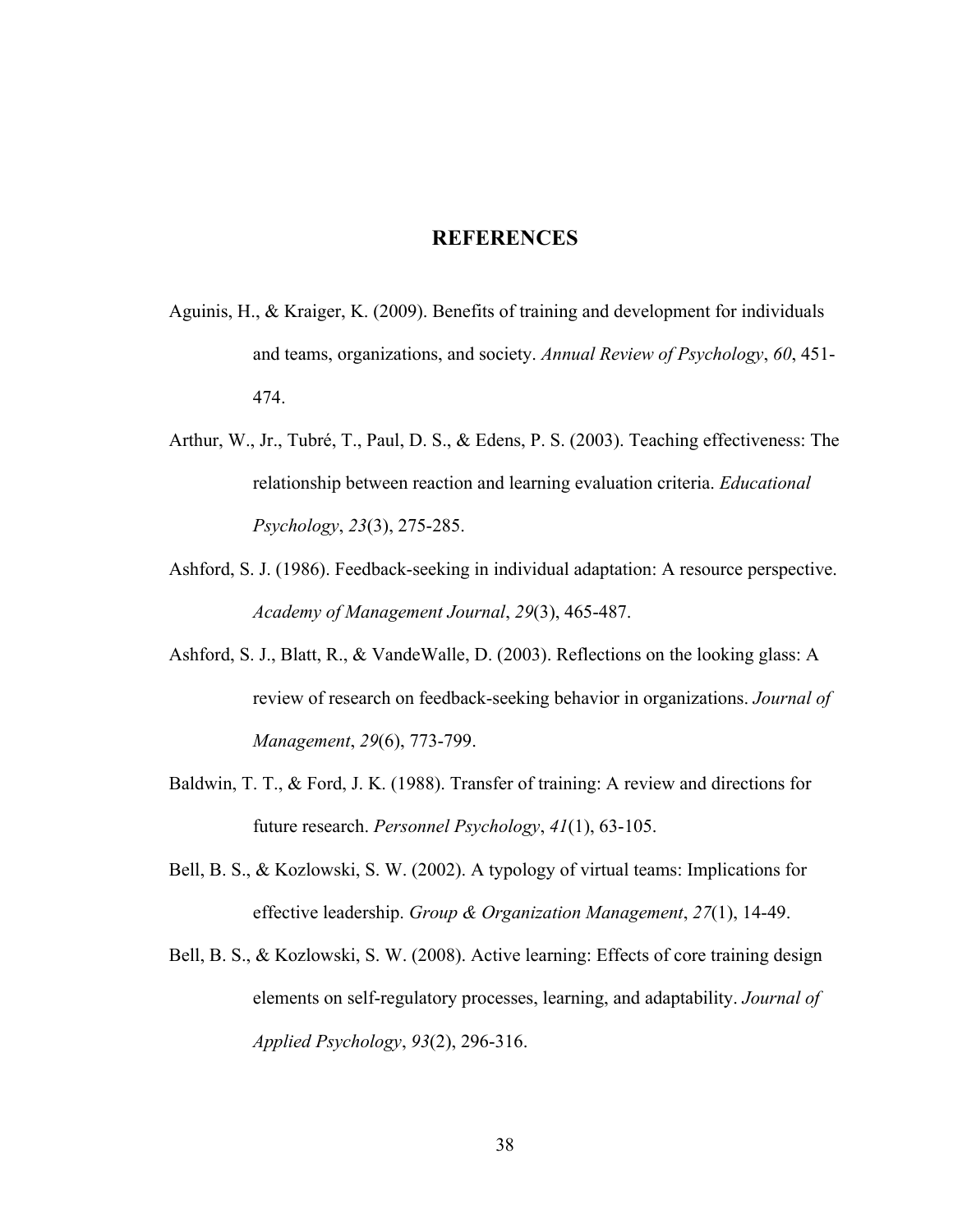- Bell, B. S., & Kozlowski, S. W. (2009). Toward a theory of learner-centered training design: An integrative framework of active learning. In *Learning, Training, and Development in Organizations* (pp. 283-320). Routledge.
- Bell, B. S., Tannenbaum, S. I., Ford, J. K., Noe, R. A., & Kraiger, K. (2017). 100 years of training and development research: What we know and where we should go. *Journal of Applied Psychology*, *102*(3), 305-323.
- Burke, L. A., & Hutchins, H. M. (2007). Training transfer: An integrative literature review. *Human Resource Development Review*, *6*(3), 263-296.
- Campbell, D. J. (1988). Task complexity: A review and analysis. *Academy of Management Review*, *13*(1), 40-52.
- Cannon-Bowers, J., & Bowers, C. (2009). Synthetic learning environments: On developing a science of simulation, games, and virtual worlds for training. In *Learning, Training, and Development in Organizations* (pp. 250-282). Routledge.
- Caro, P. W. (1988). Flight training and simulation. In *Human Factors in Aviation* (pp. 229-261). Academic Press.
- Colquitt, J. A., LePine, J. A., & Noe, R. A. (2000). Toward an integrative theory of training motivation: A meta-analytic path analysis of 20 years of research. *Journal of Applied Psychology, 85*(5), 678-707.
- Code of Federal Regulations (CFR). (2021). *Title 14 Aeronautics and Space.* https://www.ecfr.gov/cgi-bin/text-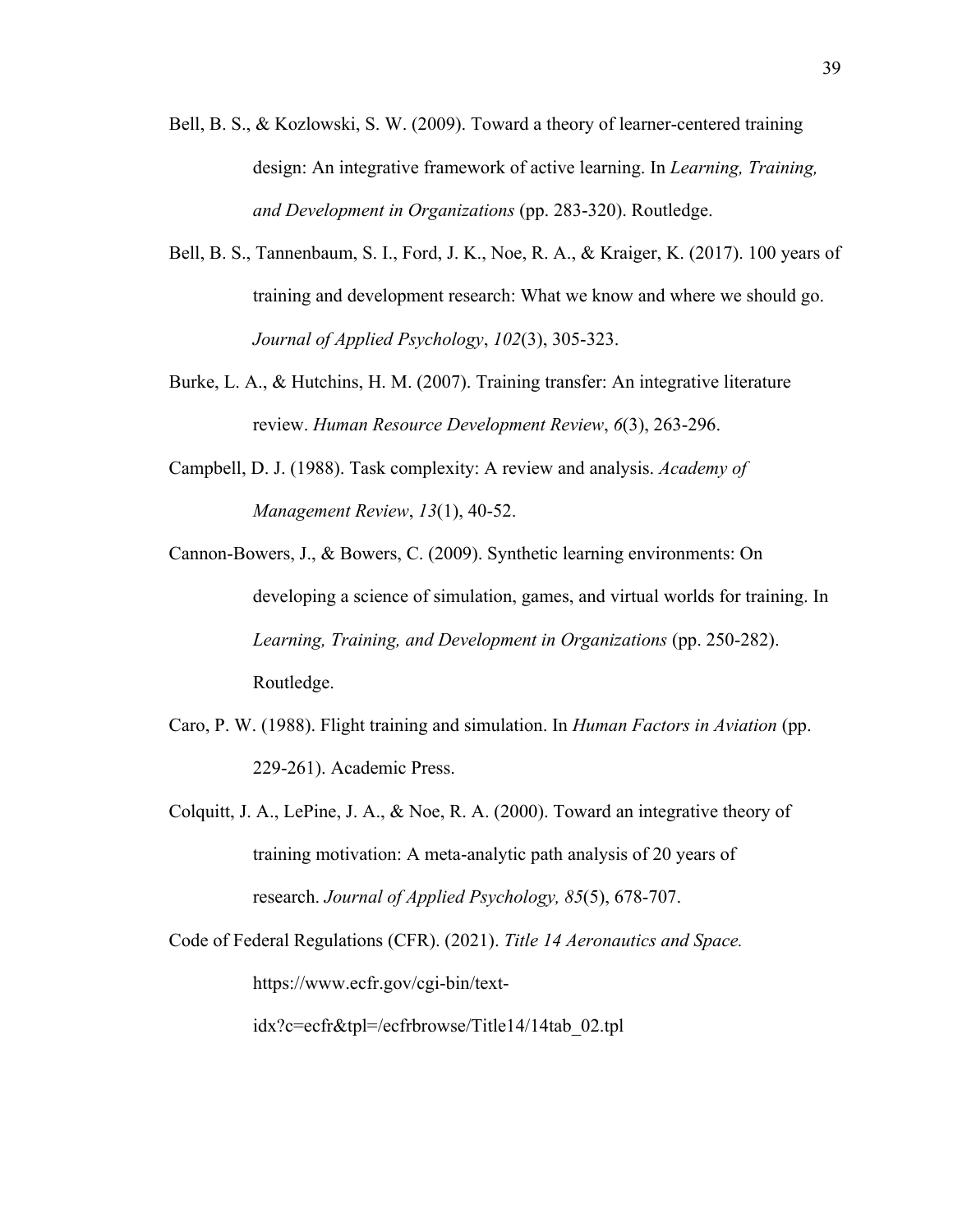- Dismukes, R. K., & Smith, G. M. (2017). *Facilitation and debriefing in aviation training and operations*. Routledge.
- Federal Aviation Administration. (2016a). *Airplane Flying Handbook (FAA-H-8083-3B)*. Skyhorse Publishing Inc.
- Federal Aviation Administration. (2016b). *Pilot's Handbook of Aeronautical Knowledge (FAA-H-8083-25B)*. Skyhorse Publishing Inc.
- Federal Aviation Administration. (2017). *Instrument Procedures Handbook (FAA-H-8083-16B)*. Skyhorse Publishing Inc.
- Federal Aviation Administration (FAA). (2021a). *Airman Certification Standards.* https://www.faa.gov/training\_testing/testing/acs/
- Federal Aviation Administration (FAA). (2021b). *FAA Regulations.*

https://www.faa.gov/regulations\_policies/faa\_regulations/

- Fletcher, A. K. (2018). Help seeking: Agentic learners initiating feedback. *Educational Review*, *70*(4), 389-408.
- Ford, J. K., & Kraiger, K. (1995). The application of cognitive constructs and principles to the instructional systems model of training: Implications for needs assessment, design, and transfer. *International Review of Industrial and Organizational Psychology*, *10*, 1-48.

Ford, J. K., Kraiger, K., & Merritt, S. M. (2010). *An updated review of the multidimensionality of training outcomes: New directions for training evaluation research.* In S. W. J. Kozlowski & E. Salas (Eds.), *SIOP organizational frontiers series. Learning, training, and development in organizations* (p. 135–165). Routledge/Taylor & Francis Group.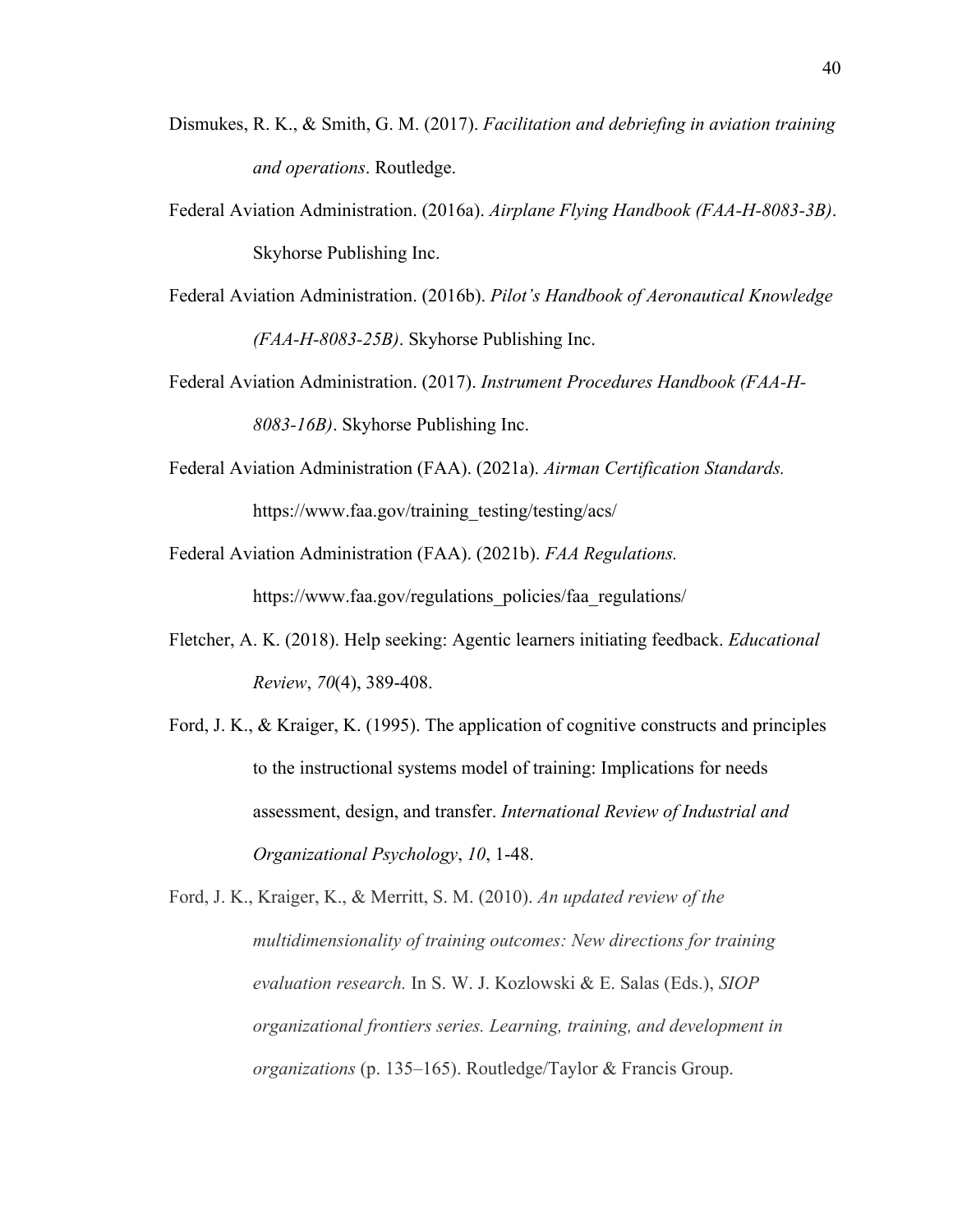Gagne, R. M. (1965). The learning of concepts. *The School Review*, *73*(3), 187-196.

- Gagne, R. M. (1984). Learning outcomes and their effects: Useful categories of human performance. *American Psychologist*, *39*(4), 377-385.
- Goldstein, I. L., & Ford, J. K. (2002). *Training in Organizations: Needs Assessment, Development, and Evaluation*, 4th Ed. Belmont, CA: Wadsworth.
- Goodman, J. S., Wood, R. E., & Hendrickx, M. (2004). Feedback specificity, exploration, and learning. *Journal of Applied Psychology*, *89*(2), 248-262.
- Gully, S., & Chen, G. (2009). *Individual differences, attribute–treatment interactions, and training outcomes* (pp. 28-89). Routledge.
- Hattie, J., & Timperley, H. (2007). The power of feedback. *Review of Educational Research*, *77*(1), 81-112.
- Hays, R. T., Jacobs, J. W., Prince, C., & Salas, E. (1992). Flight simulator training effectiveness: A meta-analysis. *Military Psychology*, *4*(2), 63-74.
- Hughes, M. G., Day, E. A., Wang, X., Schuelke, M. J., Arsenault, M. L., Harkrider, L. N., & Cooper, O. D. (2013). Learner-controlled practice difficulty in the training of a complex task: Cognitive and motivational mechanisms. *Journal of Applied Psychology, 98*(1), 80–98.
- Jentsch, F., & Curtis, M. (2017). *Simulation in aviation training*. Routledge.
- Kanfer, R., & Ackerman, P. L. (2004). Aging, adult development, and work motivation. *Academy of Management Review*, *29*(3), 440-458.
- Karoly, P. (1993). Mechanisms of self-regulation: A systems view. *Annual Review of Psychology*, *44*(1), 23-52.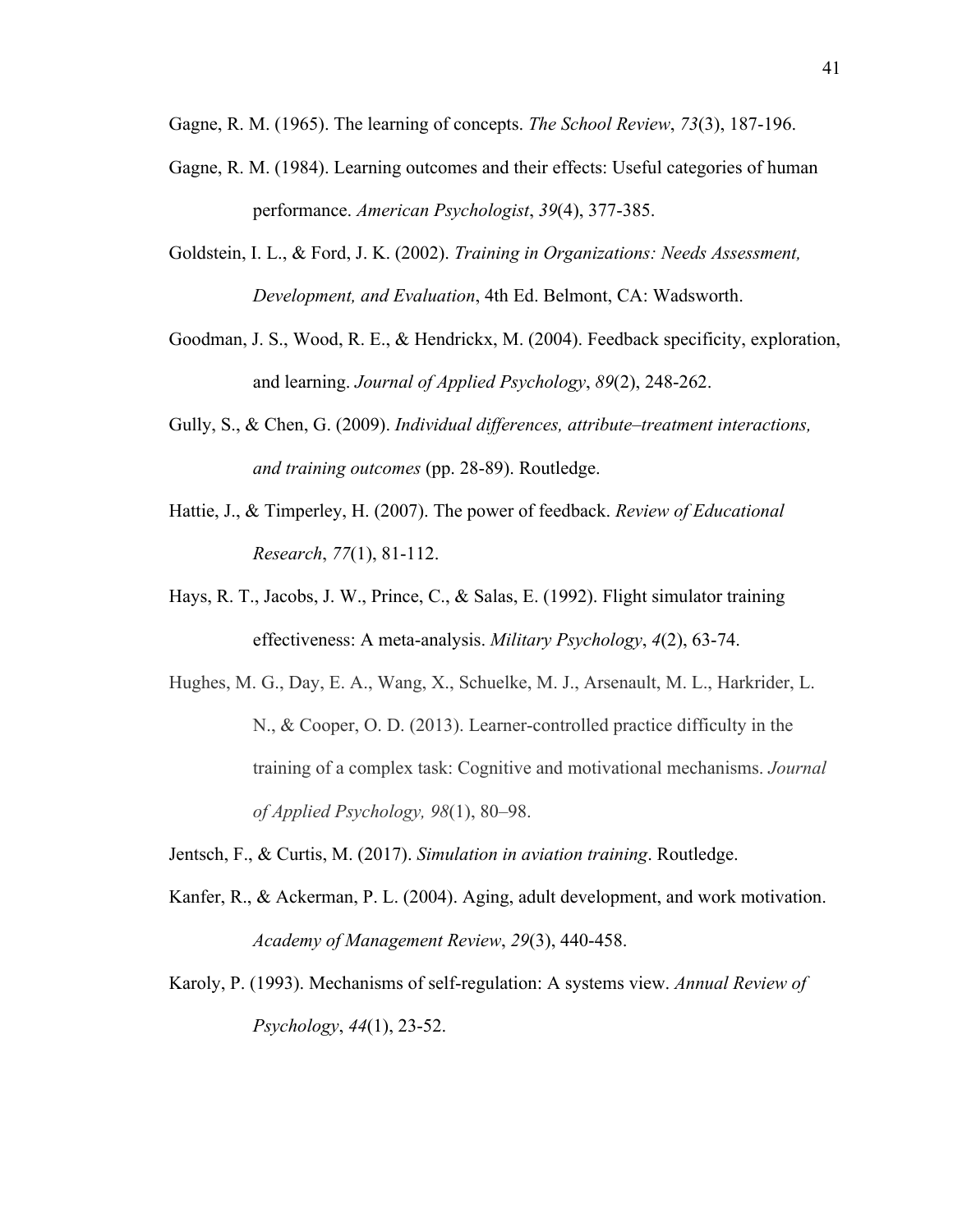- Kirkpatrick, D., & Kirkpatrick, J. (2006). *Evaluating training programs: The four levels*. Berrett-Koehler Publishers.
- Kozlowski, S. W., Gully, S. M., Brown, K. G., Salas, E., Smith, E. M., & Nason, E. R. (2001). Effects of training goals and goal orientation traits on multidimensional training outcomes and performance adaptability. *Organizational Behavior and Human Decision Processes*, *85*(1), 1-31.
- Kraiger, K. (2003). Perspectives on training and development. *Handbook of Psychology*, 171-192.
- Kraiger, K., & Ford, J. K. (2007). The expanding role of workplace training: Themes and trends influencing training research and practice. *Historical perspectives in industrial and organizational psychology*, 281-309.
- Kraiger, K., & Ford, J. K. (2020). The Science of Workplace Instruction: Learning and Development Applied to Work. *Annual Review of Organizational Psychology and Organizational Behavior*, 8.
- Kraiger, K., Ford, J. K., & Salas, E. (1993). Application of cognitive, skill-based, and affective theories of learning outcomes to new methods of training evaluation. *Journal of Applied Psychology*, *78*(2), 311-328.
- Mathieu, J. E., Tannenbaum, S. I., & Salas, E. (1992). Influences of individual and situational characteristics on measures of training effectiveness. *Academy of Management Journal*, *35*(4), 828-847.
- Mayer, R. E. (2004). Should there be a three-strikes rule against pure discovery learning?. *American Psychologist*, *59*(1), 14-19.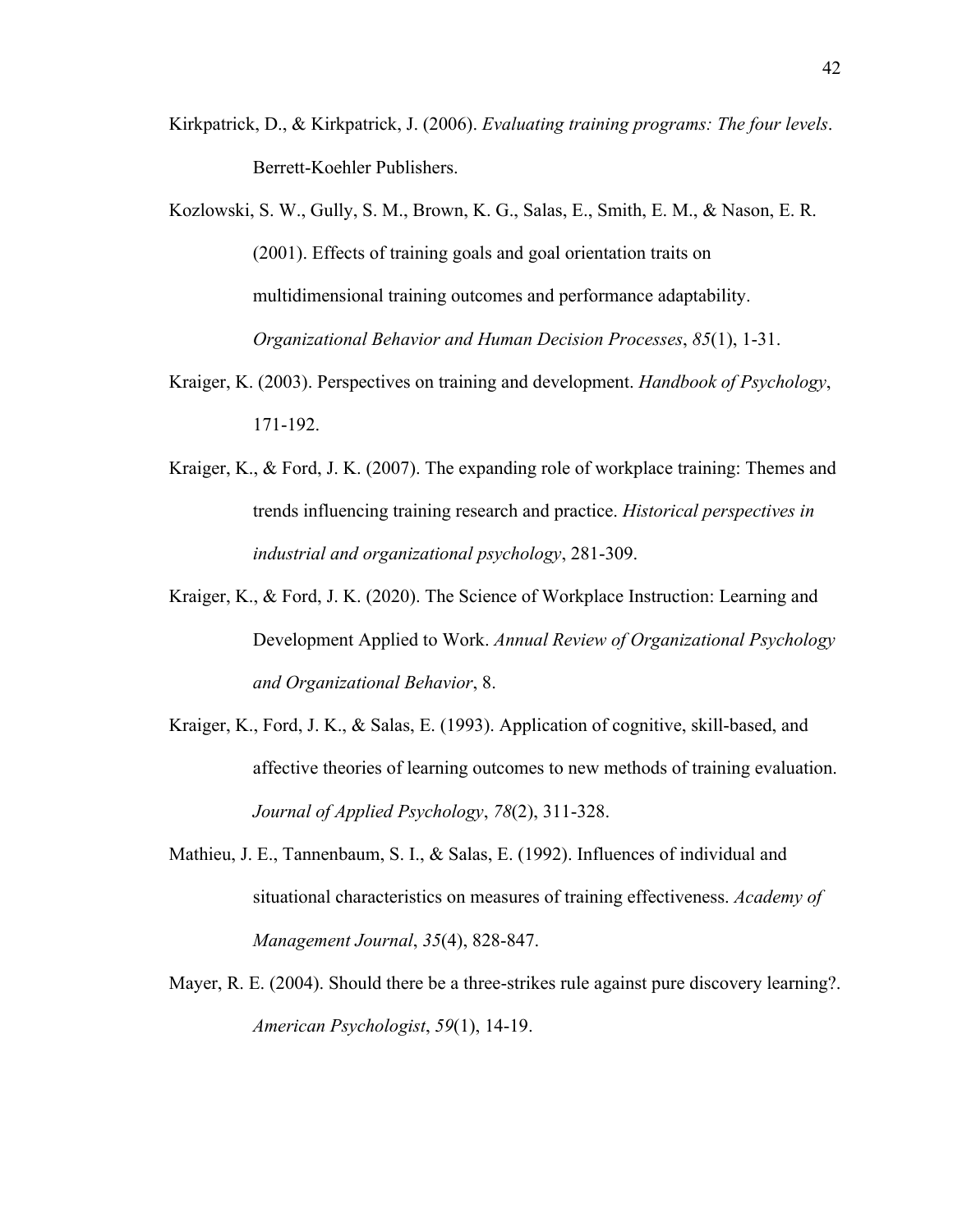National Intercollegiate Flying Association (2019). *Events and Rules.*

https://nifa.aero/nifa/documents-and-policies/

Noe, R. A. (2017). *Employee training and development, 7e*. McGraw-Hill Education.

Noe, R. A., Clarke, A. D., & Klein, H. J. (2014). Learning in the twenty-first-century workplace. *Annu. Rev. Organ. Psychol. Organ. Behav.*, *1*(1), 245-275.

O\*NET OnLine. (2021) *Airline Pilots, Copilots, and Flight Engineers*. https://www.onetonline.org/

Oser, R. L., Gualtieri, J. W., Cannon-Bowers, J. A., & Salas, E. (1999). Training team problem solving skills: An event-based approach. *Computers in Human Behavior*, *15*(3-4), 441-462.

Rogers, C. R. (1969). Freedom to learn. *Columbus, OH: Charles Merrill*.

- Salas, E., Bowers, C. A., & Rhodenizer, L. (1998). It is not how much you have but how you use it: Toward a rational use of simulation to support aviation training. *The International Journal of Aviation Psychology*, *8*(3), 197-208.
- Salas, E., & Cannon-Bowers, J. A. (1997). Methods, tools, and strategies for team training. In M. A. Quiñones & A. Ehrenstein (Eds.), *Training for a rapidly changing workplace: Applications of psychological research* (p. 249–279). American Psychological Association.
- Salas, E., & Cannon-Bowers, J. A. (2001). The science of training: A decade of progress. *Annual Review of Psychology*, *52*(1), 471-499.
- Salas, E., Tannenbaum, S. I., Kraiger, K., & Smith-Jentsch, K. A. (2012). The science of training and development in organizations: What matters in practice. *Psychological Science in the Public Interest*, *13*(2), 74-101.